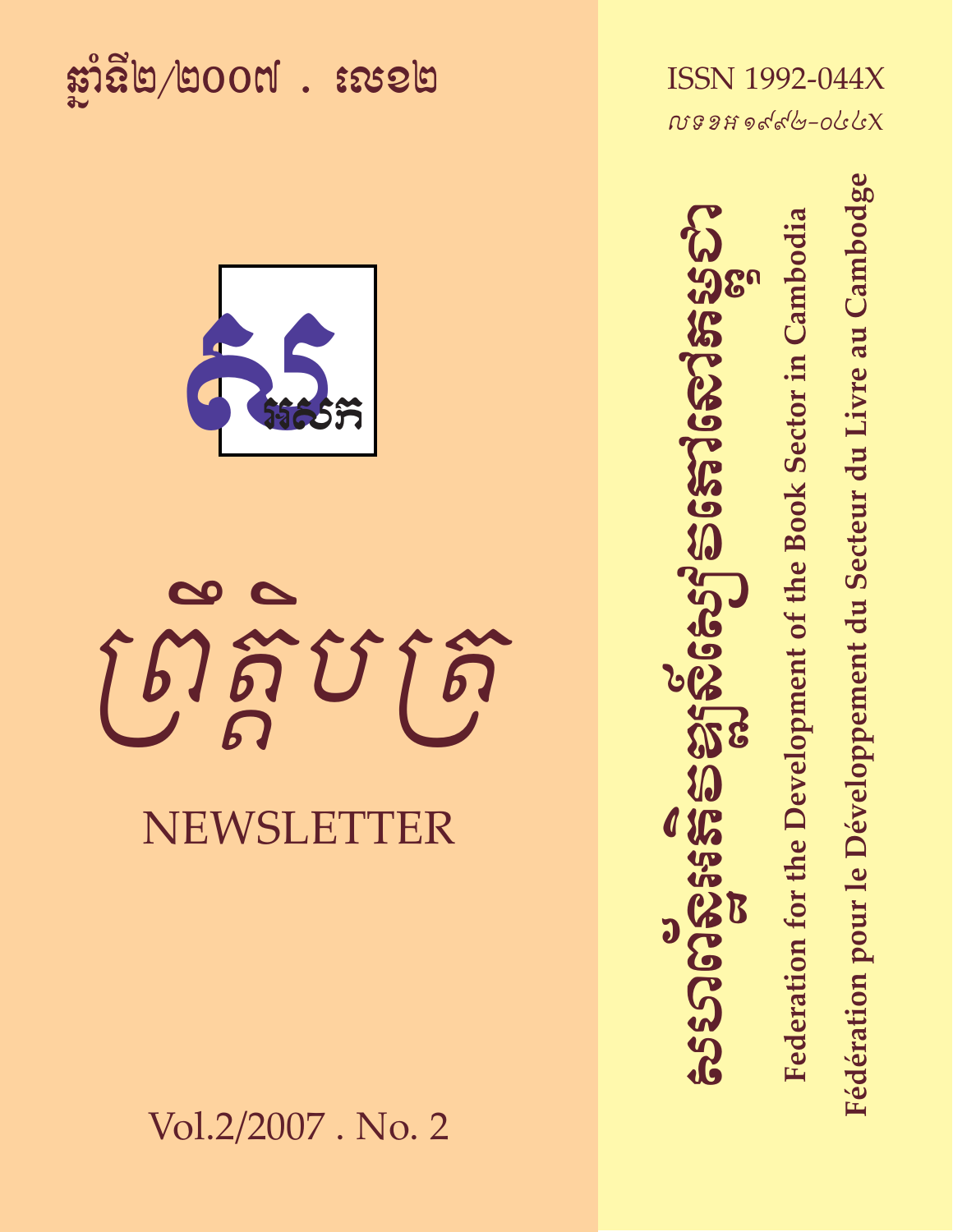# និទ្រើត្សា

๑−លោកដំទាវបណ្ឌិតលោទ្យិន ចាវឹស '৬-លោកសាស្ត្រាចារ្យ អ៊ីមលីម

## **គណៈតម្មតារ ន**ដ្ឋបាល

២-អ្នកស្រីបាល់ វណ្ណវិរក្ស ៣−លោកវែង សុន ៤-លោកទេន ពិទូតេត្យា

## ឝណៈតម្មុគារសិរញ្ញុខក្តុ

๑–បណ្ឌិតពៅ ធនវឍ (និងជាតំណាងសហព័ន្ធ) ២-អ្នកស្រ្តីម៉ាហ្គាវែត បាយវ៉តធឺរ ៣−លោកអ៊ុំ ចាន់ថា

## **ADVISORS**

1. H.E.Dr. Helen Jarvis

2. Prof. IM Lim

## **ADMINISTRATIVE COMMITTEE**

1. Mr. John Weeks

2. Ms. PAL Vannarirak

3. Mr. VEN Son

4. Mr. KHENG Pytou Kethya

## **FINANCE COMMITTEE**

1. Dr. POU Thonevath

(The Federation's representative)

2. Ms. Margaret Bywater

3. Mr. OUM Chantha

# **នេះ**ខ្មែនៅលើកម្ពុជា

ការចូលដាសមាជិកក្នុងសហព័ន្ធអភិវឌ្ឍន៍សៀវគៅនៅកម្ពុជា របៀបដូចជាការ ចូលរួមចំណែកលើកស្ទួយនិងអភិវឌ្ឍសង្គមតាមរយ:សម្មុភាពផ្សេង១ ដែលទាក់ទង នឹងសៀវកៅនិងការអាន ។ ក្រៅពីនោះសមាជិកទាំងអស់នឹងទទួលបាននូវឱកាស ជាច្រើនផ្សេងទៀតដូចជា

๑– មានឱកាសបញ្ចេញសមត្ថភាពតាមជំនាញរបស់ខ្វួនជួយដល់សហគមន៍ដើម្បីរួម 

២- មានឱកាសទទួលបានការសារ ឆ្នាំ ។

៣– មានឱកាសទទួលបានបទពិសោធន៍ក្នុងការរៀបចំដំណើរការណ៍សកម្មភាព *ផ្សេ*ង១ *ស្រុបតាមកម្មវិធីរបស់សហព័ន្ធ ។* 

៤- មានឱកាសស្គាល់និងពប់អានអ្នកមានដំនាញទាក់ទងនឹងសៀវកៅយ៉ាង ទូលំទូលាយដូចជា បណ្ណារក្ស អ្នកនិពន្ធអ្នកស្រាវជ្រាវ អ្នករបាះពុម្ព អ្នកបែកផ្សាយ ។ ៥– មានឱកាសបង្កើនសមត្ថភាពដំនាញរបស់ខ្វន តាមរយ:កម្មវិធីបណ្តុះបណ្តាល ដនាញរបស់សហពន្ឋ ។ មានឱកាសស្តែងយល់ច្បាប់និងបទដ្ឋាន ផ្សេង១ទាក់ទងនឹង ริសัយសៀវគៅ ฯ

## Benefit of membership in the federation for the development of the book sector in Cambodia

Being a member of the Federation for the Development of the Book Sector in Cambodia means you share in helping and developing Khmer society, especially in the educational field through your activities relevant to books. Besides these, you will have the opportunity to join other activities like:

1, Use your skills and capacity to help the community for book development in Cambodia.

2, Have the opportunity to conduct research and other activities that are part of the Federation's program.

3, Have the opportunity to meet and discuss issues of common interest with librarians, authors, researchers, publisher and distributors...

4, Have the opportunity to enhance and develop your skills through the Federation's skill training program.

5, Have the opportunity to understand laws and other norms which are relevant to books.

## Être membre de la Fédération vous permettra de participer activement au développement du secteur du livre et de la lecture au Cambodge.

Vous pourrez également mieux comprendre les différents aspects du travail éditoriale (creation, production, cadre législatif), rencontrer et travailler avec des bibliothécaires, des auteurs, des chercheurs, des éditeurs ou imprimeurs et enfin, développer vos compétences grâce aux sessions de formation organisées par la Fédération.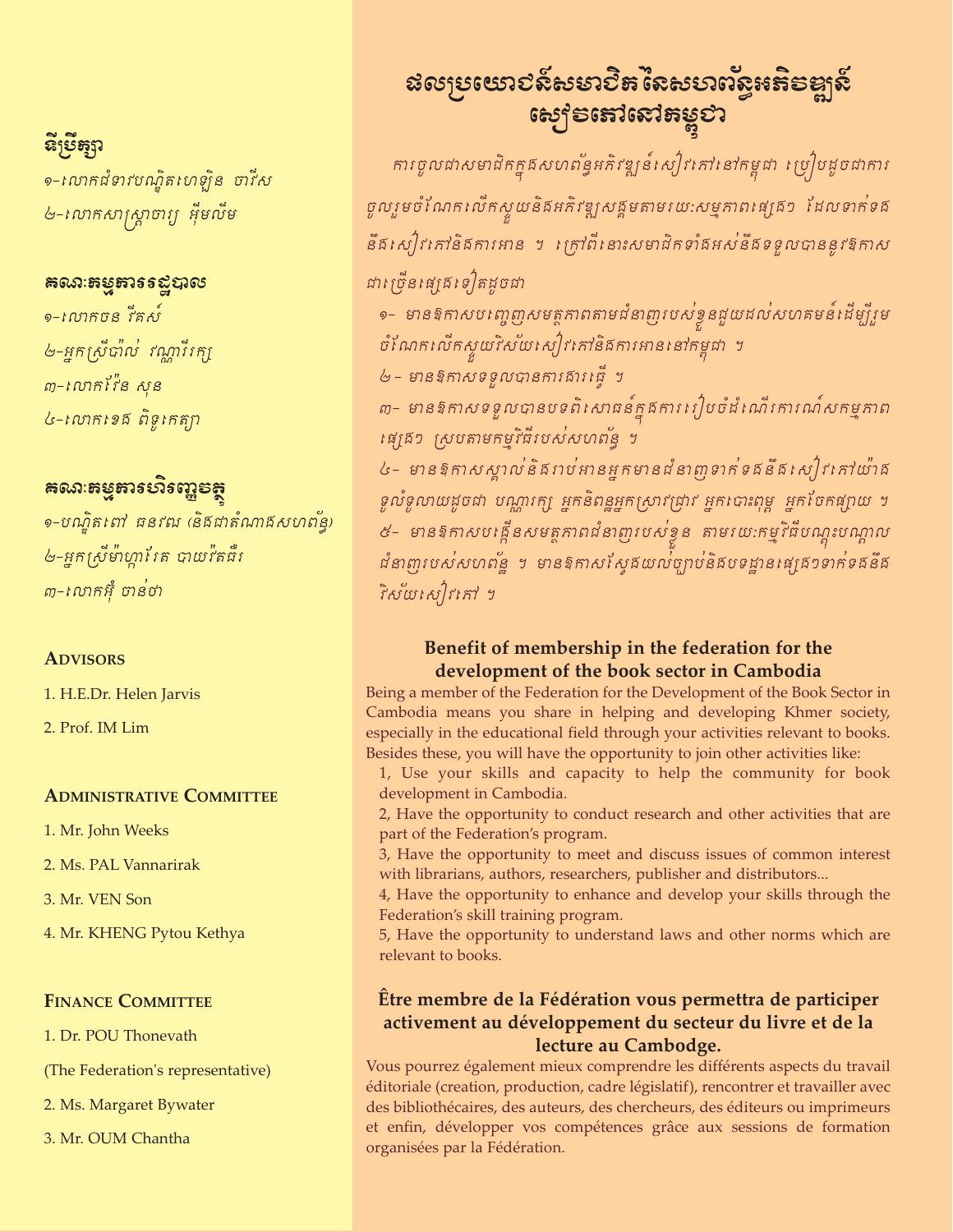## ព្រឹត្តិបត្រទបស់សហព័ន្ធអតិ**ខ**ឌ្ឍស៍ស្យៀនតៅសៅតម្លេ**ិ**រ <u> ಚಾಚ್ಚುದೇಜಿಂಜಾಧ್ಯೆ (ಬಿಲ್</u>

អាសយដ្ឋាន : អគារ១៤៨ មហាវិថីព្រះនរពត្តម សគ្គាត់ទន្ទេបាសាក់ ១ណ្ឌចម្ការមន ភ្នំពេញ  $\mathfrak{gr}\kappa\mathfrak{g}\mathfrak{l}\kappa\mathfrak{g}\mathfrak{l}\kappa\mathfrak{g}$  :  $\mathfrak{g}\mathfrak{g}\kappa\mathfrak{g}\kappa\mathfrak{g}$  : bookfederation@online.com.kh សហនាយកការផ្ទុកយ : លោកបណ្ឌិតពៅ ធនវឍ – អ្នកស្រីបាល់ វណ្ណវីរក្ស ដន្ទិយការសហនាយកការផ្ទាយ : លោកកុក រស់ - លោកម៉ាច ម៉ន ដំនួយការត្រគពិនិត្យអត្ថបទបកប្រែ:  $\overline{\mathcal{M}}$ ម្រាប់ភាសាបារាំឆី M. Jean-Jacques Donard សម្រាប់កាសាអធិរត្តស អ្នកស្រីពៅ យុវិន អ្នករចនាតម្កើតក្រុមនិគទំព័រ : លោកទេគ ពិទូរកត្បា ត្តអក្សរខ្មែរផ្តល់ដោយមជ្ឈមណ្ឌលខេមរសិក្សា របាះពុម្ពសេលោភិពុម្ពខ្យា ចំនួន១៥០០ក្បាល © ក្រេកសិទ្ធិ សហព័ន្ធអភិវឌ្ឍន៍សៀវកៅនៅកម្ពុជា គ. ស. ๒๐๐៧  $N39H$   $8d/d$ - $0d$ ខ្លបតម្លការ បោះពុម្ពផ្ទាយ ដោយមូលនិងវ៉ិតហ៊ឺលវ័(Rockefeller Foundation)

Newsletter of the Federation for the Development of the Book Sector in Cambodia (FDBC) Published twice a year in June and December Vol. 2/2007 No. 2 Postal address: 148 Norodom Blvd, Sangkat Tonle Bassac, Khan Chamkar Mon, Phnom Penh Phone: 023 726 414, E-mail: bookfederation@online.com.kh

> Co-Editors: Dr. Pou Thonevath (EED Germany) / Pal Vannarirak Editors-Assistants: Kok Ros / Mach Morn With the kind assistance of Mr. Jean-Jacques Donard for the French Language and Mrs. Yuvin Pou for the English Language Cover & graphic design: KHENG Pytou Kethya Khmer font by Courtesy of the Center for Khmer Studies (CKS)

> > Printer: Klaas 1500 Copies Copyright FDBC 2007 ISSN 1992-044X

## Published with the financial support of the Rockefeller Foundation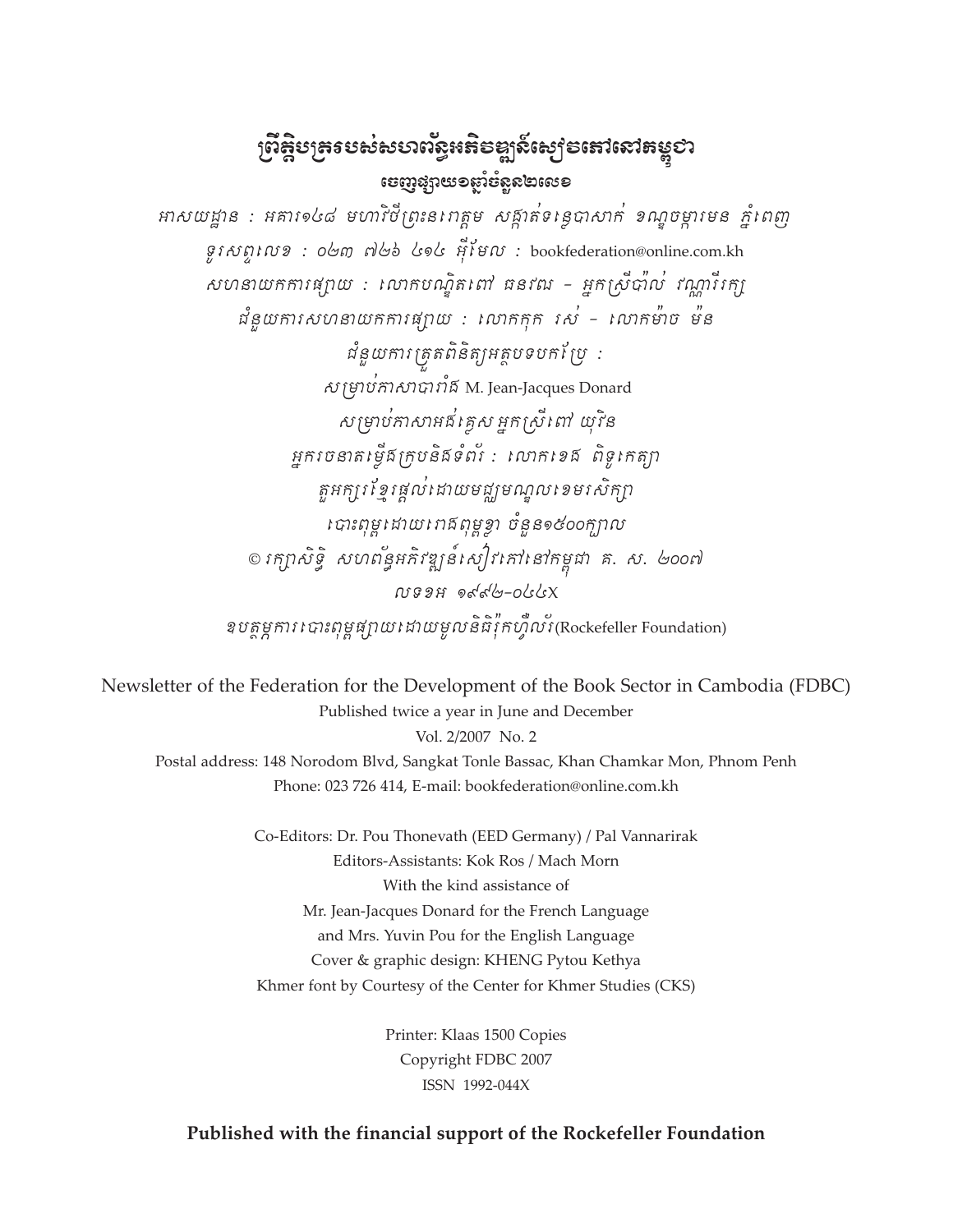# <sub>ស្រែតេន</sub>នៃសមា**បិត**របស់សហព័ន្ធអតិមឌ្ឍន៍ស្បេមតោលោតម្លូ**ខា**

## DEVENEZ MEMBRE DE LA FÉDÉRATION POUR LE DÉVELOPPEMENT DU LIVRE AU CAMBODGE

## TYPE OF MEMBERSHIP OF THE FEDERATION FOR THE DEVELOPMENT OF THE **BOOK SECTOR IN CAMBODIA**

| <i>• ស</i> មាជិកកិត្តិយស  | ដាសមាជិកដែលស្ម័គ្រូចិត្តបនី់ប្រាក់វិកាគទានចាប់ពី១,០០០\$ (មួយពាន់ដុល្លារ) ឡើងទៅបន័តែ១ដង ៗ                                                                                |  |  |  |
|---------------------------|-------------------------------------------------------------------------------------------------------------------------------------------------------------------------|--|--|--|
| Membres honoraires        | Groupes, organizations ou individus qui versent en une seule fois une contribution de plus<br>de 1,000 dollars US à la Fédération.                                      |  |  |  |
| <b>Honorary Members</b>   | Honorary Members are groups, organizations or individuals who support the Federation<br>with a one time donation of more than 1.000US dollars (one thousand US dollar). |  |  |  |
| ២ សមាជិកគាំទ្រុ           | ដាសមាជិកដែលស្ម័គ្រចិត្តបផ័ប្រាក់វិកាគទានចាប់ពី ១ ០០\$ (មួយរយដុល្ងារ) ឡើងទៅក្នុង១ឆ្នាំ ។                                                                                 |  |  |  |
| Membres de soutien        | les membres de soutien sont des membres actifs qui versant une contribution<br>annuelle minimum de 100 dollars US à la Fédération.                                      |  |  |  |
| <b>Supporting Members</b> | Supporting Members are Active Members who contribute 100 US dollars (one hundred US<br>dollar) or more to the Federation annually.                                      |  |  |  |
| ៣ សមាជិកសកម្ម             | ដាសមាជិកដែលបន័ស្រុកវិភាគទានប្រចាំឆ្នាំ ។                                                                                                                                |  |  |  |
| Membres actifs            | les membres actifs paient une cotisation annuelle et participent aux activités de la<br>Fédération.                                                                     |  |  |  |
| <b>Active Members</b>     | Active Members are those members who pay their annual fees and engage themselves in                                                                                     |  |  |  |
|                           | the activities of the Federation                                                                                                                                        |  |  |  |
|                           | – ចំនួន  ២០ ដុល្ងារ  (ថ្កៃដុល្ងារ)  សម្រាប់ក្រសួង  អគ្គការ  ក្រុមហ៊ុននានា                                                                                               |  |  |  |
|                           | - La cotisation annuelle pour les organizations est de 20 dollars US                                                                                                    |  |  |  |
|                           | - The annual fee for groups is 20 US dollars (Twenty US dollar).                                                                                                        |  |  |  |
|                           | – ចំនួន ๑๐ ๐๐๐ ៖ឿល (មួយម៉ឺន៖រឿល) សម្រាប់បុគ្គល                                                                                                                          |  |  |  |
|                           | - La cotisation annuelle pour un individu est de 10,000 riels.<br>- The annual fee for an individual is 10.000 Riels (Ten thousands Riels).                             |  |  |  |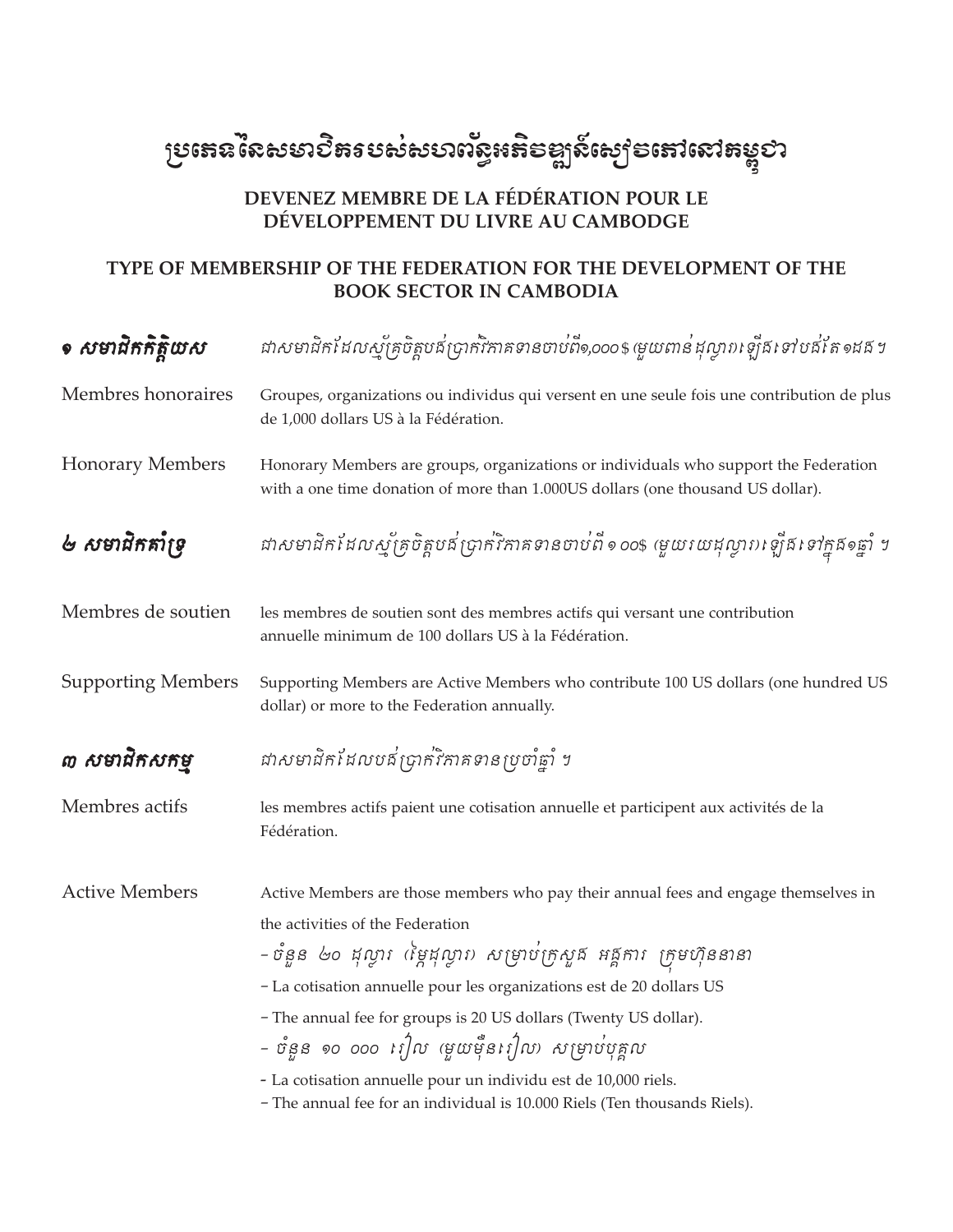# ะวลิสา / Contents / Table des Matières

| អារម្ភកថា                                                          | 03 |  |  |  |
|--------------------------------------------------------------------|----|--|--|--|
| Editorial                                                          | 04 |  |  |  |
| Editorial                                                          | 04 |  |  |  |
| หลุยล/Articles/Articles                                            |    |  |  |  |
| ប្រវត្តិសង្ខេបរបស់គ្រឹះស្ថានបោះពុម្ពនិងចែកផ្សាយ (១៩៧៩-២០០៦)        | 05 |  |  |  |
| The Publishing and Distribution House (1979-2006)                  | 07 |  |  |  |
| Historique de la maison d'édition et de distribution (1979 - 2006) | 08 |  |  |  |
| ការបង្កើតវចនានុក្រមអក្ខរាវិរុទ្ធនៃភាសាខ្មែរ                        | 09 |  |  |  |
| Khmer Orthography Dictionary                                       | 11 |  |  |  |
|                                                                    |    |  |  |  |
| អាំង ជូបូ : ណែនាំការងារបណ្ណរក <sub>ាំ</sub>                        | 13 |  |  |  |
| បាល់ វណ្ណាវីរក្ស: រឿងបំភ្លេចមិនបាន                                 | 15 |  |  |  |
| Pal Vannarirak: L'Inoubliable (roman)                              | 17 |  |  |  |
| <i>ร</i> បាយតារទណ័តិខពរ័ត៌មានផ្សេះុខៗ                              |    |  |  |  |
| សកម្មភាពក្រុមការងារទាំង៤នៃសហព័ន្ធអភិវឌ្ឍន៍សៀវភៅនៅកម្ពុជា           |    |  |  |  |
| ក្នុងការអនុវត្តថវិការ៉ុកហ្វីល័រ  ឆ្នាំ២០០៦                         | 19 |  |  |  |
| The Federation for the Development of the Book Sector in Cambodia: |    |  |  |  |
| Working Groups Activities (June-December 2006)                     | 24 |  |  |  |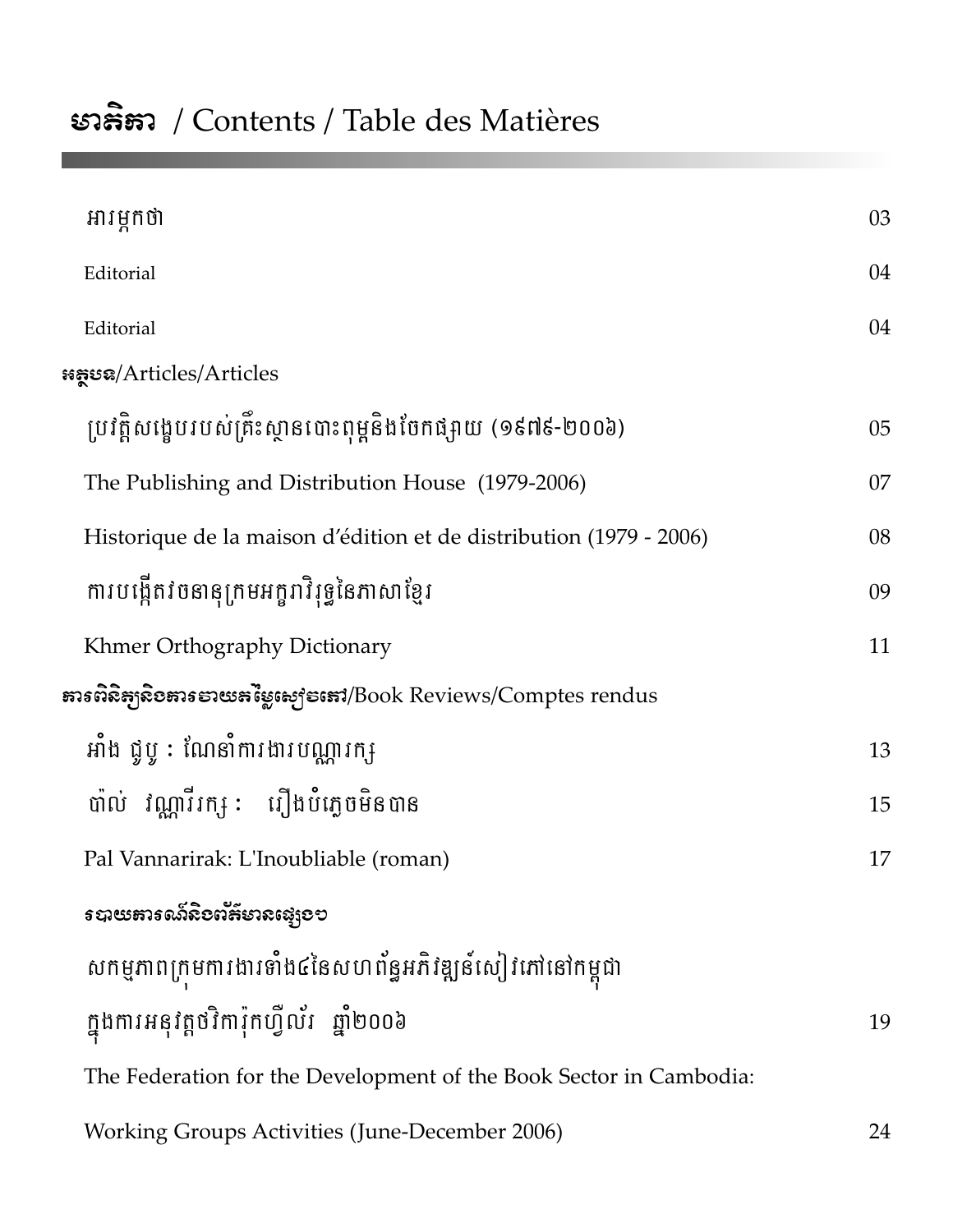| Les activités des quatre groupes de travail de la Fédération pour                |    |  |  |
|----------------------------------------------------------------------------------|----|--|--|
| le développement du secteur du livre au Cambodge (Juin-Décembre 2006)            | 26 |  |  |
| សិក្ខាសាលាស្តីពីបណ្ណាល័យនៃអង្គការគ្រូបង្រៀនឆ្លងកាត់ព្រំដែន                       | 28 |  |  |
| <b>Teachers Across Borders Library Workshops</b>                                 | 30 |  |  |
| Séminaires concernant les bibliothèques scolaires organisés par l'organisme      |    |  |  |
| «Instituteurs sans frontières»                                                   | 31 |  |  |
| ប្រឡងប្រជែងស្នាដៃដើម្បីអភិវឌ្ឍន៍អក្សរ សិល្ប៍ខ្មែរ                                | 32 |  |  |
| Khmer Literature Awards                                                          | 34 |  |  |
| Prix de Littérature khmère                                                       | 35 |  |  |
| គម្រោងសហប្រតិបត្តិការនៃការលើកតម្កើងវិស័យសំណេរនៅអាស៊ីអាគ្នេយ៍ valease             | 36 |  |  |
| Le projet de coopération VALEASE : Valorisation de l'Ecrit en Asie du Sud-Est    | 37 |  |  |
| ទីក្រុងសកលនៃសៀវភៅ                                                                | 39 |  |  |
| គេហទំព័រអំពីសៀវភៅនិយាយពីកម្ពុជា                                                  | 40 |  |  |
| <b>អ</b> ខ្ពតារទស <b>ហល័ន្ធអតិ</b> ទឌ្ឍន៍ស្យេទតេាសៅតម្លូបា                       | 41 |  |  |
| The Statute of the Federation for the Development of the Book Sector in Cambodia | 46 |  |  |
| အာနှေးနှံ့ဗွှေလဘေးမအေတီနာ/ Formulaire de demande/Membership Application Form     |    |  |  |
|                                                                                  |    |  |  |

 $s$ န်းဇားာလံ/Suggestion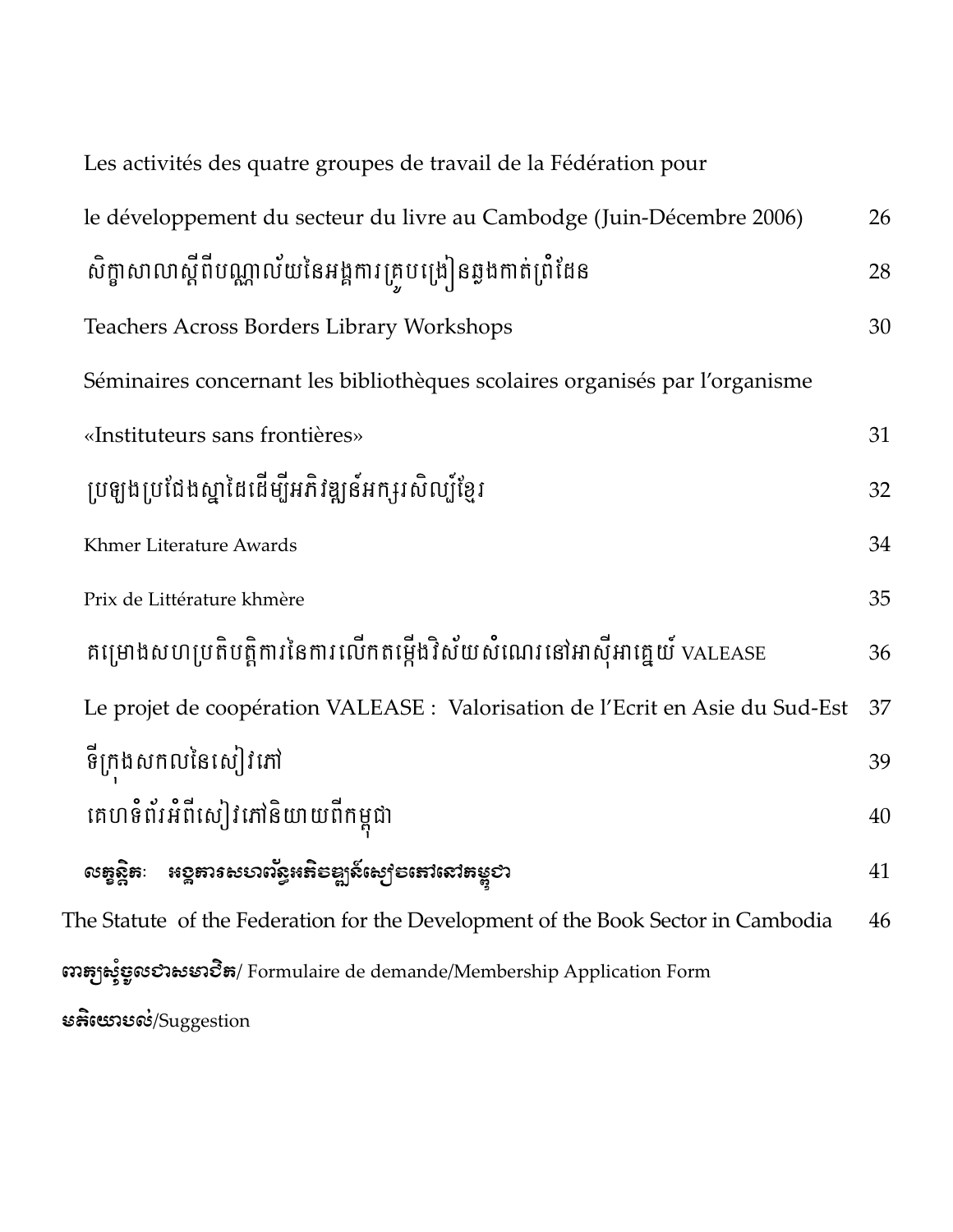# អាទម្ពតថា

*ត្រោយពីបានជួបប្រទះបញ្ហាផ្សេ*ង១ក្នុងការ បោះពុម្ព ផ្សាយព្រឹត្តិបត្រលេខ១ ចំពោះព្រឹត្តិបត្រលេខ២នេះ ឈើដ នឹងទិតទំសម្រិតសម្រាំងឲ្យកាន់តែមានភាពល្អប្រសើរជាង មុន ទាំងអក្ខរាវិរុទ្ធនិងទាំងបញ្ចេកទេសក្នុងការ បោះពុម្ព ។

ក្នុងព្រឹត្តិបត្រលេខ១ អត្ថបទភាគរ ច្រ័នមាន តែរបាយ-ការណ៍ស្តីពីសកម្មភាពការផាររបស់ក្រុមទាំផ៤ នៃសហព័ន្ធ អភិវឌ្ឍន៍ សៀវ កៅ នៅកម្ពុជា ដែលទទួលបានថវិកាពី មូលនិធិ រ៉ុកហ្វឺល័រ (Rockefeller Foundation) តែចំពោះ លេខ២នេះ យើងបានបន្ថែមអត្ថបទដែលគួរឲ្យចាប់ អារម្មណ៍មួយចំនួន ទៀត ដែលទាក់ទគរទៅនឹគ7ិស័យ សៀវកៅនិងការអាននៅកម្ពុជា ហើយ យើងនឹងដាក់ លត្ខន្តិក:របស់សហព័ន្ធអភិវឌ្ឍន៍សៀវគៅនៅកម្ពុជា ដែល *បើងពុំបានដាក់បញ្ចូល*ក្នុង*លេ*ខមុន ។

ក្នុងត្រឹត្តិបត្រលេខ៤ ត្រៅពីផ្នែកអត្ថបទផ្សេង១ យើង មានពីរ ផ្នែកផ្សេងទៀតដែលនិយាយអំពី :

๑- ការពិនិត្យនិងវាយតម្លៃសៀវកៅ ដែលរៀបរាប់ពី ទិដ្ឋភាពសៀវកៅទើបនឹងបោះពុម្ពផ្សាយនាពេលថ្មី១នេះ។ u - បោយការណ៍និងព័ត៌មាន ផ្សេងៗ ដែលនិយាយទាក់ ទននឹនិកស័យសៀវគៅនិងការអាននៅកម្ពុជា ។

គរ ម្រាង នៃការ បោះពុម្ពផ្សាយ ព្រឹត្តិបត្រ នេះនឹងបញ្ចប់ នៅដំណាច់ផ្ទាំ២០០៧ ។ ដើម្បីបន្តការបាះពុម្ពផ្សាយតទៅ

មុខទៀត រយីគនីគត្រូវស្វែគកការដួយឧបត្ថម្ភពីអគ្គការ ស្តាបន កំដូចជាមូលនិធិផេ្ស្រនាទៀតដែលធ្វើការសារពាក់ ពន្ធនីនីវិស័យសៀវកៅនិងការអាន ដើម្បីជួយឧបត្ថម្ភគាំទ្រ ដល់គម្រោងនៃការបោះពុម្ពផ្សាយព្រឹត្តិបត្រនេះ ក្នុងន័យ ដួយជំរុញនិ*ផលើកតម្កើ*ធរិ*ស័យសៀវភៅនិ*ផការអាននៅ កម្ពុជា ។

សូមអរគុណដល់អ្នកផ្តល់អត្ថបទនិងអ្នកជួយពិនិត្យការ បកប្រែជាភាសាបរទេសទាំងអស់សម្រាប់លេខ២នេះនិង សំណូមពរដល់បណ្តាអគ្គការ ស្តាបនៃនានា សូមមេត្តាផ្តល់ អត្ថបទរផ្សន៍ៗដែលពាក់ព័ន្ធនីងrិស័យសៀវកៅនិងការអាន មកឲ្យក្រមអ្នករៀបចំព្រឹត្តិបត្រសម្រាប់ចុះផ្សាយនៅលេខ ក្រោយទៀត ។

*បើងខ្ញុំដឹងច្បាស់ថា ច្រាតដជាមានតំហុស*គ្គង*តើតឡើង* មួយចំនួន ដូចជាក្នុងការបកប្រែពីភាសាខ្មែរទៅបរទេស នូវ ឈ្មោះពានរដ្ធានអក្សរសិល្ប៍ ផ្សេង១និងអាចមានកំហុស រផ្ស្រីទៀត ។ សូមមិត្តអ្នកអានកុំបីស្រ៊ីស្រឆ្លាប់បំពោះអត្ថបទ ខ្ទះ ដែលមិនបានបកស្រែ ។

សូមលោក-អ្នកអានដួបតែសេចក្តីសុទ សេចក្តីចក្រើុន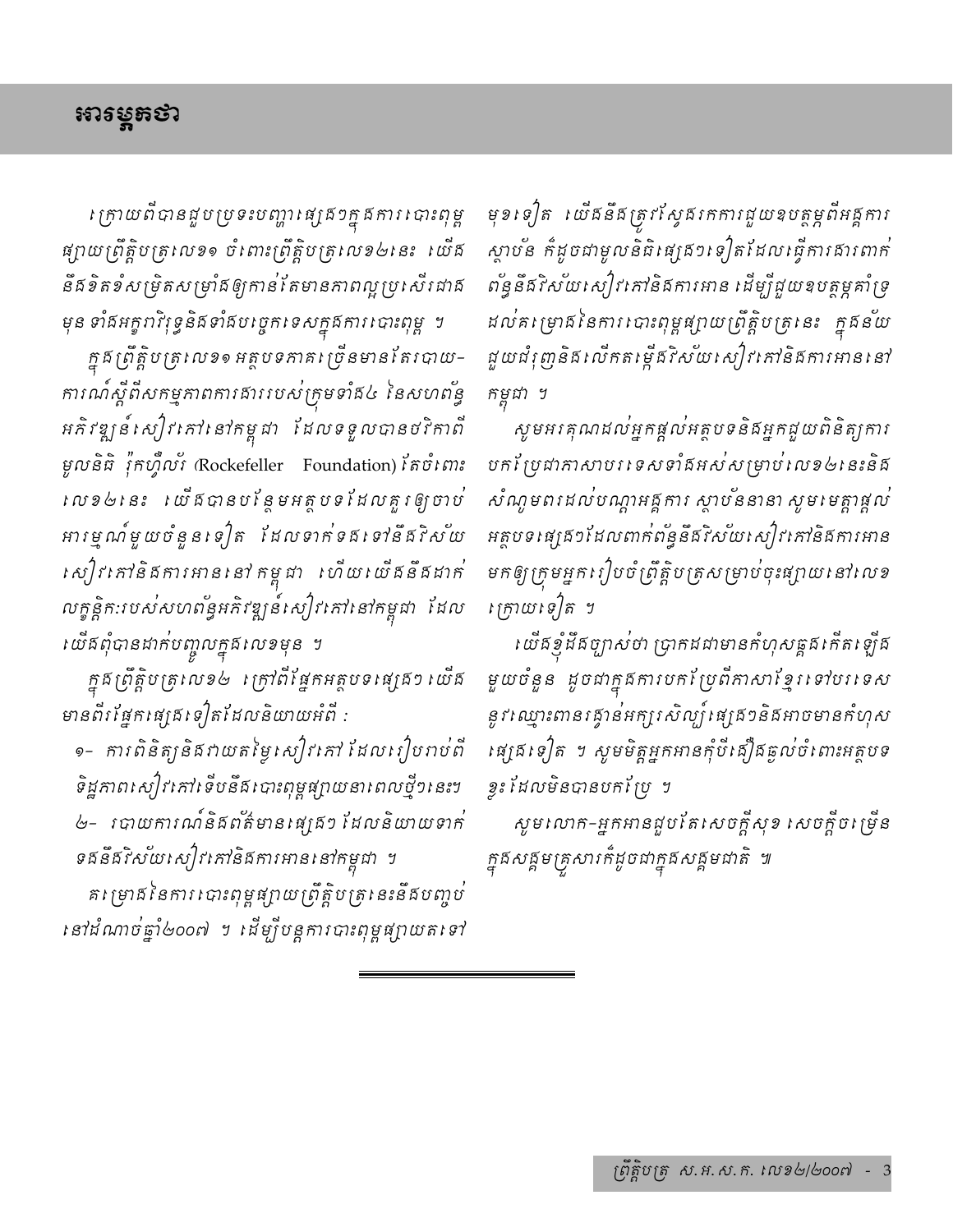### **Editorial**

After having many difficulties in publishing the first issue of our Newsletter, we are trying our best to make the second one much better concerning the technical mistakes as well as the orthography and translation.

The majority of the articles in the first issue were related to the activities of each working group of the Federation for the Development of the Book Sector in Cambodia, those were financially supported by the Rockefeller Foundation. In this second issue however, besides articles with some information on the book sector in Cambodia, we add the statute of the Federation that was missing in the Newsletter's first issue.

We furthermore include two new rubrics : the first one deals with the observation and evaluation of books called book reviews, the second one with reports and other information concerning the book sector in Cambodia.

Our project of publishing the Newsletter would come to an end by December 2007 along with the limited support of the Rockefeller Foundation. In order to continue its publication and distribution we will have to find further financial support from organizations or institutions that aim to help improve the book sector in Cambodia.

We would like to express hereby our gratitude to foreign languages correctors for the Newsletter's first two issues, and apologize as there may be still some translation mistakes. At the same time we request all organizations to send interesting articles relevant to the book sector to our editorial team to be published in the following issues.

Finally, we wish you all prosperity, success in your work and happiness in your family. May the Tevoda of the Khmer New Year 2551 protect you all every time and every where.

#### **Editorial**

Après beaucoup de difficultés rencontrées lors de la publication du premier numéro de notre Newsletter, nous essayons au mieux de limiter les fautes d'orthographe et techniques dans ce deuxième.

Dans le premier numéro, la majorité des articles était liée aux activités de chaque groupe de travail de la Fédération pour le développement du secteur du livre au Cambodge, activités supportées financiellement par la Fondation Rockefeller; toutefois dans ce présent numéro nous ajoutons le statut de notre Fédération manquant dans le premier numéro et incluons deux parties: la première consiste en l'observation et l'évaluation des livres (comptes rendus), la seconde rapporte d'autres informations concernant le secteur du livre au Cambodge.

Le projet d'éditer ce bulletin sera fini vers la fin de l'année 2007 avec la cessation du support financiel de la Rockefeller Fondation. Afin d'en continuer la publication et distribution, nous devons trouver le soutien d'autres organisations ou institutions qui aussi visent à améliorer et développer le secteur du livre au Cambodge.

Nous voudrions exprimer ici notre gratitude aux correcteurs de langue étrangère et en même temps formuler notre demande a toutes les organisations d'envoyer à notre équipe éditoriale des articles ou communiqués se rapportant à la situation du secteur du livre au Cambodge, qui seront publiés dans le prochain numéro.

Finalement, nous vous souhaitons prospérité, réussite dans votre travail et bonheur dans la famille. Puisse la/ Tevoda du Nouvel An Khmer 2551 vous protège en tout temps et lieu.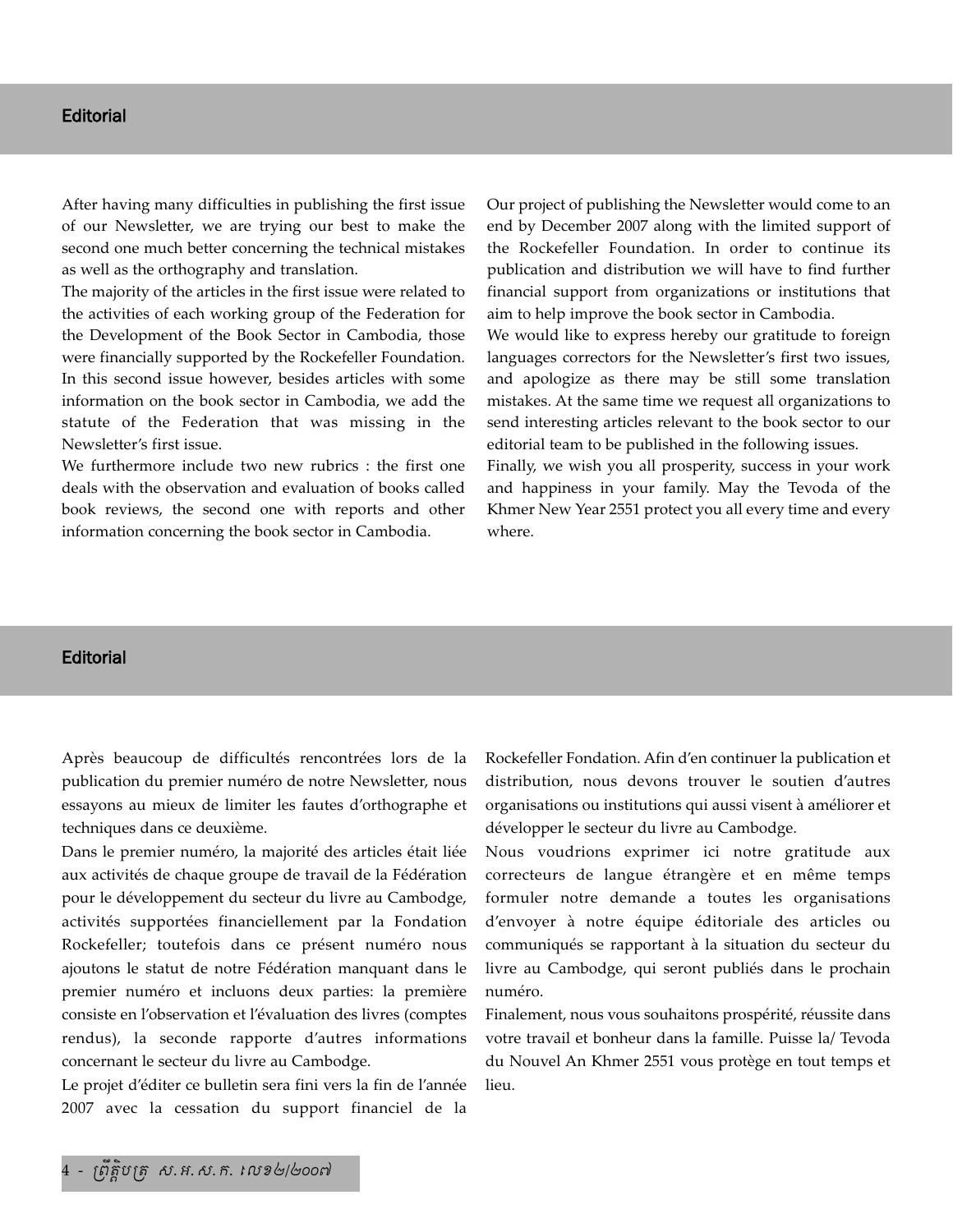# <sub>ໂ</sub>ၓႄႜဒ္မွဳနၖးတ္ឧၓၥအေႏၵ်မ္အားစေးၿပီးအေးအေနအေျပော (စက္လံေတြေ၀)

## អក្ថបចដោយ សុខ ប្ញន្តិ

បច្ចុប្បន្ននេះគ្រឹះស្ថានរបាះពុម្ពនិធ័បែកផ្យាយ មានទីតាំឆ នៅអគារលេខ១៤៨ មហាវិថីព្រះនពេត្តម សង្កាត់ទន្ទេ បាសាក់ ខណ្ឌចម្ការមន រាជជានីភ្នំពេញ ។ គ្រឹះស្ថាន េបាះពុម្ពនិធ័បែកផ្សាយមានឈ្មោះដើមដំបូផ បន្ទស់ ហៅ ថា "មជ្ឈមណ្ឌលនិពន្ធកម្ម7ិធីនិងសៀវ គៅសិក្សា " ដែល ដាអគ្គកាពមួយបង្កើត ឡើគរ នៅដើមផ្នាំ១៩៧៩ ហើយស្ថិត នៅរ គ្រាមឱកាទទីស្តីការរដ្ឋមន្ត្រីក្រសួងអប់រំនិងសិក្សាធិការ ដាតិដែលបច្ចុប្បន្នគឺ ក្រសួងអប់រំ យុវជននិងកីឡា ។ អគ្គភាពនេះដឹកនាំនិងគ្រប់គ្រងដោយលោកស កាពុន ពីឆ្នាំ ១៩៧៩ ដល់ផ្ទាំ១៩៨៤ និង ដោយកញ្ញា ដោម សាណែត ពីផ្ទាំ ១៩៨៤ ដល់ឆ្នាំ១៩៨៦ ។ មជ្ឈមណ្ឌលនិពន្ធកម្មវិធីនិគ សៀវ គៅសិក្សាមានគារកិច្ចជំពីរគឺ: និពន្ធកម្មវិជីនិង សៀវកៅសិក្សានិងផលិតសៀវកៅសិក្សាសម្រាប់ការរៀន និងការបង្រៀននៅកម្រិតបឋមសិក្សា មធ្យមសិក្សានិងអប់រំ មនុស្សចាស់ ។

តមក នៅក្នុងផ្នាំ១៩៨៦ មជ្ឈមណ្ឌលនិពន្ធកម្ម7ិជីនិង សៀវកៅសិក្សា ត្រូវបានបំបែកជាអគ្គភាពពីរស្សេគគ្នាគឺ មួយមានស្មោះថា គ្រឹះស្ថាន បាះពុម្ពផ្សាយអប់រំនិតមួយ ទៀត មានឈ្មោះថា មជ្ឈមណ្ឌលថែកផ្សាយនិងបណ្ណាលយ ។

គ្រឹះស្ថានរបាះពុម្ពផ្សាយអប់រំ ត្រូវបានដឹកនាំនិងគ្រប់ គ្រងដាដំបូងដោយកញ្ញាដោម សាណែត ពីឆ្នាំ១៩៨៦ដល់ ផ្នាំ១៩៩៣និងបន្តបន្ទាប់មកទៀត ដោយលោកស៊ុន ឆ្លួនហេង ពីផ្នាំ១៩៩៣ ដល់ផ្នាំ១៩៩៥និងដោយលោកកើ ណៃលាង ពី ធ្នាំ១៩៩៥ ដល់ធ្នាំ១៩៩៨ ។ នៅក្នុងអំឡុងពេលនោះ គ្រឹះស្ថាន បាះពុម្ពផ្សាយអប់រំមានការកិច្ចជំពីរគឺ: និពន្ធនិង របាះពុម្ពសៀវកៅសិក្សាគ្រប់កម្រិត-ថ្នាក់ សម្រាប់បែកជួន សាលារៀនទួទាំងប្រទេសប្រើប្រាស់ដោយឥតគិតថ្ងៃ ។ ចំណែកឯមដ្ឋទ្រណ្ឌលចែកផ្សាយនិគមណ្ណាលយកិញ ដឹក នាំនិងគ្រប់គ្រងដោយលោកយ៉ង់ យ៉ាណូ ពីផ្នាំ១៩៨៦ ដល់ផ្នាំ จ๙๙๐ธิธาฬาพาเกาหญิ ฬธิ์า ถี่ตั้งจ<๙๐ฬญ์จุ๊งจะ๙๔ ฯ មជ្ឈមណ្ឌលនេះមានភារកិច្ចជំបីគឺ: ប្រមូលទិន្នន័យអំពីតម្រវ ការសៀវកៅសិក្សាពីសាលារៀន ដឹកដញ្ចូនសៀវកៅ សិក្សាទៅបែកដូនសាលារៀននិងតាមដានត្រុតពិនិត្យការ គ្រប់គ្រងនិងប្រើប្រាស់សៀវកៅសិក្សានៅតាមសាលារៀន ទូទាំងប្រទេស ។

គួរកត់សម្គាល់ដែរថា នៅក្នុងឆ្នាំ១៩៨៤ នាយកដ្ឋាន ស្រាវជ្រាវវិទ្យាសាស្ត្រ ត្រូវបានបង្កើតទ្បើផ ហើយក្រោយ មក នៅក្នុងឆ្នាំ១៩៩៨ កំំត្រូវបានប្តូរ ឈ្មោះ ទៅជានាយកដ្ឋាន ស្រាវជ្រាវគរុកោសល្យ ។ អគ្គកាពនេះមានការកិច្ចនិពន្ធ កម្ម7ិធីសិក្សា ដើម្បីឲ្យគ្រឹះស្ថាន បោះពុម្ពផ្សាយអប់រំយកមក រឆ្ទឺដាមូលដ្ឋានសម្រាប់និពន្ធនិធរបាះពុម្ពសៀវកៅសិក្សា សម្រាប់បែកជូនសាលារៀន ។

បន្ទាប់មកទៀត នៅក្នុងផ្នាំ១៩៩៨ គ្រឹះស្ថាន បាះពុម្ព ផ្សាយអប់រំនិងមជ្ឈមណ្ឌលថែកផ្សាយនិងបណ្ណាលយត្រូវ បានច្របាច់បញ្ចូលគ្នាជាអគ្គកាពតែមួយ តាមប្រកាសរបស់ ក្រសួងអប់រំ យុវជននិងកីឡា លេខ២០៣៩៧ អយក-ប្រក ចុះថ្ងៃទី២១ ទែរមេសា ផ្នាំ១៩៩៨ ហើយមានឈ្មោះថាគ្រឹះស្ថាន របាះពុម្ពនិធិបែកផ្សាយ ។ អគ្គកាពនេះដឹកនាំនិគគ្រប់គ្រគ ដោយលោកស៊ុគ វ៉ាន់ថន ពីឆ្នាំ១៩៩៨ ដល់ឆ្នាំ១៩៩៩ និគ ដោយលោកអ៊ិន គឹមស្រ៊ុន ពីផ្ទាំ១៩៩៩ ដល់ផ្ទាំ២០០២ ។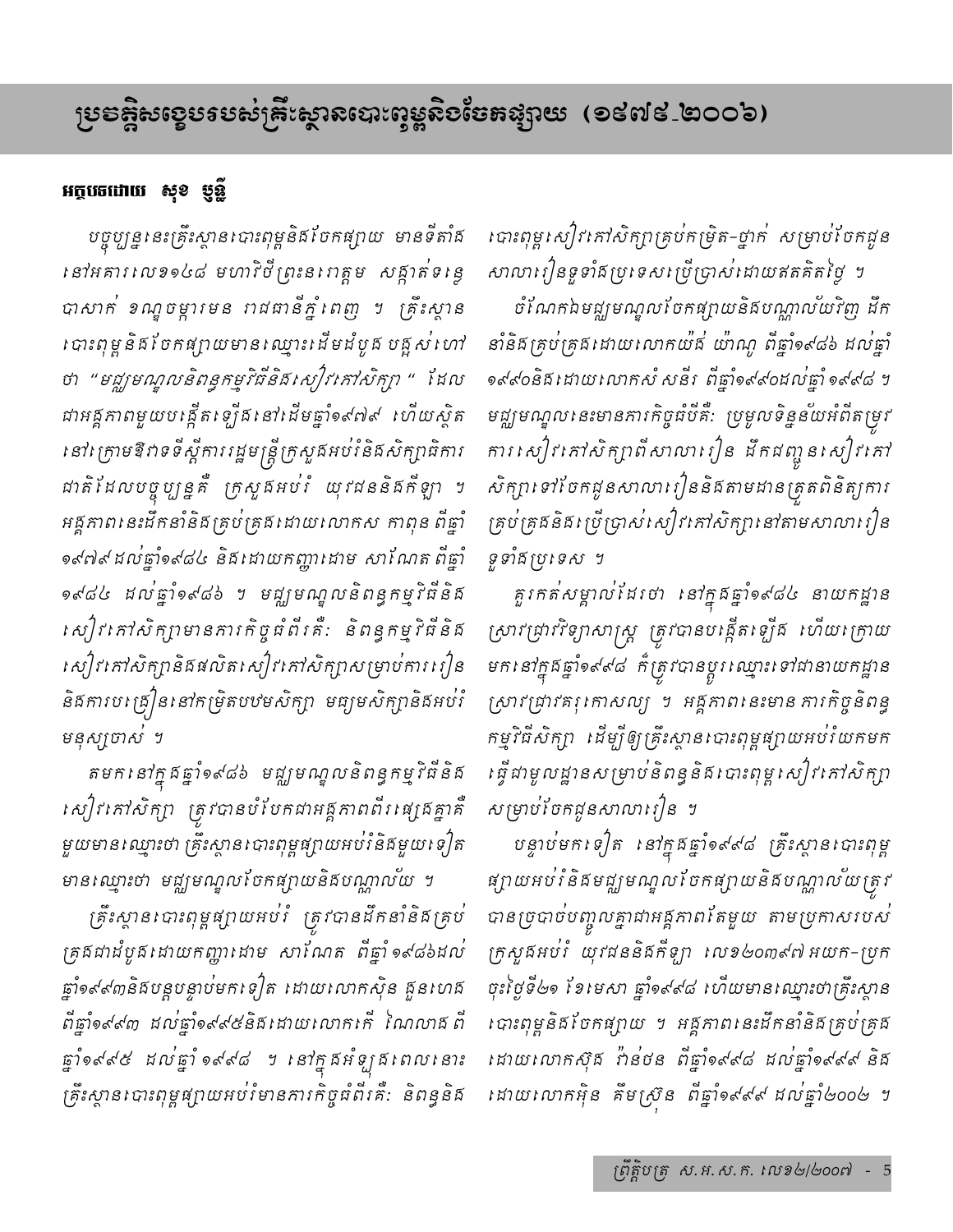គ្រឹះស្ថាន បោះពុម្ពនិធ1័ចកផ្ទាយមានភារកិច្ចចម្បូងបីគឺ: ្រៀបរៀត របាះពុម្ពនិគចែកផ្សាយសៀវកៅសិក្សាដល់ សាលារៀនទូទាំងប្រទេស ។

នៅដើមធ្នាំ២០០២ គ្រឹះស្ថានរបាះពុម្ពនិធ័បែកផ្សាយត្រូវ បានប្រែក្វាយដាសហគ្រាសសាធារណ: មានលក្ខណ: សេដ្ឋកិច្ចតាមអនុក្រឹត្យរបស់ពជវដ្ឋាភិបាលកម្ពុជាលេខ២៣ អនក្រ.បក ចុះថ្ងៃទី៤៥ ខែមីនា ឆ្នាំ៤០០៤ ដោយរក្បា ឈ្មោះនៅដដែលគឺ គ្រឹះស្ថានបោះពុម្ពនិធិបែកផ្សាយ ។

សហគ្រាសនេះដឹកនាំនិងគ្រប់គ្រងដោយលោកអ៊ិន គឹម ស្រ៊ន ជាប្រធានអគ្គនាយក ហើយបច្ចុប្បន្នមាននិយោជក និងនិយោជិតសរុបចំនួន១៤៥នាក់ ។ គ្រឹះស្ថានរបាះពុម្ពនិង ថែកផ្ទុកយមានទិសដៅអាជីវកម្មដូចទាធរត្រាម :

- របាះពុម្ពផ្សាយសៀវកៅសិស្សនិងសៀវកៅគ្រូ ដែល មានគុណភាពក្នុងការរៀននិងការបង្រៀន គ្រប់មុខវិជ្ជា នៅបឋមសិក្សានិងមធ្យមសិក្សា ។

- បោះពុម្ពផ្សាយសៀវកៅអានបន្ថែម សៀវកៅលំហាត់

សម្រាប់សិស្ស ព្រមទាំងសៀវកៅសម្រាប់បណ្តុះបណ្តាល គ្រុ ទស្សនាវដ្ដី ផ្សេង១ ដែលទាក់ទងនឹងវិស័យអប់រំ សុខាភិបាល ។ល។

– អភិវឌ្ឍនិងផលិតសម្ភារឧបទេសដាយៗ សម្រាប់ដំនួយ ដល់គ្រ ក្នុងការបង្រៀន ។

– ទទួលសេវាបោះពុម្ពឯកសារ ផ្សេង១ ដែលបម្រើផល ប្រយោជន៍សាធារណ: ។

- ទទួល សេវាដឹកដញ្ចូន សៀវ គៅសិក្សាដល់សាលា  $\sqrt{15}$  9

– ពៀបចំបណ្តាញលក់សៀវកៅសិក្សាគ្រប់ប្រភេទ ដល់ គ្រប់ខេត្ត-ក្រគនិគដល់សាលារៀន ។

សរុបមក គិតចាប់តាំងពីឆ្នាំ១៩៧៩ រហូតមកដល់ឆ្នាំ ២០០៦៖នះ គ្រឹះស្ថានរបាះពុម្ពនិធិបែកផ្សាយបោះពុម្ពសៀវ *គៅសិត្បាបានចំនួនប្រមាណជិត៧០លានច្បាប់ សម្រាប់* បច្រើសេចក្តីត្រូវការរបស់សិស្សានុសិស្សលោកគ្រូ-អ្នកគ្រូ និងសាធារណជនទូទៅទាំងប្រទេស ៕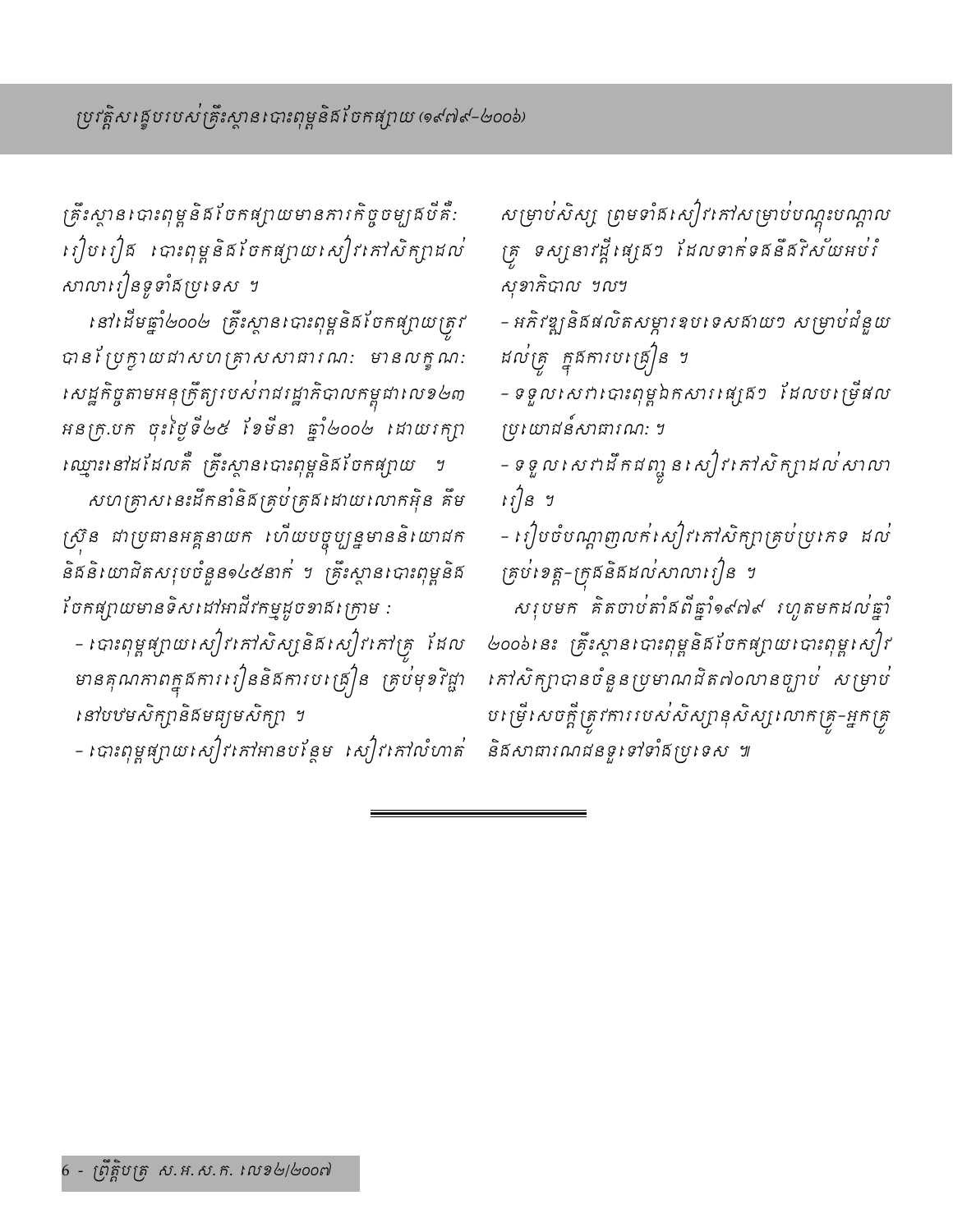Presently situated at no. 148, Preah Norodom Boulevard, Tonle Bassac quarter, Chamkar Mon district, Phnom Penh, the Publishing and Distribution House was formerly known as the "Curriculum and Textbook Development Center", an institution established in early 1979 under the supervision of the Ministry of National Education which is now the Ministry of Education, Youth, and Sport. The then institution was headed and managed by Mr. SAR Kapun from 1979 to 1984 and followed by Ms. DOM Jeannette from 1984 to 1986. The Curriculum and Textbook Development Center had two major tasks: to develop the curriculum and textbooks, and publish the textbooks for learning and teaching in primary, secondary, and adult education.

Until 1986, the Curriculum and Textbook Development Center was divided into two separate entities: The Educational Publishing House and The Center for Textbook Distribution and Library.

The Educational Publishing House was first headed and directed by Ms. DOM Jeannette from 1986 to 1993, and subsequently by Mr. SIN Nguon Heng from 1993 to 1995 and by Mr. KOEU Nay Leang from 1995 to 1998. The institution had then two main roles: to develop and publish the textbooks of all levels for free distribution to schools throughout the country.

The Center for Textbook Distribution and Library was directed by Mr. YANG Yano from 1986 to 1990, then by Mr. SAM Sany from 1990 to 1998, and had also two prime roles: to collect information about the schools' needs for textbooks, deliver and distribute books to designated schools as well as to monitor the management and use of textbooks at schools throughout the country.

It should also be mentioned that the Science Research Department, founded in 1984 was renamed later in 1998 the Pedagogical Research Department. The role of this institution was to develop the education programmes so that the Educational Publishing House can use to publish the textbooks for distribution to schools.

Later in 1998, the Educational Publishing House and Center for Textbook Distribution and Library were combined into one single entity named Publishing and Distribution House, by the Prakas of the Ministry of Education, Youth and Sport no. 397 EYS-P dated April 21, 1998. The institution was directed by Mr. SUNG Vanthan from 1998 to 1999, then by Mr. IN Kim Srun from 1999 to 2002. There were two chief tasks of the Publishing and Distribution House: To design, publish and distribute textbooks to schools nationwide.

In early 2002, the Publishing and Distribution House became a public enterprise of economic purpose following the Royal Government of Cambodia's Sub-Decree No. 23 dated March 25, 2002, bearing the same name: the Publishing and Distribution House. The established enterprise is led by Mr. IN Kim Srun, the Director General, and is presently employing a total of 145 staff members.

The business objectives of the Publishing and Distribution House are listed below:

- To publish both the students and teachers' quality books of all subjects for learning and teaching at the primary and secondary education;

- To publish additional reading books, students' books, teachers' guides and other periodicals related to the education and health sectors, etc.

- To develop and create teaching materials that are easy to use for teachers;

- To deliver publishing services for the public interests;

- To provide transport service to deliver textbooks to the designated schools;

- To set up a network to sell all kinds of textbooks in every province/city and school.

Overall, the Publishing and Distribution House has from 1979 to 2006 published for distribution, around 70 millions textbooks in order to meet the needs of all students, teachers and the general public throughout the country.

Translated from Khmer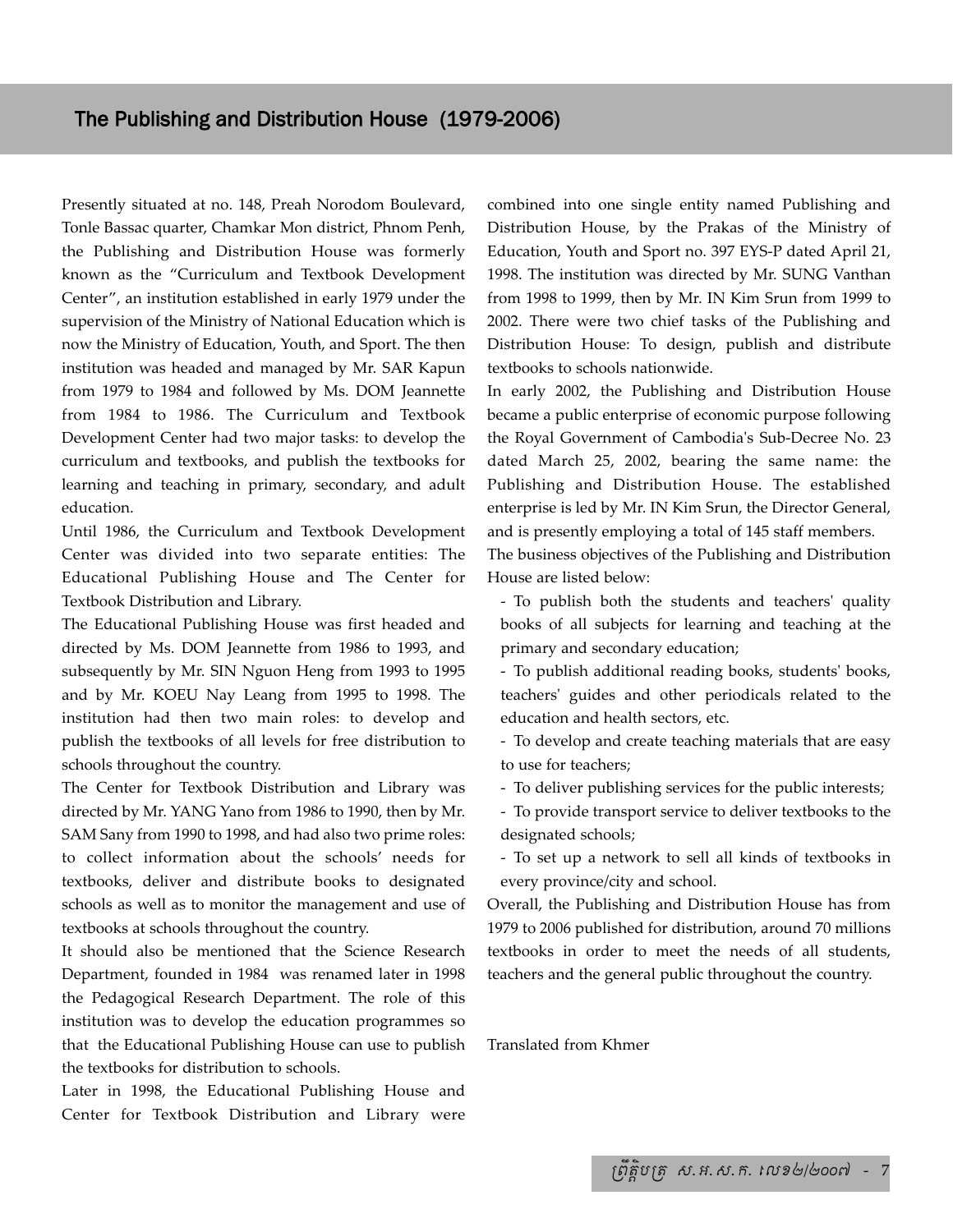Actuellement, la Maison d'Edition et de Distribution est installée dans un bâtiment sis au nº148, Boulevard Preah Norodom, quartier de Tonlé Basak, district de Chamkar Mon, Phnom Penh. La Maison d'Edition et de Distribution, dénommée initialement « Centre de Rédaction des Programmes d'Enseignement et des Manuels scolaires » est une institution créée au début de l'année 1979 et placée sous l'autorité du Ministère de l'Education et de l'Enseignement national, l'actuel Ministère de l'Education, de la Jeunesse et des Sports. Cette institution a été dirigée par Monsieur SAR Kapun de 1979 à 1984 et ensuite par Mademoiselle DOM Jeannette de 1984 à 1986. Le Centre de Rédaction des Programmes d'Enseignement et des Manuels scolaires avait 2 missions principales : rédiger les programmes de l'enseignement aussi bien que les manuels scolaires et produire des livres scolaires et ceux des maîtres des cycles primaires et secondaires ainsi que les manuels destinés aux adultes.

En 1986, le Centre de Rédaction des Programmes d'Enseignement et des Manuels scolaires s'est subdivisé ensuite en 2 unités distinctes : la Maison d'Editions éducatives et le Centre de Distribution et de Bibliothèques. La Maison d'Editions éducatives a été dirigée d'abord par Mademoiselle DOM Jeannette de 1986 à 1993, puis par Monsieur SIN Nguon Heng de 1993 à 1995 et ensuite par Monsieur KOEU Nay Leang de 1995 à 1998. A l'époque, la Maison d'Editions éducatives avait 2 missions principales : rédiger et éditer tous les manuels scolaires pour tous les niveaux d'enseignement et les distribuer gratuitement à tous les établissements scolaires du pays.

Le Centre de Distribution et de Bibliothèques a d'abord été dirigé et géré par Monsieur YANG Yano de 1986 à 1990 et ensuite par Monsieur SAM Sany de 1990 à 1998. Ce centre avait 3 missions principales : rassembler toutes les données concernant les réels besoins des livres scolaires de toutes les écoles, transporter et distribuer les livres à toutes les écoles et contrôler la gestion et l'usage de ces livres dans toutes les écoles du pays.

Il faut remarquer qu'en 1984 a été créée la Direction Scientifique qui plus tard, en 1998, est devenue la Direction de la Recherche Pédagogique. Cette Direction avait pour mission la rédaction des Programmes d'Enseignement pour les confier à la Maison d'Editions éducatives qui les utilisait comme documents de base afin de rédiger des livres scolaires et les éditer en vue de les distribuer à toutes les écoles publiques.

En 1998, la Maison d'Editions éducatives et le Centre de Distribution et de Bibliothèques se regroupèrent ensuite en une seule entité par Prakas (décret) du Ministère de l'Education, de la Jeunesse et des Sports No 397 - Gyk- Rbk du 21 Avril 1998, sous l'appellation « Etablissement d'Edition et de Distribution ». Cet Etablissement a été dirigé et géré par Monsieur SUNG Vanthan de 1998 à 1999 et ensuite par Monsieur IN Kim Srun de 1999 à 2002. L'Etablissement d'Edition et de Distribution avait 3 missions principales : rédiger, éditer et distribuer les manuels scolaires à toutes les écoles publiques du pays.

Au début de l'année 2002, l'Etablissement d'Editions et de Distributions devint un Etablissement public à caractère économique par le sous-décret du gouvernement royal no 23 – GnRk> bk du 25 mars 2002, tout en gardant la même dénomination : « Etablissement d'Edition et de Distribution ». Cet Etablissement est administré par Monsieur IN Kim Srun en tant que Président-directeur Général et emploie actuellement au total 145 employés de toutes catégories confondues. L'Etablissement d'Edition et de Distribution a pour objectifs professionnels :

- Editer les livres de qualité pour les élèves et pour les maîtres dans toutes les matières des cycles primaires et secondaires,

- Editer des livres de lectures complémentaires, des livres d'exercices pour les élèves, des livres pour le perfectionnement des maîtres, des diverses revues relatives à l'éducation, à la santé, etc...,

- Développer et produire des matériels pédagogiques simples pour aider les maîtres dans leur travail quotidien,

- Imprimer les différents documents d'utilité publique,
- Fournir les livres édités à toutes les écoles publiques,
- Mettre en place les réseaux de vente des livres de tous genres dans toutes les villes, provinces et écoles.

En résumé, depuis 1979 jusqu'à cette année 2006, l'Etablissement d'Edition et de Distribution a édité environ près de 70 Millions d'exemplaires de livres pour servir aux besoins des élèves, des instituteurs et institutrices et du public en général.

Traduit du Khmer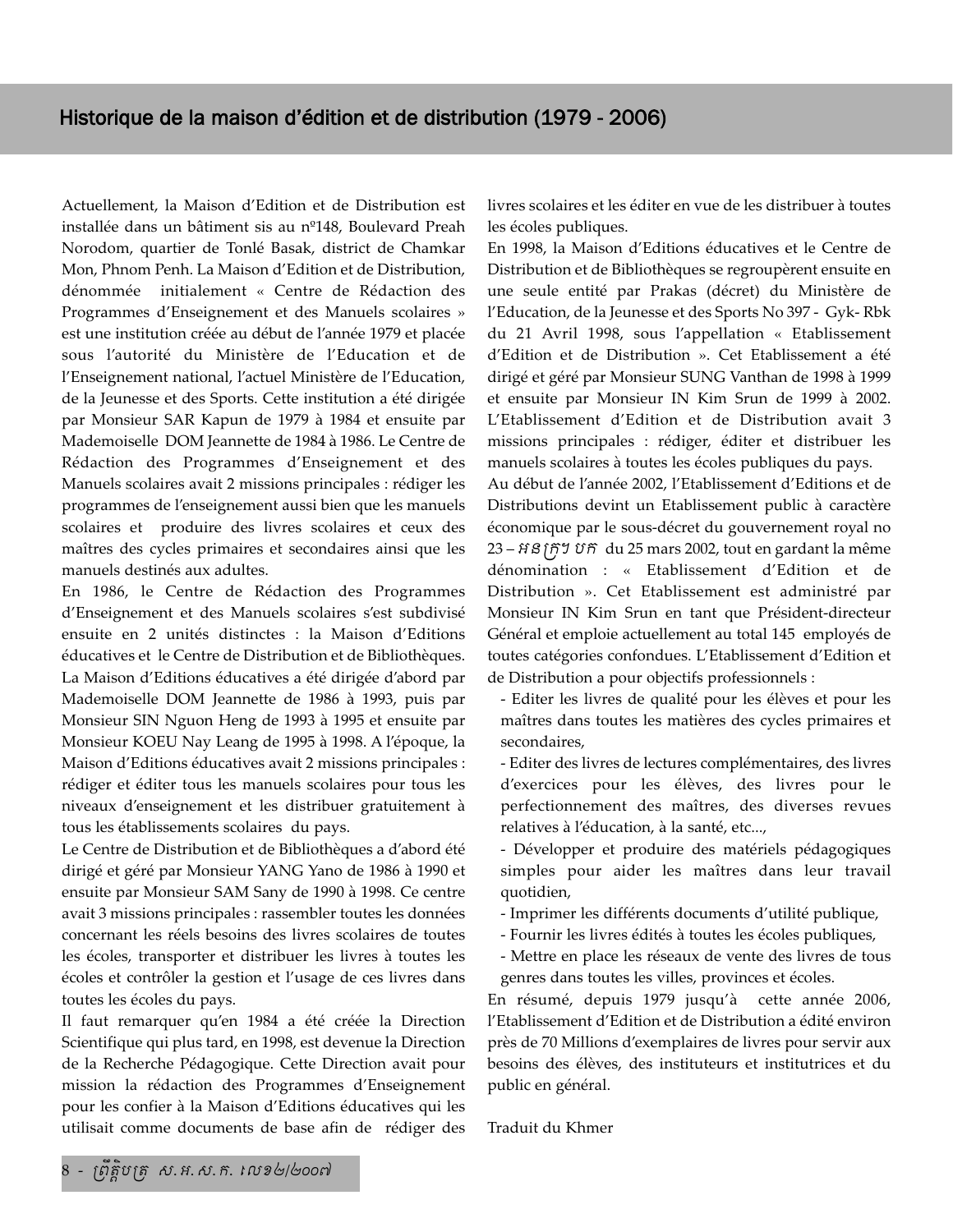អក្កបចដោយ សុន សេវ

# ๑–ម្ជុលហេតុនៃការបង្កើត*វច*នានុក្រុមអក្ខរាវិរុទ្ធនៃ កាសាខ្មែរ

# ក– មូលដ្ឋានគតិយុត្ត

*រិទ្យាស្ថានកាសាជាតិត្រូវបានបង្កើតឡើ*ងតាមអនុក្រឹត្យ เលอ៤៥ អនក្រ-បក ចុះថ្ងៃទី๑๐ ទែកក្កដា ឆ្នាំ๑๙๙๘ ដែលជាស្តាបនៃមួយសម្រាប់ស្រាវជ្រាវនិងអភិវឌ្ឍភាសាខ្មែរ អក្សរសាស្ត្រខ្មែរនិងកាសាបងប្អូនដនដាតិដើមកាគតិច រផ្សនី១ក្នុងប្រទេសកម្ពុជា ។ ខាងក្រោមនេះ ជាបេសកកម្ម មួយចំនួនក្នុងចំណោមបេសកកម្មជារច្រើនគឺ :

-តៀបចំអនុវត្តឯកការូបន័យកម្មនៃការស្រីប្រាស់កាសា សរសេរនិគភាសានិយាយ អក្ខរាវិរុទ្ធនិគរភ្វឺឲ្យមាន លក្ខណៈស្គង់ដារ ក្នុងការប្រើប្រាស់ពាក្យបច្ចេកទេស វិទ្យាសាស្ត្រនិងតួអក្សរខ្មែរក្នុងកុំព្យូទរ ។

-តៀបសៀននិងសោះពុម្ពផ្សាយ សទ្ទានុត្រម រចនានុត្រម អដ់ស៊ីក្វូ ប៉េឌិក វចនានុក្រមពហុប ច្ចេក ទេសវិទ្យាសាស្ត្រ †ចនានុក្រមខ្មែរ-បារាំង, ខ្មែរ-អង់គ្លេស ។ល។

ក្រោយមក *នៃព្រស្តានគាសាជាតិ ត្រូវបានបញ្ចូលទៅ* ក្នុងរាជបណ្ឌិតសភាកម្ពុជា នៃទីស្តីការគណ:រដ្ឋមន្ត្រី តាម ព្រះពដក្រឹត្យលេខ នស/រកត/១២៩៩/២២០ ចុះថ្ងៃទី២៧ เอนี นิ่งอะเย่ะ ม

១– សេចក្តីត្រូវការជាចាំបាច់របស់អ្នកប្រើប្រាស់

អ្នកប្រើប្រាស់កាសាខ្មែរស្ទើរតែគ្រប់ស្តាប់នរដ្ឋនិង ឯកជន បានស្នើសុំឲ្យ7ិទ្យាស្ថានភាសាជាតិ ដួយសម្រប សម្រលត្វើយ៉ាគណាឲ្យការស្រីប្រាស់កាសាខ្មែរឯកកាពគ្នា សើអត្តរាវិទ្រូ ។

តាមស្មារតីសន្និសីទដាតិស្តីពីការសិក្សាស្រាវជ្រាវ ឯកភាពនិងអភិវឌ្ឍន៍ភាសាខ្មែរ បានផ្តោតអារម្មណ៍ទៅលើ បញ្ហាអត្ខរា7ិវុទ្ធ ក្នុងស្មារតីដម្រុះនូវទស្សនៈ ឬ មតិខុសគ្នា ដែលបង្កដាបញ្ហាស្មុគស្មាញដល់ការអភិវឌ្ឍកាសាខ្មែរដែល ដាគាសាផ្ទុវការនិងដាគាសាយានសម្រាប់វិស័យអប់រំចាប់ពី កម្រិតបឋមសិក្សា រហូតដល់ឧត្តមសិក្សា ។ អនុសាសន៍សំខាន់់១ដែលទាក់ទងទៅនឹងអក្ខរា?ស្ទ្រមាន<sup>(®)</sup> : ๑– គប្បីក្រេក្រទុកព្យញ្ជន:ខ្មែរទាំង៣៣ត្ឆូ ពិសេសអក្សរ៥ ត្ត ក្នុងវគ្គ "ដ" ស្រះពេញតួនិងវណ្ណយុត្តទាំងអស់ ។ ៣- គប្បី គោរពរក្សាពាក្យនិងប្រើប្រាស់ពាក្យ ដែលមាន នៅក្នុងវចនានុត្រមខ្មែរ បោះពុម្ព ដោយវិទ្យាស្ថានពុទ្ធ-សាសនឋណ្ឌិត្យ បោះពុម្ពគ្រាទី៥ ឆ្នាំ១៩៦៧-៦៨ ។ ៤- គប្បី រៀបចំរចនានុក្រម សទ្ទានុក្រម ដោយផ្អែកលើ មូលដ្ឋានឯកភាព ។

៥– គប្បីឲ្យអ្នកបច្ចេកទេសកុំព្យូទ័រ ជួយរៀបចំអត្ខរា?រុទ្ធ ឲ្យបានល្អនិងឲ្យមានសញ្ញាច្រាប់កំហុសផង ។

បុព្វកថារបស់ឯកឧត្តម សុខ អាន ឧបនាយករដ្ឋមន្ត្រី រដ្ឋមន្ត្រីទទួលបន្ទុកទីស្តីការគណ:រដ្ឋមន្ត្រី ចុះថ្ងៃទី៨ เองนุก นิเจออล ม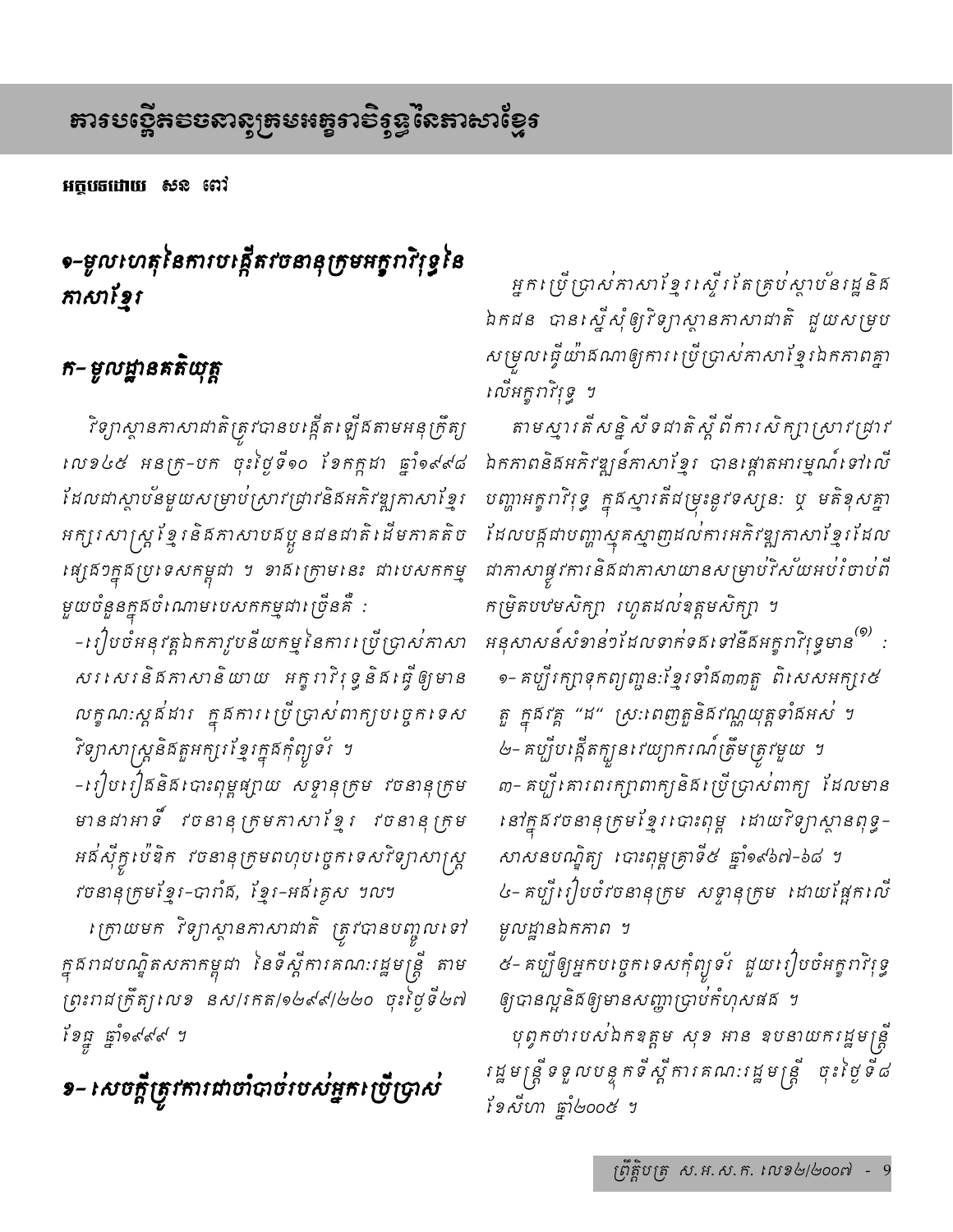វចនានុក្រុមអក្ខរាវិទ្រុវិនៃភាសាខ្មែរ ដែលរៀបចំឡើង ដោយវិទ្យាស្ថានកាសាដាតិនៃពដបណ្ឌិតសកាកម្ពុជា ជា ស្នាដៃមួយធ្វើតាមអនុសាសន៍ទាគលើនេះ ។

# ৬-សារប្រយោជន៍និធីវិធីសាស្ត្រ

# ក- សារប្រយោជនំ

វចនានុក្រុមអក្ខរាវិទ្រុនៃភាសាខ្មែរ ជាផ្នែកមួយជួយ សម្រុលនិងដោះស្រាយការសរសេរអក្សរខ្មែរ ឲ្យមានភាព រលូនដើម្បីឈានទៅរកឯកភាពគ្នា ។ នេះជាការគោរពនិត រត្បានូវត្បួនខ្នាតនៃការសរសេររបស់បុព្វការីជាអ្នកច្រាជ្ញ ខាងកាសានិងអក្សរសាស្ត្រខ្មែរជាច្រើនដំនាន់មកហើយ ជា ពិសេសគឺយកវចនានុក្រុមពុទ្ធសាសនបណ្ឌិត្យជាគោល ។

ចំពោះពាក្យបាអក្ខរា?ស្ទ្ទ<sup>(២)</sup> តាមនិយមន័យគឺបាន *សេច*ក្តីថា មិនមែនគ្រាន់តែជាកម្រគងនក្បួនខ្នាតនិគច្បាប់ ទម្ងាប់នៃការសរសេរដ៏ត្រឹមត្រូវតាមរេយ្យាករណ៍ប៉ុណ្ណោះ ទេ កំប៉ុន្តែកដាក្យនខ្នាតទូន្មានឲ្យសរសេរត្រឹមត្រូវតាមតួ អក្សរតាមចំណាត់ថ្នាក់ នៃអក្ខរក្រម ទៀតផង ។ ការ សរសេរខុសច្បាប់ទម្លាប់ពីមុន អាចប៉ះទន្តិចដល់ទំនៀម ទម្ងាប់និងចិត្តសាស្ត្រអ្នកប្រើប្រាស់កាសាខ្មែរ នៅក្នុងស្រុក អាចរេឆ្នឺឲ្យសហគមន៍ខ្មែរ នៅរ ក្រាស្រក ដើរតាមរ យឺឆមិន ទាន ដូចជាបងប្អូនខ្មែរសុរិន្ទនិងបងប្អូនខ្មែរក្រោមជាដើម ។

សព្វថ្ងៃនេះ មតិសាធារណជនរដ់ចាំនូវក្បួនខ្នាតនៃការ សរ សេរដ៏ត្រឹមត្រូវ ដើម្បីឈើកស្ទួយកាសាជាតិ តាមគតិ បណ្ឌិត ដោយផ្អែកលើមូលដ្ឋាននិង7ិធីសាស្ត្រដាក់ស្តែង សម្រាប់ការអភិវឌ្ឍប្រទេសកម្ពុជា ក្នុងស្មារតងឯកភាព ជាតិ ។

កាត់បន្ថយការប្រើប្រាស់អក្ខរាវិរុទ្ធភាសាខ្មែរ ដោយ ខុសគ្គូដ៏ នៅតាមបណ្តាញផ្សព្វផ្សាយនានា នៅតាមស្ទាត យី ហោ ការផ្សព្វផ្សាយពាណិដ្ឋកម្មនិង នៅតាមទារ៉ាអូទេដា ដើម ។

# $\pmb{3}$ – វិធីសាស្ត្រ $\pmb{\beta}^{(\pmb{\eta})}$

វចនានុក្រមអក្ខរាវិរុទ្ធនៃកាសាខ្មែរ បានរៀបចំតាម លំដាប់អក្ខរក្រុមទាំង៣៣តួពីអក្សរ "ក" ដល់អក្សរ "អ" ដោយសម្រលចំណាត់ថ្នាក់នៃអគ្ខក្រេម ដែលអ្នកបច្ចេក ទេសទាគយូនីកូដ អាចរៀបបញ្ចូលក្នុងកម្មវិធីកុំព្យូទ័រដើម្បី ដួយសម្រុលប្រាប់ពាក្យខុសតាមក្យួនខ្ទាតអត្ធរា7ិវុទ្ធ ដែល ដាមូលដ្ឋានដ៏ចាំបាច់ក្នុងការ ប្រើប្រាស់កាសាខ្មែរឲ្យបាន ត្រឹមត្រូវ ។

វចនានុក្រុមនេះ មានពាក្យចំនួនជាគបួនមុឺនពាក្យ ។ ពាក្យទាំងអស់នេះ មាននៅក្នុងវចនានុក្រមពុទ្ធសាសន បណ្ឌិត្យ និងពាក្យ ដែលបាន ប្រើប្រាស់ នៅតាមសាកល វិទ្យាល័យនានា ហើយនិងពាក្យថ្មី១ទៀតដែលមានច្រើនៅ តាមក្រសួត ស្ថាបននានា ។

# ៣−ទិស៖ដ1់បន្តពីវចនានុក្រុមអក្ខរា?ិរុទ្ធនៃភាសា ទ្រូវ

7ិទ្យាស្ថានភាសាជាតិនៃរាជបណ្ឌិតសភាកម្ពុជា នឹងបន្ត ផ្ទើរចនានុ ត្រមកាសាខ្មែរ រហូត ទៅដល់រចនានុ ត្រម អន័ស៊ីកូ ប៉េឌិក ដោយឈរ លើមូលដ្ឋានវចនានុក្រមពុទ្ធ សាសនបណ្ឌិត្យ វចនានុ ត្រមអក្ខរា?ិរុទ្ធ នៃភាសាខ្មែរ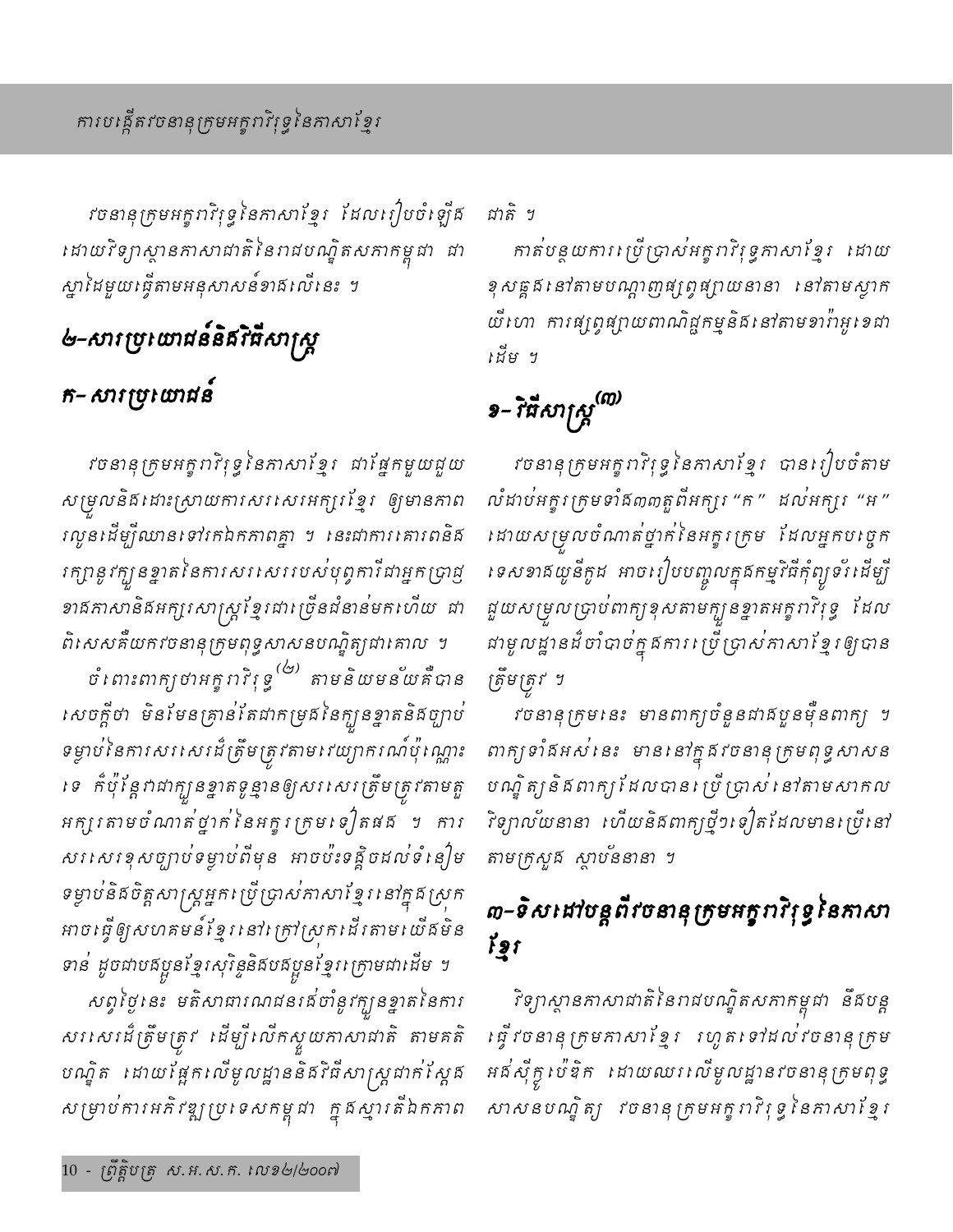ពិសេសឈរលើមូលដ្ឋានគាសាវិទ្យា ។

ុមជាមួយនឹងគណ:កម្មាធិការជាតិកាសាខ្មែរ ដែលមាន ការកិច្ចយ៉ាងសំខាន់ក្នុងការកំណត់ឯកភាពនៃភាសាខ្មែរក្នុង ការសរសេរ ការអាន ការឲ្យនិយមន័យនិងការបង្កើតពាក្យ ដាពិសេសការកំណត់គោលនយោបាយដាតិនៃភាសាខ្មែរ ដើម្បីអភិវឌ្ឍកាសាទែរឲ្យមានភិយោ្រកាពនិធិរក្សាបាននូវ អត្តសញ្ញាណជាតិដ៏ថ្ងៃថ្នា នៃជាតិខែ្មរ...។

## ឯកសារយោង

(๑) សូមមើលចំណាប់អារម្មណ៍របស់បណ្ឌិតសិន សំណាគ

ប្រជានពដបណ្ឌិតសភាកម្ពុជា នៅក្នុងវចនានុក្រុមអក្ខព 7ំទ្វៀនកាសាខ្មែរ ការផ្សាយរបស់?ទ្យាស្ថានកាសាជាតិ ค. ญ<sub>ั</sub>ษ. 26 ต. ณ. 2008 ฯ (២). អារម្ភកថារបស់បណ្ឌិតឡូគ សៀម នៅក្នុងវចនានុ ក្រុមអក្ខរា?ថ្ងៃនៃកាសាខ្មែរ ការផ្សាយរបស់?ទ្យាស្ថាន កាសាជាតិ នៃរាជបណ្ឌិតសកាកម្ពុជា ព. ស.៤៥៤៨ ติ. ญ. ๒๐๐๕ ฯ (៣) វិជីសាស្ត្រធ្វើវចនានុក្រមនេះ សូមមើលនៅក្នុង nievTnkfaénvcnanuRkmGkçraviruT§énPasaExμr...kar

ផ្សាយបេសវិទ្យាស្ថានកាសាជាតិនៃរាជបណ្ឌិតសភាកម្ពុជា

ต. ญ.๒๕๔๘ ค. ญ.๒๐๐๕ ๚

## Khmer Orthography Dictionary

## 1. Purpose of the publication

## 1.1 Judicial Basis

The Institute of National Language, which is an institution for research and development of the Khmer language and literature as well as languages of ethnic groups in literature as well as languages of ethnic groups in<br>Cambodia, was established by the decree No. 45 ff $\mathcal{S}\tilde{\mathsf{f}}$ Cambodia, was established by the decree No. 45 អ៊ន*ក្រិ-*<br>ប៊ភ៌ dated 10th of July 1998. The goals of the National Language Institute are

- to regulate the usage of the Khmer language both written and spoken and its orthography, to find out a standard for the using of the khmer technical and scientific words as well as of the khmer alphabet in computer.

- to publish glossaries, dictionaries such as Khmer language Dictionary, Encyclopedia, polytechnic-science

dictionary, Khmer-French and Khmer-English Dictionaries ...etc.

Later on, the Institute of National Language was connected to the Royal Academy of Cambodia of the Council of Ministers by Royal decree No Soliffino bods of 1990 dated 27th December 1999.

## 1.2 The needs of the Khmer speakers and writers

Users of the khmer language, public and private institutions, suggested to the Institute of National Language to coordinate this issue in order to reach unity in khmer orthography.

The national conference on " Research studies, consensus on and development of the khmer language" focused on minimizing the different opinions about the usage of the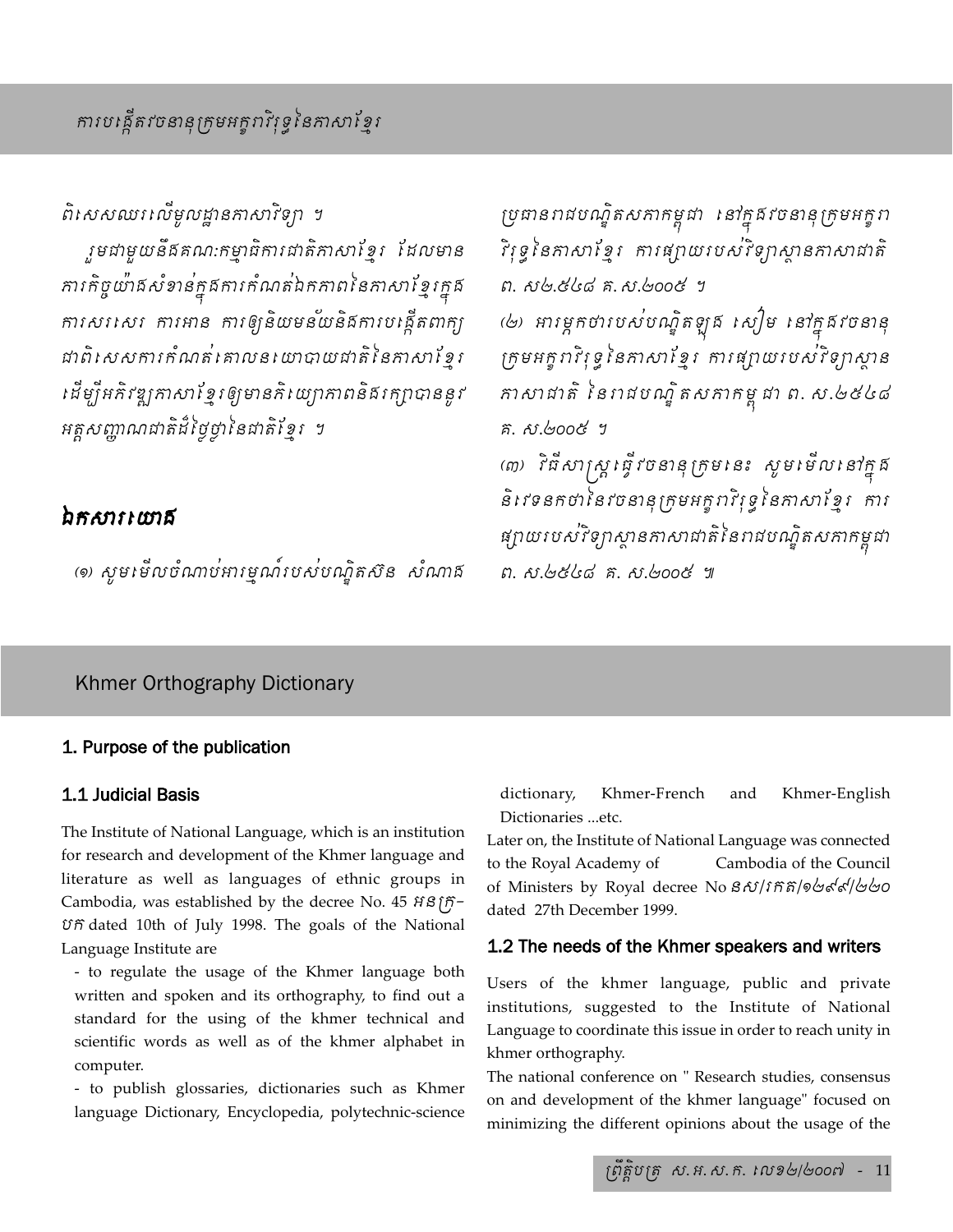khmer language that created lots of problems in its development, the Khmer being the official language used in educational purposes, from the primary to the higher degree.

According to a preamble in August 8th, 2005 of H.E. Sok Ann, Vice-Prime Minister, Minister President of the council of Ministers, there were the following recommendations $(1)$ :

1.2.1, To preserve all the 33 consonants, especially the 5 consonants in group{d}), all independent vowels and all diacritic signs.

1.2.2, To write a proper Khmer grammar.

1.2.3, To follow the rules of using khmer words in the Khmer dictionary, published by the Buddhist Institute known as The Khmer Dictionary by Chuon Nat.

1.2.4, To create dictionaries, glossaries which rely on a unique basic.

1.2.5, To suggest to computer programmers to install the Khmer orthography properly by helping correct the mistakes in orthography.

## 2. Advantage and Methodology

## 2.1 Advantage

The Khmer orthography<sup>(2)</sup> dictionary will help and coordinate everybody who uses the Khmer language to reach unity. It means that, we still follow and respect the principle from the previous generations, especially we preserve the Khmer language dictionary which published by the Buddhist institute in priority.

The word "Orthography" does not only mean to follow the grammar rules, but also to write with the right alphabet. Otherwise, the Khmer people who live abroad such as the Khmer Surin or the Khmer Krom…etc. will not understand it. At the present moment, everybody is waiting for an orthographic standardization of the khmer language in order to scholarly-scientifically develop it towards uniformity in the usage.

To avoid these problems, we need to try to reduce the mistakes in mass media systems such as business labels and advertisement , Karaoke…etc.

## $2.2$  Methodology<sup>(3)</sup>

The Khmer alphabet from " $\tilde{n}$ " to " $\tilde{n}$ " should be put in the alphabetical order so that the Khmer Unicode font can be developed.

There are more than 40,000 words in the Khmer Orthography Dictionary coming from the Khmer Dictionary published by the Buddhist Institute and from the present usage in universities, some are new words been used in ministries and institutions.

### **3. Objectives**

The Institute of National Language of the Royal Academy of Cambodia will publish a further Khmer dictionary and an Encyclopedia based on the Khmer Dictionary of the Buddhist Institute as well as on the Khmer Orthography Dictionary and especially on linguistic principles.

In collaboration with the National Khmer Language Commission, uniformity in writing and reading, defining words and creating new ones, a general agreement on a national language policy will be a most relevant target in order to enrich the language and to preserve it as one of the components of the Khmer identity.

#### **Footnotes:**

(1) Please refer to Dr. Sorn Samnang, Director of the Royal Academy of Cambodia, in: Khmer language Dictionary, published by the Institute of National Language 2005.

(2) Foreword of Prof. Long Seam in the Khmer Orthography Dictionary, published by the Institute of National Language of the Royal Academy of Cambodia, 2005.

(3) Please see the notes in the Khmer Orthography Dictionary, published by the Institute of National Language of the Royal Academy of Cambodia, 2005.

#### Translated from Khmer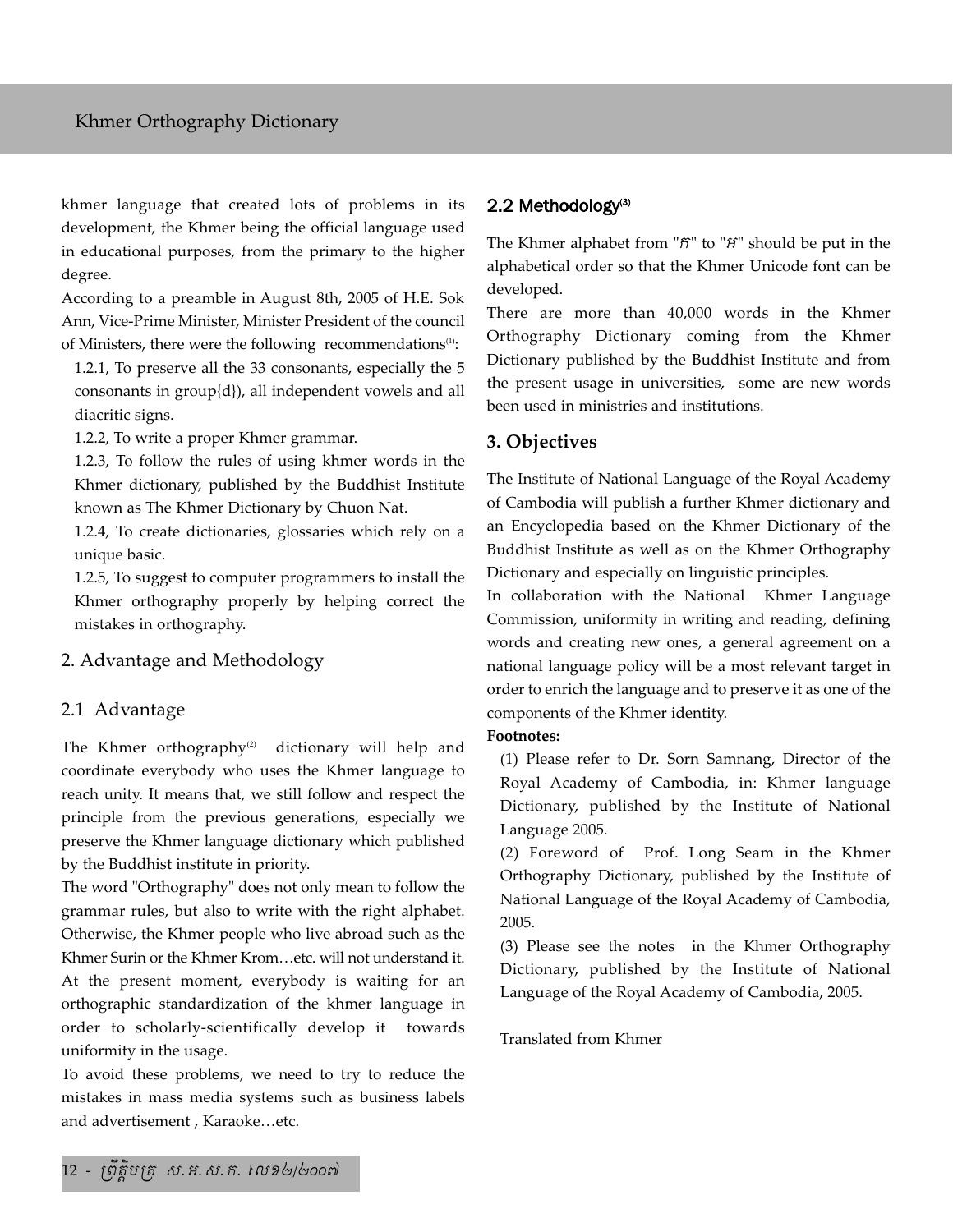# ងរួច សិកៈ សោយនេះ សេច សេច នេះ

ភ្នំពេញ: ការសោះពុម្ពផ្សាយរបស់បណ្ណាលយដាតិកម្ពុដា បោះពុម្ពលើកទី១ ឆ្នាំ២០០៦ (សៀវគៅ ប៉ូល ប៊ូដេ លេខ២–២០០៦) mocsทั้ง 1 ISBN 10: 99950-835-1-5, ISBN 13: 978-99950-835-1-9

### ព្យេហាប់ពីទិដ្ឋភាពស្បេវភៅនេះដោយ ទោះ ឌុនទុល

សៀវកៅនេះបានបោះពុម្ពផ្សាយឡើងដោយទទួលបាន ការឧបត្តម្ភ ពីមូលនិធិសាមគ្គីដាអាទិកាពដើម្បី លើកស្ទួយ តថ្ងៃសំណេរទៅអាស៊ីអារគ្នយ៍ (FSP VALEASE Fonds de Solidarité Prioritaire de Valorisation de l'Ecrit en Asie du Sud-Est) ដែលជាគម្រោងដ៏ពិសេសមួយរបស់ស្ថានទូត បារាំងប្រចាំកម្ពុជា ។

សៀវកៅរនះនិយាយពីការគាររៀបចំបណ្ណាល័យ ហើយ កំដាឧបករណ៍មួយសម្រាប់បណ្តារក្សដែលជាអ្នកគ្រប់គ្រូង និង រៀបចំឯកសារដាក់ឲ្យអ្នកអាននិងអ្នកស្រាវជ្រាវ ។ លោកអាំគ ដូបូបានចូលបច្រើការគារដាបណ្តារក្សទៅ មជ្ឈមណ្ឌលវប្បធម៌បារាំងចាប់តាំងពីឆ្នាំ១៩៩០ រហូតមក ដល់បច្ចុប្បន្ននេះ ដោយមានការស្រឡាញ់និងយកចិត្តទុក ដាក់ ទៅលើការផារបណ្តារក្ស ។ លោកបានលះបផ័អស់ *កម្វាំងកាយនិងកម្វាំងចិត្តក្នុងការ ស្រាវ ជ្រាវនិងប្រមូលផ្តុំពល់* ឯកសារ ដែលពាក់ព័ន្ធអស់រយ:ពេលដ៏យូរ (៤ឆ្នាំ) យកមក ចដក្រុង ឡើង តែម្នាក់ឯដគត់ ។ សមិទ្ធផល នេះគឺជាស្នាដៃ ទីមួយនិគដំបូគបំផុតដែលពុំផ្ទាប់មានពីមុនមក នៅក្នុង ប្រទេសកម្ពុជា ។

តាមរយ:ចំណតដើតសៀវគៅ "*ណែនាំការគារបណ្តា* រក្ស"ាលោកអាំង ដូបូ បានសរសេរយ៉ាងក្បោះក្បាយក្នុង ដំពូកទី๑-๑๐, ទំព័រ๑-๒๘๐ អំពីប្រវត្តិករកីតបណ្ណាល័យរនៅ ប្រទេសកម្ពុជា តួនាទីបណ្ណារក្ស បណ្ណាល័យ ផ្សេង១ នៅ ប្រទេសកម្ពុជា ទិដ្ឋភាពទូទៅនៃបណ្ណាល័យនៅតាម

ប្រទេសនានា (បាពំផ អធ័រគ្លស អាល្លឺម៉ង់និងសហរដ្ឋ អាមេរិក) ប្រភេទឯកសារ ការតម្កល់ទុកតាមច្បាប់ ខ្សែ សគ្នាក់នៃការគារឯកសារ គោលការណ៍នៃការគារឯកសារ អ្នកអាននិគ្គសេវកម្មចំពោះអ្នកអាននិគ្គការគ្រប់គ្រូគ្គ បណ្តាល័យ ។ ដំពូកទី១១ ទំព័រ២៨១-៣១៤ មានឯកសារ ពិត្រោះ អាសយដ្ឋានសំខាន់ៗ បញ្ជីពាក្យបច្ចេកទេស (ខ្មែរ -បារាំង-អន់គ្លេស,បារាំង-អន់គ្លេស-ខ្មែរ) តារាងអក្ខក្រេម (Index: ពាក្យរៀបតាមអក្ខរក្រុមខ្មែរសម្រាប់សម្គាល់ពាក្យ បច្ចេកទេស ឬ ប្រធានបទដោយគ្នាប់ដាមួយលេខទំព័រ .<br>ដែលអ្នកនិពន្ធបានអធិប្បាយយ៉ាងក្បោះក្បាយក្នុងដំពូកទី๑-๑๐) និគមញ្ច្ចីម ។ សៀវកៅនេះមានមាតិកាជាពីរកាសា គឺ កាសាខ្មែរនិងកាសាបារាំង ។ ការរៀបរាប់យ៉ាងលម្អិតពី ការផារត្នុងបណ្ណាល័យត្រូវបានរៀបរៀផរឡឹងជាកាសាខ្មែរ សុទ្ធ ដាការបង្កកាពឥាយស្រលដល់បណ្ណារក្សខ្មែរដែល ពុំស្ទុះចេះគាសាចរទេស ។

រាល់ការ ផ្តើមគំនិតនិងការអនុវត្តលើកដំបូងបំផុតដូចក្នុង ករណីសៀវកៅរបស់លោកអាំគ ជ្អបូ ជាដើម មិនលែគ *រជុំ]ស*ពងការខ្វះខាតនិងកំហុសត្តងបានទេដូចជា÷

๑- ការបកប្រែពីភាសាអធិរគ្គសមកភាសាខ្មែរ ព្រមទាំផការ យលន្លែវពាក្យ "Public Library": គេីបណ្ណាល័យ មជ្ឈ មណ្ឌលវប្បធម៌បារាំផដាប្រគេទបណ្ណាលយសាធារណ: ឬ គំ មិនមែន នៅក្នុងន័យ "Public Library" ឬ ជាបណ្ណាល័យ ឯកទេសទេដឹង?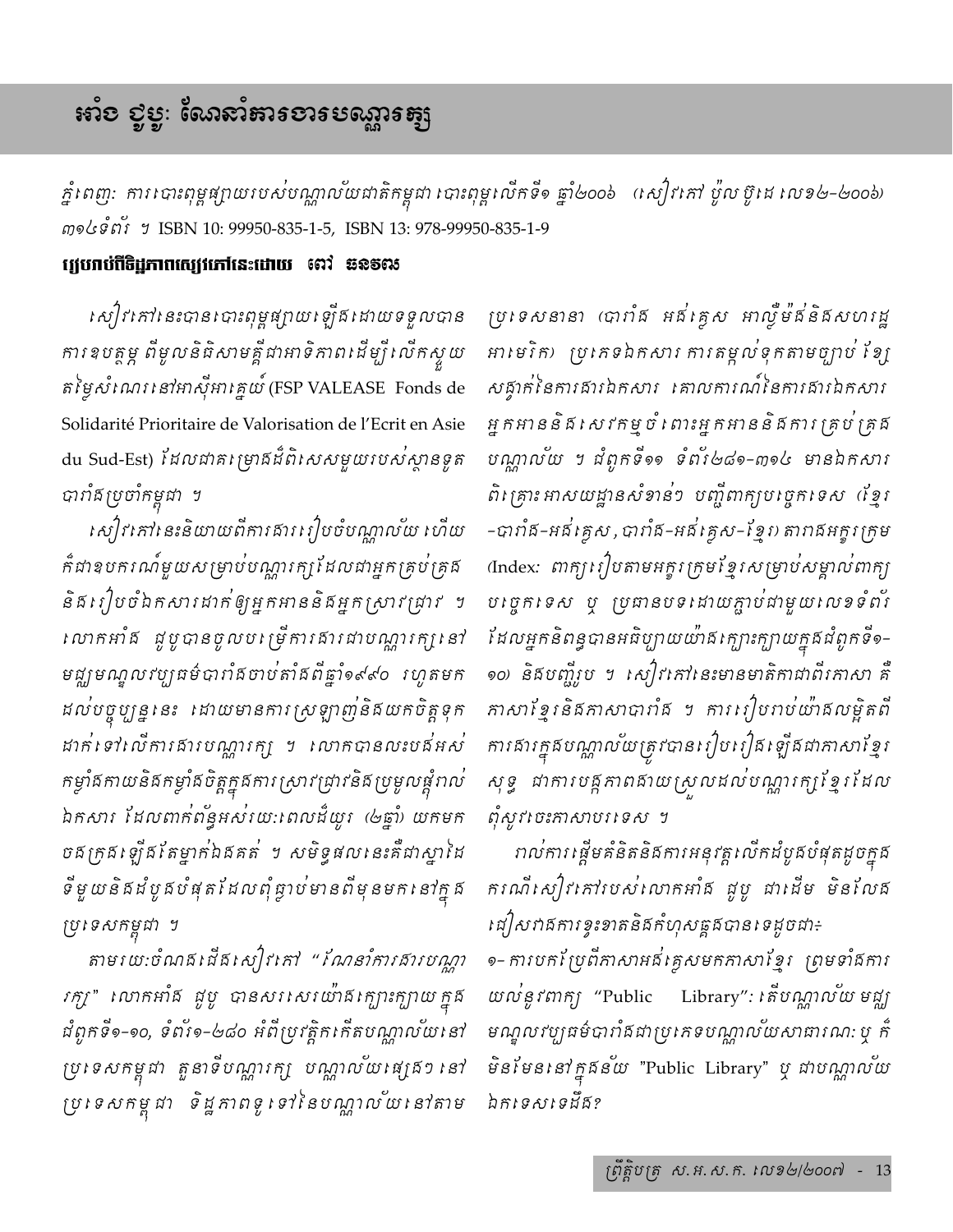৬- ចំណែកផ្នែកឯកសារពិរ គ្រាះក្នុងទំព័រ ៤៨៣-៤៨៤ ប្រជាសង្កេតឃើញថាអ្នកនិពន្ធស្រាវជ្រាវតែទៅលើ ឯកសារដែលបោះពុម្ពផ្សាយជាកាសាបារាំផ ដោយហេតុ នេះមានពាក្យបញ្ចេកទេសជាច្រើនត្រូវបានបកប្រែ មកពី កាសាបារាំង ប៉ុន្តែករណីនេះមិនមែនជារឿងផ្ទីប្លែកទេនៅ ក្នុងការងាររៀបចំបង្កើតនិងដំណើរការ បណ្ណាល័យនៅ ប្រទេសកម្ពុជា ។ តាំងពីចុងទសវត្ស៤០និងដើមទសវត្ស *៩*០ មកដល់សព្វថ្ងៃមានអ្នកជំនាញ ការបរទេសផ្នែក បណ្ណាល័យមកដាគ្រប ត្រឿនពីគ្រប់ទិស អូស្ត្រាលី និគ បារាំផ ។ ដំបូផកេតឺ ចក្រភពអន់គ្លេស សហរដ្ឋអាមេរិក រុស្សី តមក ទៀតមានប្រទេសអាល្វឺម៉ង់និងញ៉ាហ្សែ ឡែន ។ល។ រហតុនេះហើយទើបនាំឲ្យបណ្ណារក្សខ្មែរយើងទាំង ឡាយមានការភាន់ច្រឡំ ឬ មិនដឹងដើរផ្ទុះណាត្រូវ ដូច ពាក្យចាស់លោកថា "*ពូជសិស្សគ្របី* " ។ ទោះជា យ៉ាគណា កំំាយើគស្លមថ្ងៃគងំណរគុណចំពោះអ្នកដំនាញ ការទាំងអស់នោះដែលបានមកជួយផ្នែកបណ្តាលយដើម្បី រឆ្នឺឲ្យផ្នែកនេះមានដំណើរការណ៍ឡើងវិញ ។

៣− । យីឝក៏យល់ស្របជាមួយអ្នកនិពន្ធទាំឝស្រុឝដែរដែល បានបញ្ជាក់ក្នុងបញ្ចីពាក្យបច្ចេកទេសទំព័រ៤៩៧ ថា "ការ បែ្រសម្រុលពាក្យមួយចំនួនក្នុងចំណោមពាក្យទាំងអស់គឺ បណ្តោះអាសន្នប៉ុណ្ណោះ ច្រោះភិច្ចការដ៏ធំនេះ ចាំបាច់ត្រូវ មានគណ:កម្មការមួយដែលមានសមាសភាពជាបណ្តារក្យួ

ឯកសារវិទ្ទុ បណ្ណសារវិទ្ទុ" ។

៤- ការពន្យល់បន្លាញឈើរ បៀបធ្វើ "សលាកបត្រ" (Catalogue Card) เสายารณฐณา:ถิตาสแอง ผยาช่ชญภา ក្រស្រ្ត អ្នកដែលមិនផ្ទាប់ ធ្វើការសារបណ្តាលយពីមុន កំប៉ុ ខ្លែ ចូ ប្បន្ន នេះ ដោយសារទំ នើប កម្មវ័ផ្ទក រអឡិចត្រនិក រគសឹ*ងតែលែងធ្វើ "សលាតបត្រ*" ប្រភេទនេះទៀតហើយ ។

៥- នៅលើក្រុមទាគមុទ (ក្រុមក្រាស់នៃសៀវកៅនេះមាន គុណភាពល្អ ប្រសើរ) ឃើញមានឃ្វាមួយបន្ទាត់ថា " សៀវកៅប៉ូល ច្ចុំដេ លេខ ៤-៤០០៦": នេះគឺជាសេរី សៀវកៅមួយរបស់បណ្ណាល័យជាតិ ។ ដូចពល់អ្នកបច្ចេក ទេសទ្ធរដែលច្រើនតែនិយមសរសេរ ឬ ច្រើពាក្យ បច្ចេកទេសនៃជំនាញរបស់ខ្វន គេក្លេចគិតថា អ្នកឯទៀត មិនអាចកាត់យល់ពាក្យ នោះបាន ។

ទោះយ៉ាគណាក៏ដោយយើគត្រូវសរសើរយ៉ាគខ្វាំគ ពី ស្នាដៃលោកអាំង ដូចូ ៕

លោកអ្នកដែលចាប់អារម្មណ៍ចំពោះសៀវគៅនេះ សូម ទំនាក់ទំនងផ្ទាល់ជាមួយ :

លោកអាំង ដូច្ បណ្ណារក្យនៃមជ្ឈមណ្ឌលវប្បធម៌បារាំធរនៅកម្ពុជា : 0ඉල දෙගුම දේශල ទូរសព្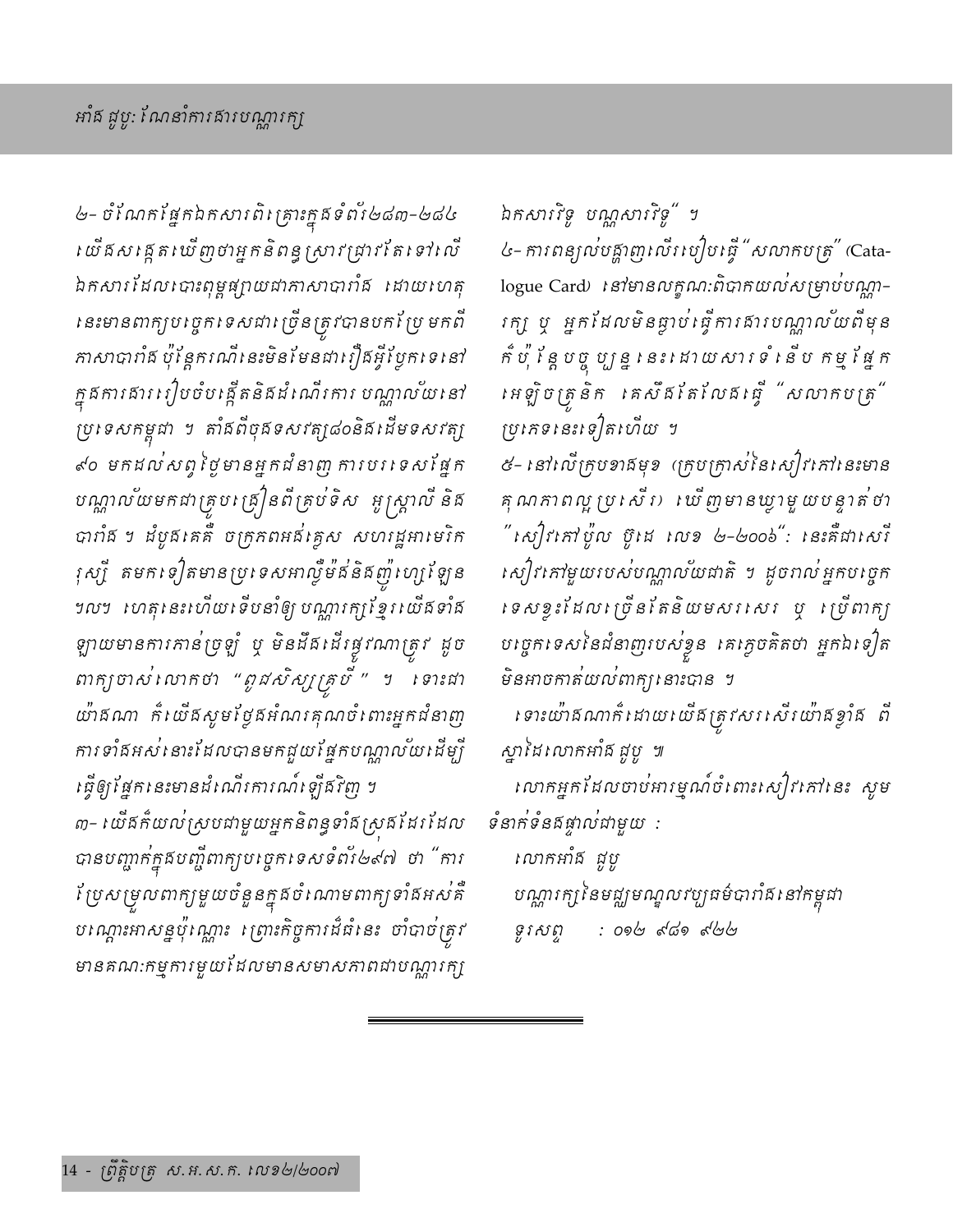#### ಭೂಕ

# របាះពុម្ពផ្សាយលើកទី១ ដោយសមាគមអ្នកនិពន្ឋខ្មែរ ភ្នំពេញ ឆ្នាំ១៩៩៦, ២៨៧ទំព័រ ។ **ប្រេហាប់ពីចិដ្ឋភាពស្សេវភៅនេះដោយ អ៊ុំទ** ស៊ី<mark>ទ</mark>

សៀវកៅនេះបានបោះពុម្ពផ្សាយចំនួនបីលើករួចមក ហើយ លើកទី១ទទួលបានការឧបត្ថម្ភពីមូលនិធិសែនរឹចប៊ូល (Heinrich Böll Foundation) เលิ่กรีย ตำ้ย00จเสาយ និពន្ឋនិគទទួលបានការឧបត្ថម្ភរ បាះពុម្ពផ្សាយពីអតីតព្រះ មហាក្សត្រព្រះបាទ ន $n$ ត្តម សីហនុនិងឈើកទី៣ ឆ្នាំ ២០០៣ ដោយបណ្ណាគារអគ្គរ ទទួលបានការឧបត្ថម្ភសោះពុម្ព ផ្សាយពីបណ្ណាគារអគ្គរ ។

សៀវកៅនេះគឺជាប្រលោមលោកបែបមានាសញ្ចេតនា មួយ ក្នុងចំណោមវណ្ណកម្មជាងមួយរយរឿងរបស់អ្នកនិពន្ធ ដែលទទួលបានចំណាត់ថ្នាក់ លេខ១ ពានក្ខោនស្រះសីហនុ រាជនាឆ្នាំ១៩៩៥ និងទទួលពានរគ្មាន់តែងនិពន្ធុក្រុបខណ្ឌ *หาស៊ានផ្នាំ២*០០៦ ។

# ប្រលោមលោកបែបខទ្ទេសកថា

តួអគ្គឯកនាម "រីរិយា" ចេះតស៊ូព្យាយាម អត់ឆ្មត់ក្នុង ជីវិតដូចដែលឈ្មោះនាគសបញ្ហាក់អ៊ីចឹគដែរ ។ នាគមិនត្រឹម តែតស៊ូ ដើម្បីកាពថ្កុំ ថ្កើតផ្ទាល់ខ្វួនប៉ុណ្ណោះទេ តែថែមទាំង សម្រាប់ជនកំព្រឹកំព្រាដូចជានាគ ព្រមទាំគអ្នកឯ ទៀតដែល ដួបប្រទះការលំបាកទៀតផង ។ កាពខ្លាប់ខ្លួន ម៉ឺងម៉ាត់មាន លេតុផលបេសនាគ បានផ្តាច់បុសភាពដំឡើគបុក ការ ប្រកាន់យកមុខមាត់និងកិត្តិយសរបស់តួអគ្គ "ភិរក្ស" ។

# ប្រលោមលោកសិក្សាអំពីជីវិតមនុស្ស

*្*បើវិភាគឲ្យសុីជក្រុមាំដាងនេះទៅទៀត យើងអាច

និយាយបានថា គឺជាប្រលោមលោកមួយដែលលាតត្រូដាគ អំពីមនុស្ស អំពីជីវិតមនុស្សនិងអំពីសមានចិត្ត បុ សន្តាន ចិត្តដែលមនុស្សប្រកាន់យកចំពោះអ្នកផងទាំងពួង ។ អ្នក និពន្ធមិនក្តេចគូសបញ្ចាក់ជាច្រើនកន្លែងថា ស្ថានភាព ជីវកាពមនុស្ស ប្រែប្រលឥតមានអ្វី ទៀតទាត់ ឡើយ "ជីវិត មានចំណោទគ្រប់មនុស្សហ្ន៎ អ្នកនេះមានបញ្ហាអ៊ីបេះ អ្នក នោះមានរឿងពាំវអឺចុះ. . ." សុខនិងទុក្ខដាអលង្ការនិង ច្រកក់ចាំធ្លាស់តាមបំពាក់ យើងរាល់រូប "ដីវិតវាអ៊ីចឹង សើច និគយំនៅក្បែរគ្នា មនុស្សម្នាក់មានរឿគ៌សេច ឬ រឿគយំ មួយបែបម្នាក់..." ។ ដើម្បីបង្ហាញឲ្យឃើញនូវស្ថានភាព អនិថ្មុំនេះអ្នកនិពន្ធបានធ្វើឲ្យតួអគ្គ "7៊ីយា" ចេញពីចំណុច ទាប គឺភាពកំព្រារេទនា ទៅចំណុចខ្ពស់ គឺបានទៅរស់ នៅលើទ្រនំសុខក្នុងវិមានរបស់អភិជន តែមិនបានប៉ុន្មានកំ ផ្ទាក់ចុះមករ ក្រាមវិញ ទីបញ្ចប់ក៏ ត្រឡប់មករកសភាពដើម វិញ គឺរួមសេយ៉ាគសុខសាន្តជាមួយនឹគស្វាមី ។ តួអគ្គដទៃ ថ្គូរពីស្ថានភាពល្អទៅអាក្រក់ទេ គឺមានតែច្រាសមកវិញតែ ប៉ុណ្ណោះ ។

ซุเลเปลี "*ช่เธธษิธลล" คิเล*าเัลชสูงตู*ลู*ก សុទិដ្ឋិនិយមដែរ ព្រោះថា "ដីវិតពុំមែនជាសុបិនអាក្រក់ មួយ ពត្រីនោះទេ ។ វាជាផ្ទុះដ៏ដែងដែលរល័ងស្ពាតខ្វះ ខ្វះ កំពោរពេញដោយបន្ទាច្រុងច្រាង...។ មនុស្សដប់ ចិត្តដប់ ក្នុងដប់ក៏អាចមានល្អមួយជាមិនខាន ។ "

ទោះដាយ៉ាគណាក៏ដោយ ស្នាដៃនេះត្រែកដាស់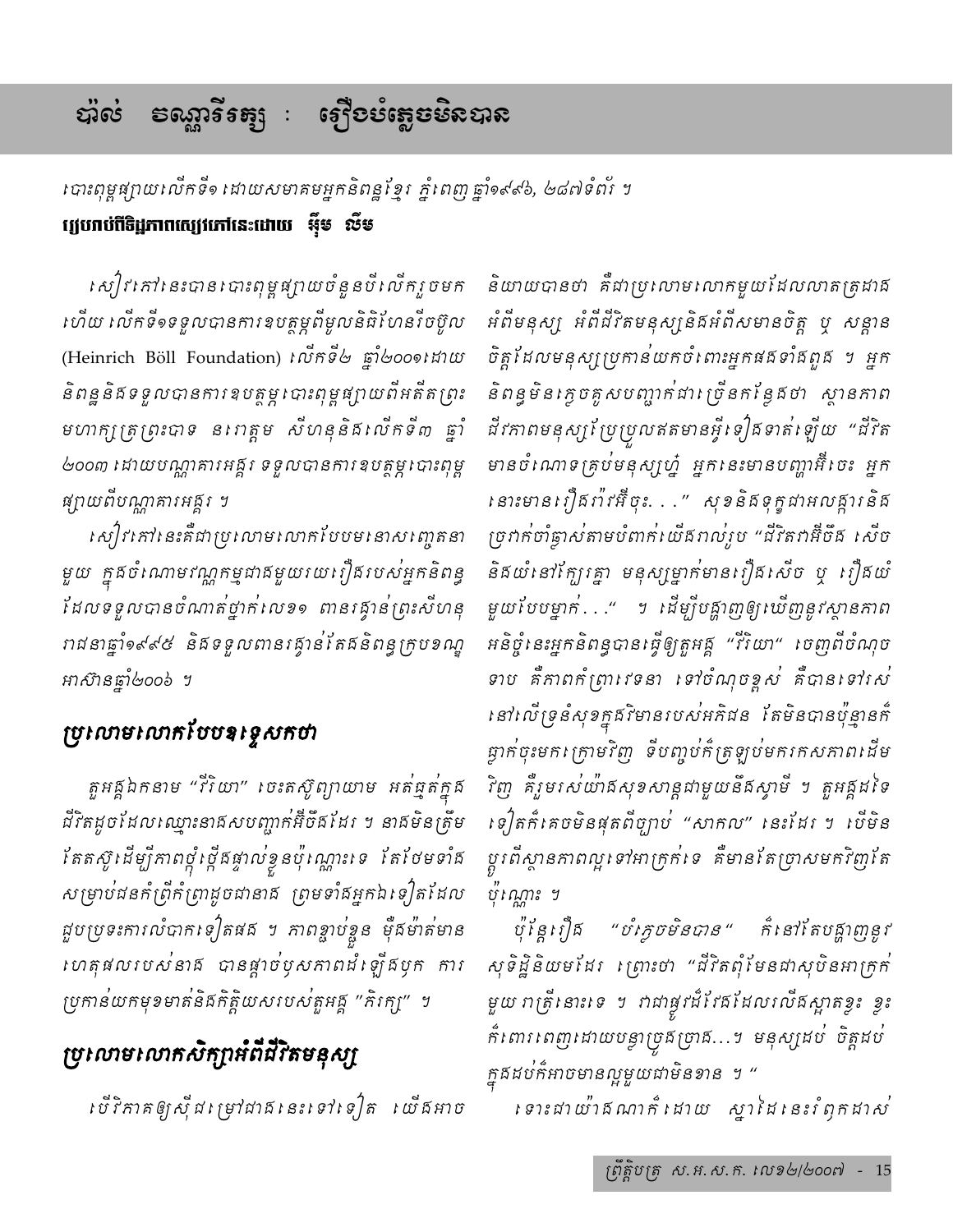ស្មារតីអ្នកអានដារច្រីនរលីក ឲ្យប្រយ័ត្នប្រយែគនឹគព្យះ ព្រៃ្យមា ដែលតែងតែមកយារយឺរយឺង: "រនះហើយដឺរិត ដី វិតវាមិនចប់សាយ ដូចដែលមនុស្សម្នាក់់១បានគិត នោះ ទេ បន្ទាប់ពីខ្យល់តួច ខ្យល់បោកបក់ ។កំអាចស្លប់ស្ងាត់ ល្អ ហើយដួនពអាចនឹងរបាតករេញ្ជាក់ដោយប្រការណា មួយ ផេ្ស្រទៀតក៏មិនដឹង ។" ម៉្យាងវិញ ទៀត " ជីវិត តែងតែមក បោកប្រាសមនុស្សឲ្យ ក្ងេចខ្ទុ<sub>ំ</sub>នក្នុងក្តីសង្ឃឹម ដោយសារតែការរក្ចុចខ្លួននេះ មនុស្សត្រូវបាត់បន័អស់ នូវសុភមគ្គលពិតរបស់ខ្វន ព្រោះថាអ្នកស្លាប់ពិតជាអស់ កគ្គល់ សល់អ្នករស់សម្រាប់ត្រែកអនុស្បារាំយ៍ចុកចាប់ពើត ផ្សារាល់នាទី " ។

ប្រលោមលោកនេះបានពន្យល់ដល់អ្នកអាន ឲ្យបេះពយ តម្លៃមនុស្សឲ្យត្រឹមត្រូវ ព្រោះថា "ឃើញសំបក ពុំអាច សន្និដ្ឋានពីសាច់ក្នុងទេ " ឲ្យចេះប្រកាន់នូវសន្តានចិត្តទូលាយ ចំពោះអ្នកដទៃ រព្រាះថា "ការបន្ធ័ពុំមែនជារសចក្តីគោរព ពិតប្រាកដទេ " ។ តែបើយើងយល់ដាក់អំពីមនុស្សម្នាក់ ហើយ "ក៏មិនគួរញ1ញឹតសំបករ ក្រៅរបស់គេរឡឹយ " រដាយហេតុថា "បណ្តូលពោរពេញដោយកាពក<sub>វុ</sub>ណា *មេត្តា" ទៅ*ហើយ ។

ចំពោះកុមារ7ិញ អ្នកនិពន្ធយល់ថា "ឪពុកម្តាយ គ្រ បាជ្យាយ ត្រូវស្គាល់និស្ស័យក្មេង ពន្ធកដុះឯងរបស់កូន ជ្រុំ ពូនពន្ធក នោះឲ្យកែលូតលាស់តាមផ្លូវល្អ មិនគួរកាច់បង្កែរ និស្ស័យក្មេង ឲ្យខុសពីចំណង់ចំណូលចិត្ត។ តាមផ្នត់់គំនិត ឬ បំណងរបស់ខ្លួនដាម៉ែ<sup>ង្វ</sup> ឬ ដាគ្រុះបស់វា <sup>"</sup> ។ ទាំង នេះគឺជាទស្សនៈទំនើបដែលស្របទៅនឹងការអប់រំនៅ ប្រទេសដឿនលឿនមួយចំនួន ដែលផ្តល់អត្ថិភាពដល់ ស្ទួយតភាពរបស់សិស្ស ។

# ប្រលោមលោកនិយាយពីសត្តម

្រឿងបំំ ក្លេចមិនបានកំំ បានលាត ត្រដាងនូវថំណុច អវិដ្ឋមានមួយចំនួន ដែលជាសត្តិភាពមួយផ្នែកនៃជីវិត ពិតរបស់មនុស្ស នាសម័យបច្ចុប្បន្នដូចជា អំពើ ពុកឈ្ងួយ អំពើឈ្មើសនឹងច្បាប់និងអំពើបោរកម្មរបស់ មនុស្សមួយចំនួនតូច ។ ក្រៅពី នេះ ប្រលោមលោក នេះ កំបន្លាញផងដែរ នូវវត្តមាននៃរដ្ឋសាលនិងអំពើ ពេស្យាចារ ដែលតែងព័តញញឹមទទួលដនមានវិបត្តិផ្ទុវ ចិត្ត ហើយរុញច្រានពួកគេឲ្យជ្វាក់ទៅក្នុងអន្ទង់អបាយ មុខ ។ អ្នកអានកំអាច មើល ឃើញនូវផ្ទាំងសំពត់ ខ្មៅ នៃ អំពើអនាចារបត្តប់នៅពីរ ក្រាយកាពសំបករ ក្រាំដូចជា កាពមានទ្រព្យស្តុកស្តម្ភ កាពហ៊ឺហារបស់មនុស្សអាត្រក់ មួយចំនួនជាដើម ។

អ្នកនិពន្ធចង្អុលបង្ហាញឲ្យ យើង ចេះសម្របខ្វុន ទៅនឹង សគ្គម ព្រោះថាពោះចត់ ឬ មិនចគ័ត្តិ ដួនកាលយើគអាច ទទួលរដនូវ "សម្ពាធបរិយាកាសសគ្គម " ដែរ តែកំមិន ត្រូវក្រេចដែរថា "ចង្កឿនអុជផ្ទះណា វាបំភ្វឺផ្ទះនោះ" គឺថា ត្រព័ញកឲ្យបានច្បាស់រពឥដីវិតឯកជនផ្ទាល់ ពីដីវិត សម្រាប់សហគមន៍ ។

ប្រហោមលោកបញ្ចប់ដោយផ្តល់ដំបូន្មានដំល្អសម្រាប់ មនុស្សទូទៅថា "មែនហើយ ដឹរិតមនុស្សមានអត្ថន័យ ជំរជឥ កាលណារគក្លាប់ជីវិតរគទៅនឹឥសគ្គមដែលត្រុវការ *េ*គ គេចាំបាច់ស្គាល់ករណីយកិច្ចសម្រាប់ខ្លួននិងសម្រាប់អ្នក ដុំវិញខ្លួន " ។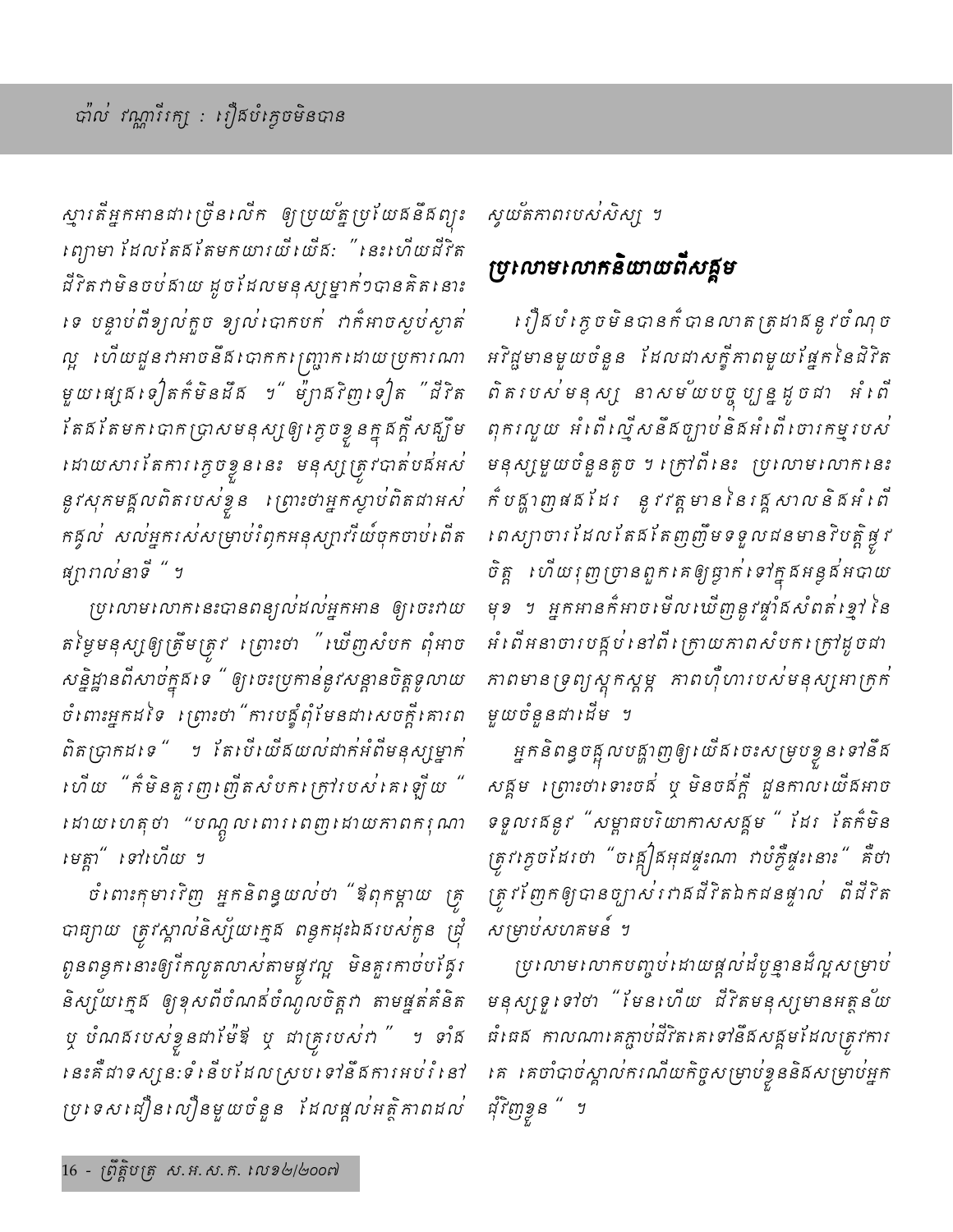## ប្រលោមលោកមិនមែននយោបាយ

គ្មានសញ្ញាណាមួយដែលបង្កាញថាប្រលោមលោកនេះជា ស្មាដៃរិះគន់នយោបាយឡើយ ។ លុះដល់ដំពូកទី២៤ ដែល ដាដំពូកចុតក្រោយ ទើបអ្នកនិពន្ធស្រីប្រាស់វាក្យសព្ទមួយ ចំនួន ដែលអាចត្រឹមតែឲ្យអ្នកអានយល់ថារឿងនេះ ស្ថិតក្នុង ថវិយាកាសន យោបាយអ្វីប៉ុណ្ណោះដូចជា " ក្រោមព្រះរាជកិច្ចដឹ មហាថ្ងៃថ្ងា ឧត្តុគ្គីឧត្តម នៃព្រះករុណានរពត្តម សំហនុ . . ."

"ផ្ទុំ១ទាំង នេះដាលទ្ធផលនៃព្រះបញ្ញាញាណដ៏មហាបវ ថ្ងៃថ្វា នៃអគ្គប្រះបិតាបត្របបត្រមជាតិនិគសន្តិភាព" ជាដើម ៕ លោកអ្នកដែលចាប់អារម្មណ៍ចំពោះសៀវកៅនេះ សូម ទំនាក់ទំនងផ្ទាល់ជាមួយ: អ្នកស្រីបាល់ វណ្ណារីរក្ស អកនិពន្  $91 \, \kappa$ n: 096  $\alpha$ an 090

## Pal Vannarirak : L'Inoubliable (roman)

Lauréate du premier prix Sihanoukreach en 1995 et du prix de S.E.A.W.A. (Southeast Asia Write Award) en 2006 en Thaïlande, Pal Vannarirak est une auteure prolifique qui a écrit plus d'une centaine de romans.

L'Inoubliable, c'est la vie d'une héroïne de la vie de tous les jours. Ces événements quotidiens qui révèlent la condition humaine.

## Une héroïne modèle

Dans L'Inoubliable, l'héroïne Virya, (qui signifie « persévérance »), apprend à lutter dans la vie avec toute la patience que son nom lui prédestinait. Elle lutte non seulement pour elle-même mais aussi pour les autres orphelins qui connaissent les mêmes difficultés qu'elle.

Sa constance et son entêtement viendront à bout du prétentieux personnage Phireak.

Héroïne et modèle à la fois, Virya incite les lecteurs à s'identifier à elle et à adopter ses qualités. Virya c'est une compilation des qualités recherchées par les Cambodgiens : modestie, détachement des choses matérielles, obligeance, gentillesse, reconnaissance et attachement aux origines.

## Roman bouddhiste

Profondément imprégné de la philosophie bouddhiste, le roman s'attache à montrer l'impermanence de la vie, des sentiments. « Chacun a ses problèmes... Celui-ci se heurte à ceci, celui-là à cela » ou « Le malheur et le bonheur ne sont que des chaînes qui alternent dans notre vie » ou encore « Telle est la vie, les larmes et les rires se côtoient. »

Pour donner à lire cette impermanence de la vie, Pal Vannarirak raconte les hauts et les bas de la vie de l'héroïne franchissant incessamment des hauts et des bas : orpheline, elle vit ensuite dans un palace, puis redevient malheureuse avant de reprendre une vie heureuse avec son époux. Les autres personnages ne peuvent non plus éviter "cette loi universelle" : alternance des moments heureux et fâcheux. Dans cette vie illusoire, l'optimisme est encore permis : car elle « n'est pas le cauchemar pour toute la nuit. »

## Roman incitatif

Pal Vannarirak ne se cache pas d'une volonté prescriptive : par la voix de son héroïne, elle conseille les lecteurs et les invite à faire attention aux vicissitudes de la vie qui nous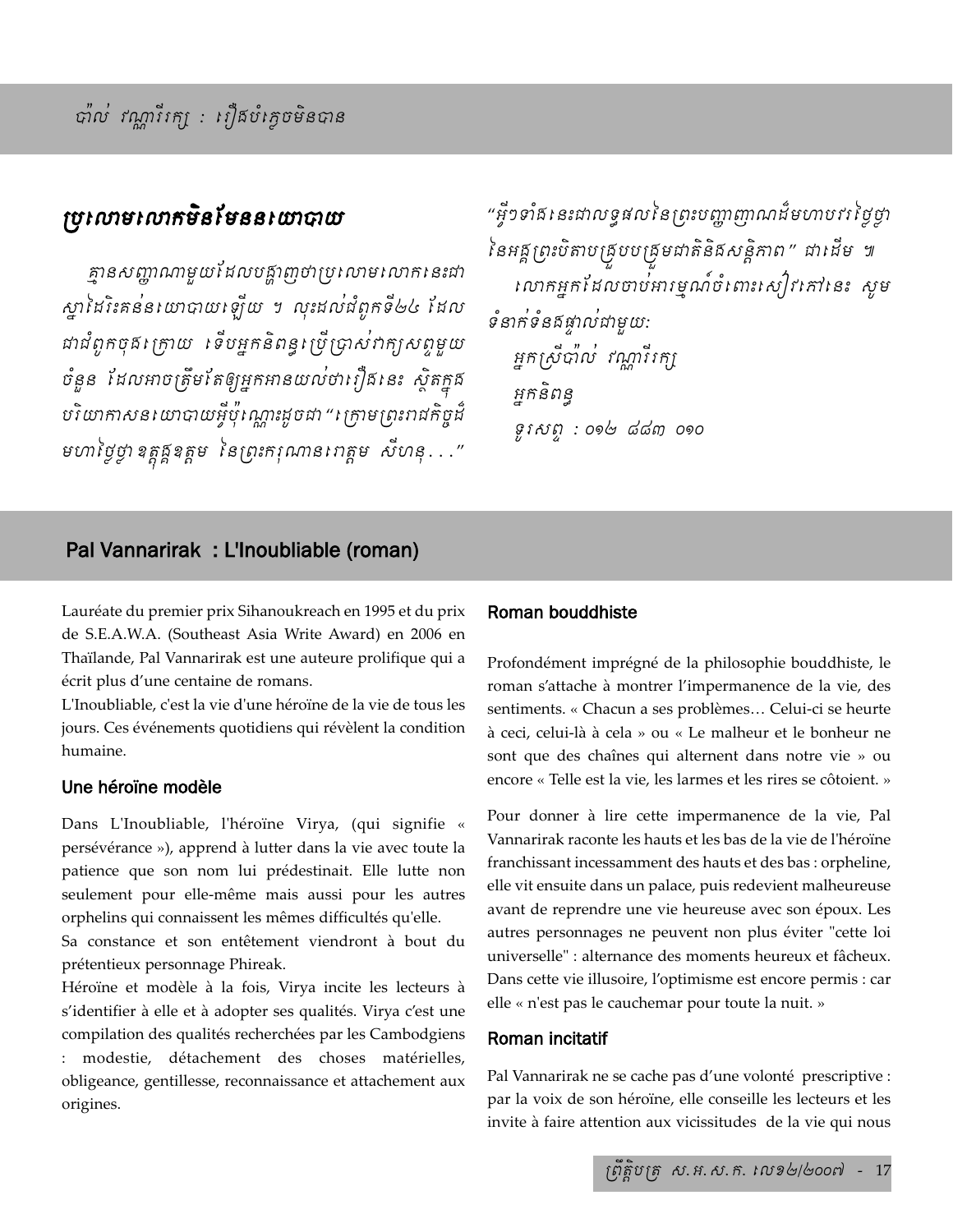poursuivent : « C'est la vie, ça ne se termine pas comme on le désirerait, après la tempête, le beau temps mais parfois on se heurte à d'autres ennuis. »

Concernant les rapports humains, elle suggère aux lecteurs d'évaluer judicieusement un être car souvent « son apparence empêche de juger son intérieur. » Par contre, si l'on estime un individu, « il ne faut plus redouter son apparence, [puisque] le dedans est empli de compassion et d'amour. »

Faisant preuve de modernité, Pal Vannarirak exhorte les parents à tenir compte des aspirations de leur progéniture et propose : « il faudrait que les parents tiennent compte de leur vocation, qu'ils la développent dans une bonne orientation, qu'ils évitent de les détourner de leurs goûts personnels en imposant les leurs propres. »

### Roman dénonciateur

Le roman n'oublie pas de condamner les éléments négatifs,

témoignages des débauches de la société contemporaine : corruption, délinquance, prostitution, vols, etc.

Évitant la tentation du passéisme, l'écrivain nous conseille pourtant de nous adapter à la société car, « notre vie prendrait son sens plein, si nous nous associions à la société qui a besoin de nous, si nous prenions conscience du devoir envers nous et notre entourage. »

#### Roman non-engagé

Si le chapitre 24 nous indique dans quel cadre historicopolitique se déroule l'action, Pal Vannarirak se dispense cependant de faire de son ouvrage une quelconque critique politique.

Traduit du Khmer et adapté par Lim IM et Marie CAILLAT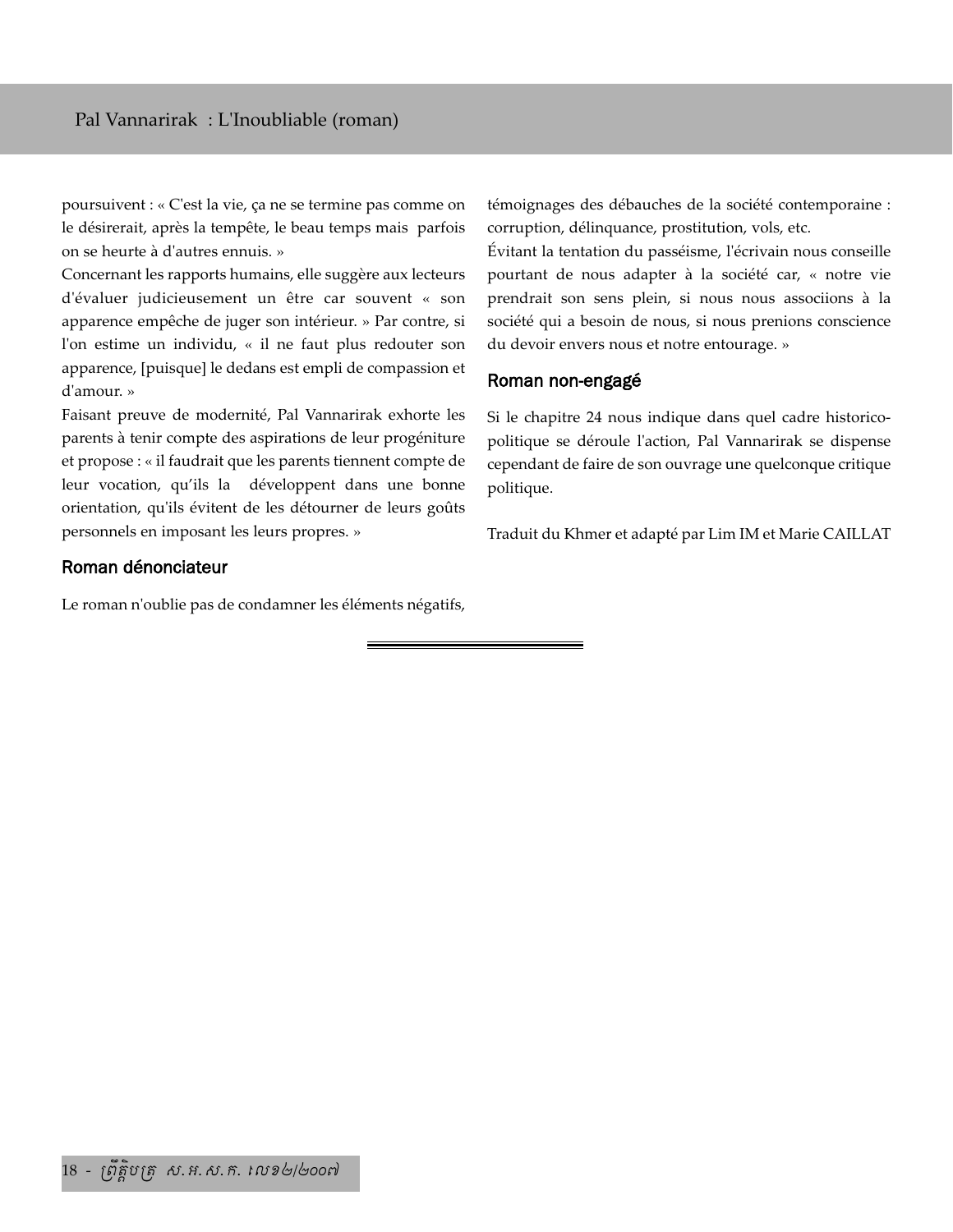# ఙႜႜၐၓၟႜႜဢၐ<del>႞</del>ႜဨၖႜၮႜႜၮႜၩၜၣႜႜၹၟၛၟၛၟႜၜၟႜၜၟၣၮၟႜၜၟႝၣႜၜၟႜႜၯၟႜႜႜၛၟႜႜႜၛၟႜႜႜၮၟႜၮၣၣၣၮၣၣ អក្ថបចដោយ ទន្លន្អ ពុន្ឆិ

ក្នុងការអនុវត្តថវិកាវ៉ុកហ្វឺល័រ ឆ្នាំ២០០៦ ក្នុងព្រឹត្តិបត្រ លេខ១ ចំពោះក្រុមការផារទាំង៤នៃសហព័ន្ធអភិវឌ្ឍន៍ សៀវកៅនៅកម្ពុជា ដែលមានសកម្មភាពដោយការប្រើ ប្រាស់ថវិកាដែលទទួលបានពីមូលនិធិវ៉ុកហ្វឺល័រ រយ៉ីងបាន ចុះផ្សាយនូវសកម្មកាពមួយចំនួនរបស់ ក្រមការគារ ទាំង៤ បានអនុវត្តកន្ធងមក ហើយក្នុងព្រឹត្តិបត្រលេខ២ នេះ គឺជាសកម្មកាពការផាររបស់បណ្តាក្រមការផារដែល បន្តអនុវត្តមានដូចជា: ក្រុមទី១ ក្រុមទី២និងក្រុមទី៣ ។ ដោយឡែកសម្រាប់ក្រុមការផារទី៤ ពួកគេបានបញ្ចប់ គម្រោងការងាររបស់ខ្វួនទាំងស្រុង ដូចដែលយើងបាន ចុះផ្សាយក្នុងត្រីត្តិបត្រ*លេ*ខ *រូចមកហើយ* ។

# ក្រុមទី១ :

មកដល់ត្រឹមនេះ ក្រុមការសារទី១ដែលធ្វើការដាមួយ Books in print និងការរៀបចំបង្កើតបន្ទប់តាំងពិព័រណ៍ សៀវកៅ បានដំណើរការណ៍ការផាររបស់ខ្លួនដែលមាន :

## 9- BOOKS IN PRINT

ការដាររនះស្ថិតក្រោមការគ្រប់គ្រងនិងការទទួលខុស ត្រុវរបស់លោកបណ្ឌិតពៅ ធនវឍនិងមានអ្នកដំនួយការ មួយរូបដែលជាបុគ្គលិកដួលក្រៅម៉ោងធ្វើការ ។ មកដល់ ពេលនេះ ក្រុមនេះសហការជាមួយបណ្ណាល័យជាតិដោយ កំពុងបន្តការរៀបចំតារាងសៀវកៅនិងការផ្តល់លេខ ISBN ដល់គ្រឹះស្ថានរបាះពុម្ពផ្សាយនានានិងអ្នករបាះពុម្ពផ្សាយ ទូទាំដប្រទេសបានចំនួន៩៩ យ៉ាដល្អប្រសើរ ។

ក្រុមនេះក៏បានដំណើរការណ៍ទិញម៉ាស៊ីនស្ពែនមួយ r គ្រឿងនិងកំព្យូ ទ័រមួយr គ្រឿង សម្រាប់ការ*ងាររចនាទំព័រ* เសៀវเสา Books in print រួចกល់ហើយ ฯ เសៀវเสา Books in print *នេះចេញផ្សាយក្នុងមួយផ្នាំចំនួនពីរ* លេខ *។* វ័តក្នុងឆ្នាំ២០០៦ នេះត្រុមការងារទី ១ អាចចេញផ្យាយ សៀវកៅBooks in print បានតែមួយលេខប៉ុណ្ណោះ ។

# &-បន្ទប់តាំងពិព*័ណ៍* :

– បានទិញទូតាំគសេ $j$ ពកៅចំនួន៧និគប្រមូលបាន សៀវកៅសប្រចំនួន២៦៣ក្បាល មាន១៦៣ចំណងដើង ។ ក្នុងចំណោមសៀវគៅទាំងនោះ មានសៀវគៅជាកាសា ខ្មែរ បារាំង អនាំគ្លេស ដប៉ុន ដែលបានយកមកតាំងក្នុង បន្ទប់តាំផតិតរំណ៍សៀវកៅរួចហើយ ។ ក្រុមនេះមាន គ៖ ម្រាងបន្ត ស្វែងរក៖ សៀវ កៅដារ ច្រើនក្បាល ទៀត សម្រាប់យកមកតាំគបគ្គាញ នៅក្នុងបន្ទប់តាំគតិតរណ៍ សៀវកៅនេះ ដែលនិងសម្ពោធរួចហើយនៅ ថ្ងៃទី០៩ ខែ មិថុនា ឆ្នាំ២០០៧ ។

– បានទទួលបញ្ចី ឈ្មោះអ្នក បោះពុម្ពផ្សាយពីបណ្ណាលយ ដាតិ តាមរយ:លោកបណ្ឌិតពៅ ធនវឍដែលក្នុងនោះ ឈ្មោះអ្នករបាះពុម្ពផ្សាយមានប្រមាណជា៨៥នាក់ ។ មក ដល់ថ្ងៃ នេះបុគ្គលិក ពេញ ម៉ោងបានទាក់ទងដាមួយអ្នក កោះពុម្ពផ្សាយចំនួន១៥នាក់និងកំពុងបន្តទំនាក់ទំនាក់អ្នក ដោះពុម្ពផ្សាយក្នុងទូទាំងប្រទេស ដើម្បីប្រមូលសៀវដៅ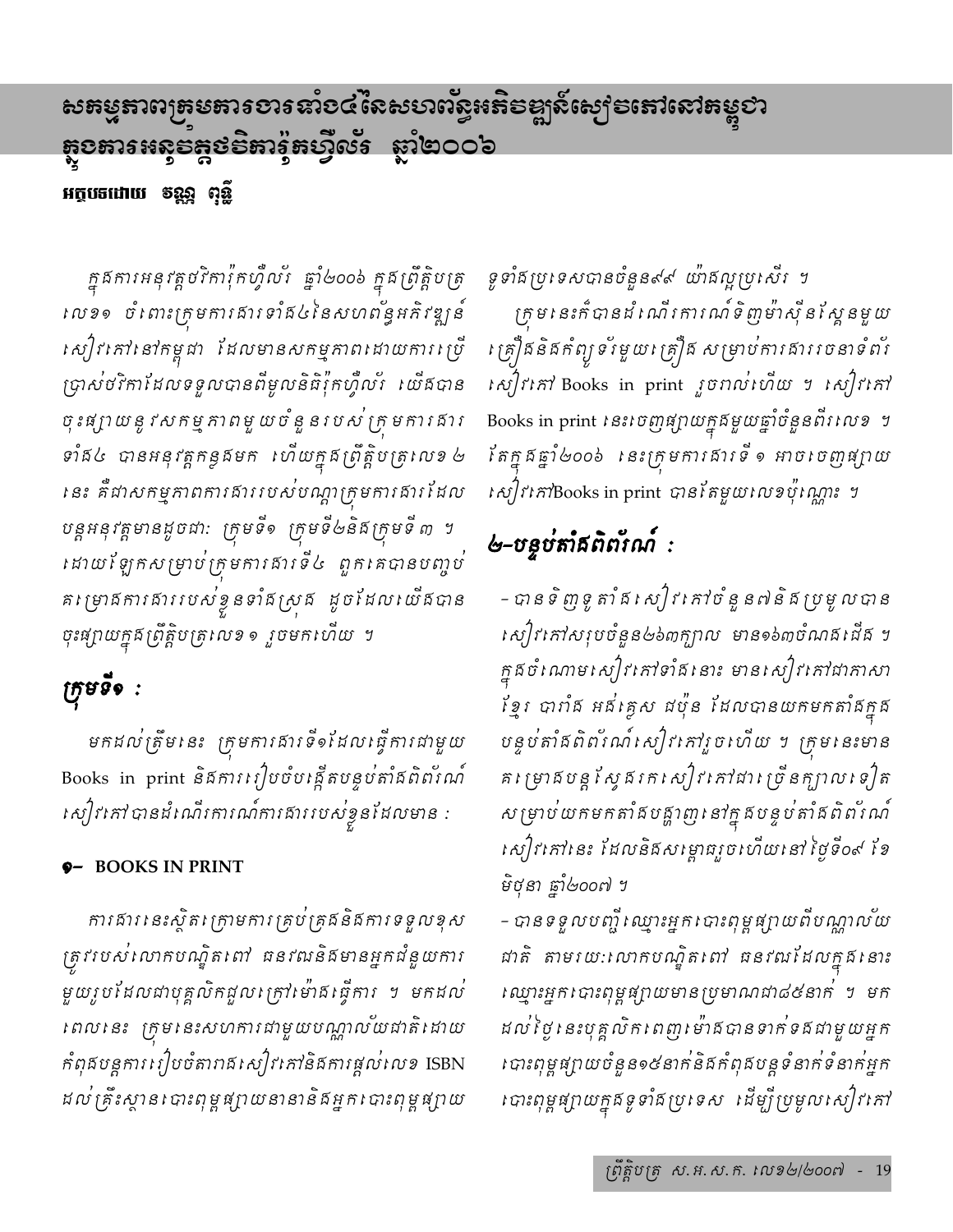សម្រាប់ការរៀបចំក្នុងបន្ទប់តាំងសៀវកៅ ។

# m-การเป๋ชชํะหุืะសฺใระกาทาลาดูกะ

មានគរ ម្រាជរៀបចំបង្កើតកាតាឡុករសៀវកៅ ដើម្បី បផ្លាញពី សៀវ គៅដែលមាន នៅក្នុងបន្ទប់តាំង សៀវ គៅ របស់សហពន្ធិអភិវឌ្ឍន៍សៀវគៅនៅកម្ពុជា ។ ប៉ុន្តែមិន ទាន់បានដំណើរការណ៍នៅឡើយទេ ។

# ការលំបាក :

ការយឺតយ៉ាវរបស់ក្រុមនេះ មានមូលហេតុមកពី: - បញ្ហាថវិកាដែលបានស្នើសុំទៅ វ៉ុកហ្វឺល័រនិគតម្លៃទូតាំគ សៀវកៅដាក់ស្តែធនៅទីផ្សារមានភាពខុសគ្នាទើបត្រម ការផារពិបាកសម្រេចក្នុងការទិញទូតាំងសៀវកៅ ។ – ចំពោះបុគ្គលិកពេញពេំងជាមនុស្សពុំផ្លាប់ផ្ទើការផារ នេះទាល់តែសោះ ដាលោតុនាំឲ្យគេមិនអាចទទួលខុសត្រូវ លើការ*ងារនេះបាន ទើបធ្វើឲ្យការងារមានភាពយឺតយ៉ាវ* យ៉ាធិរនះ ។

# ក្រុមទី២ :

ក្រុមទី៤ បានផលិតស្ពួតវីដេអូបាន១ មានរយ:ដោល១ នាទី លើអត្តន័យ "ដំរុញឲ្យមានការអានសៀវកៅក្នុង ប្រទេសកម្ពុជា ។ ស្ពតនេះបានចាក់ផ្យាយតាមកញ្ចក់ ទូរទស្សន៍ CTN និងទូរទស្សន៍កងយោធពលរេទមរក្លមិន្ទ-ប៉ុស្តិ៍លេខ៥ បានចំនួន៤០ដង ។

# ការលំបាក :

ភាពយឺតយ៉ាវ នៃសកម្មភាពក្រមនេះ មូលលេតុមកពី កត្តារ ច្រឺនយ៉ាងដូចជា :

– កាពអវត្តមាននៃសមាជិកក្នុងក្រុមមួយចំនួនជំនិង សមាជិកខ្ទះជាជនជាតិបរទេស ដែលគាត់មិនចេះនិយាយ កាសាខ្មែរនិធមិនមានបទពិសោធលើការផលិតស្គូត ។ – ក្រុមនេះមានបញ្ហាឈើថវិកាដូចក្រុមទី១នដែរ ទើប កញ្ហា បេអា ទ្រីស មុនីតារីយ៉ូលបានទាក់ទងដាមួយ មជ្ឈមណ្ឌលវប្បធម៌បារាំគ ដើម្បីសុំកិច្ចសហការ លើផ្នែក បច្ចេកទេសនិងការផលិតទាំងស្រងដរោយមិនយកថវិកា។ ចំពោះតួសម្តែងកំបានស្ម័គ្រចិត្តជួយសម្តែង ដោយមិន យកកម្រៃដែរ ។ ថវិកាដែលទទួលបានទៀតសោត គឺ អាចប្រើប្រាស់បានតែលើការចាក់ផ្សាយតាមទូរទស្សន៍ ប៉ុណ្ណោះ ។ ដោយសារតែមូលហេតុនៃការខ្ទះខាតថវិកា នេះហើយ ដាកត្តានាំឲ្យក្រុមនេះមិនអាចផលិតស្ពុត7ិទ្យុ ដូចគក្រុមាគដែលបានលើកឡើគ ។

# ក្រុមទី៣:

ក្រុមទី៣ ដឹកនាំដោយអ្នកស្រីបាល់ វណ្ណារីរក្សនិងមាន សមាជិកក្នុងក្រុមមួយចំនួនដាដំនួយការ ហើយកំមានការជួយ សហការពីបុគ្គលិកខាងទូរទស្សន៍ដាតិកម្ពុជាមួយចំនួនផង ដែរ ។ ត្រមទី៣ ដាក្រុមដែលមានសកម្មភាពការផារជំៗ ចំនួន៣ គឺការសារអគ្គបាឋកថា ការសារលោះពុម្ពផ្សាយ ព្រឹត្តិបត្រុនិងកម្មវិធីសៀវគៅល្អ១ ។

# •–ការគារអគ្គបាឋកថា :

ចំពោះការផារអគ្គបាឋកថា យើគបានដំណើរការណ៍ចប់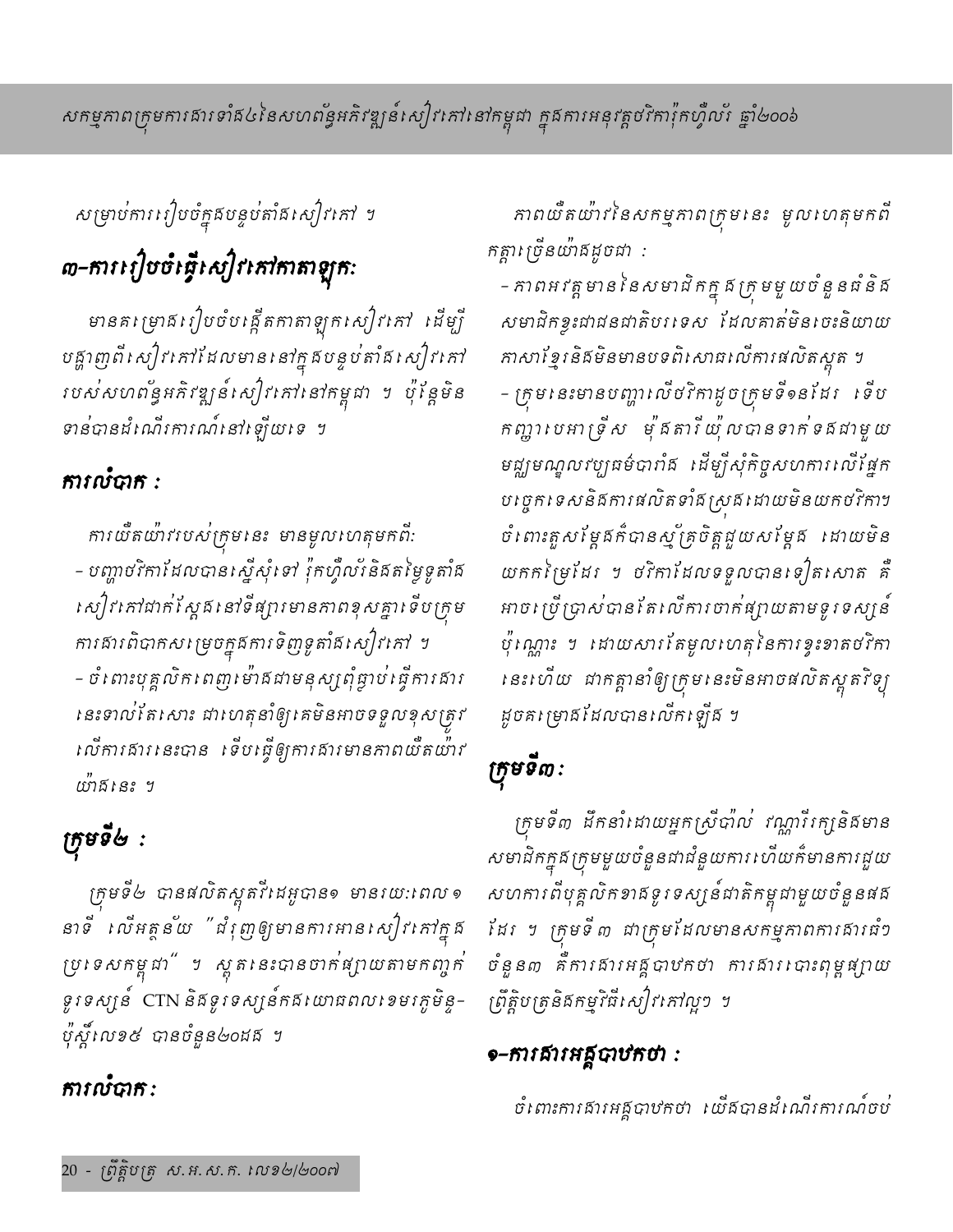ជាស្ថាពរតាំ*ធ* តែពីថ្ងៃទី៤៦ ទែសីហា ឆ្នាំ៤oo៦ ដូចដែល *បើងបានចុះផ្សាយក្នុងព្រឹត្តិបត្រលេខ* ១ រួចមកហើយ ។

# ৬–ការគារព្រឹត្តិបត្រ :

សម្រាប់ថវិការលីការគារព្រឹត្តិបត្រ គឺមានចំនួន៤លេខ ។ ព្រឹត្តិបត្រលេខ ១បានរបាះពុម្ពផ្សាយរូចហើយ ហើយពេល នេះយើងក៏ចេញផ្សាយលេខ ៤ ជាបន្តទៀតដែរ ។

# ការលំបាក :

– ដោយ យើងមានបំណងចង់ឲ្យសមាជិកក្នុងក្រុមទាំងអស់ ទេះសរសេរអត្តបទសម្រាប់ព្រឹត្តិបត្រ ទើបយើងបានផ្តល់ ឱកាសសម្រាប់ពួកគេ ។ ប៉ុន្តែដោយសារតែការមិនមាន បទពិសោធរបស់សមាជិកមួយចំនួន ដាលោតុធ្វើឲ្យមាន ការកែអត្តបទដារច្រីនរលីតរច្រីនសា រហ័យកំមាន អត្តបទខ្វះត្រះផ្ទាស់ប្តូរទាំងស្រុងនិងមានអត្តបទខ្វះទៀត ត្រូវបានសរសេរជាគាសាបារាំគ ឬ គាសាអគ័រគ្វសរួច ទើបបកស្រែមកដាកាសាខ្មែរទៅវិញក៏មាន ដែលទាំង នោះដាចំណុចមិនសូវប្រសើរសម្រាប់ការផារឈើផ ដែល *ធ្វើឲ្យមានការយឺតយ៉ាវ ក្នុងការ* រេចញផ្សាយនូវព្រឹត្តិបត្រ 1 N 2 9 9

- ដោយសារព្រឹត្តិបត្រមានបីកាសា ដែលមានបញ្ហាចោទ លើអ្នកជួយត្រួតពិនិត្យកាសាបារាំឥនិគអគ័រគ្លូស ព្រោះ ទាំងទីប្រឹក្យា ទាំងគណ:កម្មការទាំងពីរនិងសមាជិកក្នុង ក្រុម សុទ្ធសឹងជាអ្នកធ្វើការក្រៅម៉ោងដោយពួកគាត់មាន ការគារស្នួលផ្សេធ1ទៀតដែលពួកគាត់់មិនសូវមានពេល *ពេ*លាគ្រប់គ្រាន់សម្រាប់ការជួយពិនិត្យអត្ថបទ ។

- លោកបណ្ឌិតពៅ ធនវឍ ជាសហនាយកព្រឹត្តិបត្របាន មានបេសកកម្មទៅប្រទេសអាល្លឺម៉ង់ចំនួន៤៥ ថ្ងៃដែល ដាប្រការនាំឲ្យមានការយឺតយ៉ាវមួយចំណែកដែរ ។ - ដោយចោទឈើបញ្ហាពេលពេល អ្នករចនាទំព័រហាក់ ដូចជាមិនសូវមានការទទួលខុសត្រូវ ដែលជាហេតុបត្តឲ្យ មានកំហុសលើផ្នែកអត្តរាវិទ្រុនិគបច្ចេកទេសមួយចំនួន ចំពោះព្រឹត្តិបត្រុលេខ១ ។

# ๗<del>−</del>กยฺุริหีเស]๎รเกาญฺว :

ចំពោះកម្មវិធីសៀវកៅល្អ១ ក្នុងព្រឹត្តិបត្រលេខ២នេះ បេជីឥគ្រាន់តែធ្វើការចុះផ្សាយបន្តពីការផ្សាយរួចមកហើយ ក្នុងព្រឹត្តិបត្រលេខ១ ។ មកដល់ពេលនេះ កម្មវិធីសៀវកៅ ល្អ១បានអនុវត្តការថតចប់ជាស្ថាពរ តាំងតែពីថ្ងៃ៤០ ទែ តុលា ឆ្នាំ២០០៦ ដោយផលិតនិងដំណើរការណ៍ចាក់ផ្សាយ តាមទូរទស្សន៍ជាតិកម្ពុជា បានចំនួន១៣|រឿង តាមផែនការ ដែលបានស្នើថវិកាទៅមូលនិធិ វ៉ុកហ្វឺល័រ ។ រឿងដែល បានផលិតនិងថាក់ផ្សាយតាមទូរទស្សន៍ជាតិកម្ពុជាជាបន្តពី ការផ្សាយក្នុងព្រឹត្តិបត្រលេខ ១ មាន ៥រឿងគឺ :

- រឿងទី៩ : យុវអម្ចាស់ក្សត្រី រឿងបរទេស) បកប្រែ ដោយលោកចន សំដីន បានថតនៅថ្ងៃទី៤០ ទែកក្កដា ផ្ទាំ២០០៦ ដោយមានលោកស្រីបណ្ឌិតអ៊ុំ ពីវី នាយិកាមជ្ឈ មណ្ឌលសហប្រតិបត្តិការកម្ពុជា-ជប៉ុននៃសាកល វិទ្យាល័យភូមិន្ទភ្នំពេញ អញ្ចើញដាវាគ្មិន ។ រឿងនេះ បានចាត់ផ្សាយ នៅថ្ងៃទី៤៥ ខែកក្កដា ថ្ងៃទី៣១ ខែ កក្កដា ថ្ងៃទី០១ ខែសីហានិគីថ្ងៃទី០៧ ខែសីហា ឆ្នាំ ២០០៦ នៅទូរទស្សន៍ជាតិកម្ពុជា ។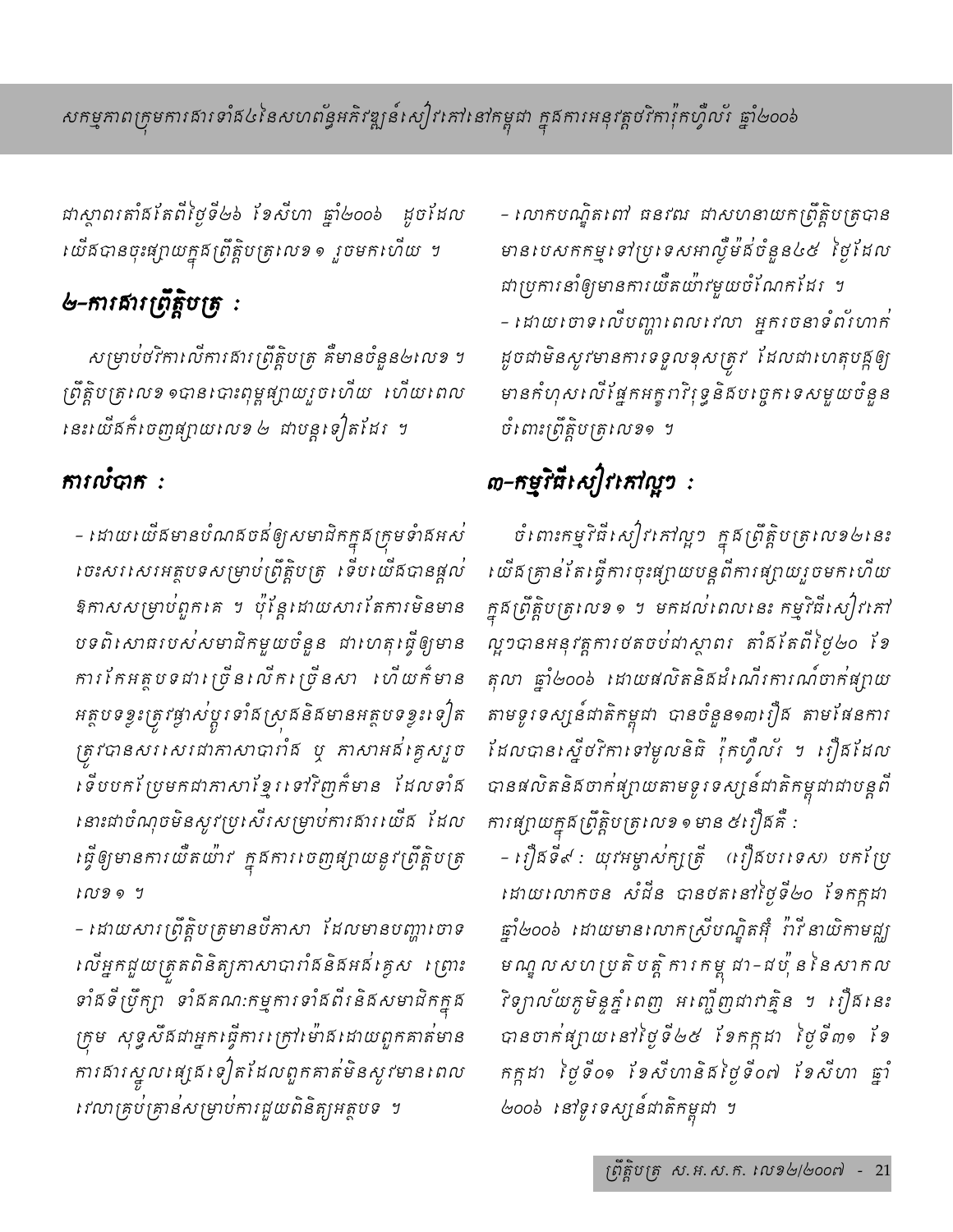- ព្យឺឝទី១០: កម្រឝផ្កាម្វិះ និពន្ធដោយអ្នកស្រីម៉ៅ សំណាគ បានថត នៅថ្ងៃទី១៣ ខែកក្កដា ឆ្នាំ២០០៦ ដោយមាន អ្នកស្រី ម៉ៅ សំណាងជាអ្នកនិពន្ធ រឿង នេះអរញ្ចីញុជា *កត្មិន ។ រឿងនេះបានចាត់ផ្សាយនៅថ្ងៃទី០៨ ខែសីហា* โชูรีอ&เ๋อญังก โชูรีอ& เ๋อญังกลิสโชูรี๒อ เ๋อ សីហា ឆ្នាំ២០០៦ នៅទូរទស្សន៍ជាតិកម្ពុជា ។

- ព្យឺឝទី១១: ក្រហមនិគរខ្មៅ និពន្ធដោយលោក ស្ពូជ័ដាល (ព្រឹ្ធបកព្រៃព័ភាសាបារាំគ) ដែលបកព្រៃដោយ ឯកឧត្តមមុញ សារី បានថត នៅថ្ងៃទី២០ ខែកក្កដា ធ្នាំ២០០៦ ដោយមានឯកឧត្តមមុំញ សារី ជាអតីតព្រឹទ្ធ បុរសនៃសាកលវិទ្យាល័យកូមិន្ទភ្នំពេញ ជាអ្នកបកស្រែ ព្រឿននេះ ហើយលោកបានអញ្ចើញដាវាគ្មិន ។ ព្រើននេះ បានចាក់ផ្សាយនៅថ្ងៃទី២២ ខែសីហា ថ្ងៃទី២៨ ខែសីហា โชูธี๒๙ ไขผับก ธิสโชูธี๐៤ ไขกញ្ញា ฐาํ๒๐๐๖ เฮ ទូរទស្សន៍ជាតិកម្ពុជា ។

- ពឿងទី១៤ : តស៊ូក្នុងការសិក្សា និពន្ធដោយអ្នកស្រីផុំ តាវរយ៉ "រឿងទទួលរង្វាន់លេខ១ ក្នុងឆ្នាំ១៩៦៥ " បាន ថតនៅថ្ងៃទី២០ ទែសីហា ឆ្នាំ២០០៦ ដោយមានអ្នកស្រីអុំ តាវ យ៉េ ជាអ្នកនិពន្ធពឿង នេះអញ្ចើញជាវាគ្មិន។ ពឿង នេះបានចាក់ផ្សាយនៅថ្ងៃទី០៥ ខែកញ្ញាថ្ងៃទី๑๑ ខែកញ្ញា ថ្ងៃទី១៤ ខែកញ្ញា ថ្ងៃទី១៨ ខែកញ្ញា ឆ្នាំ៤០០៦ នៅ ទូរទស្សន៍ជាតិកម្ពុជា ។

– រឿងទី ១៣ : រ នោចផុតហើយ និពន្ធដោយអ្នកស្រីបាល វណ្ណារីរក្ស "ជារឿងទទួលរង្វាន់លេខ១ ក្នុងឆ្នាំ១៩៨៩ និង ទទួលបានពានរដ្ធាន់ក្រប១ណ្ឌអាស៊ានឆ្នាំ ២០០៦ " បានថត នៅថ្ងៃទី៤០ ខែសីហា ឆ្នាំ៤០០៦ ដោយមានឯកឧត្តម បណ្ឌិតស៊ឹ ឈុំចុំន ដាអគ្គលេខាធិការរតវនៃរាដបណ្ឌិត សភាអញ្ជើញជាវាគ្មិន ។ រឿងនេះបានចាក់ផ្សាយនៅថ្ងៃ รือส ไอกญา ไฮูรียช ไอกญา ไฮูรียอไอกญา ธิส ថ្ងៃទី០៤ ខែតុលា ឆ្នាំ២០០៦ នៅទូរទស្សន៍ជាតិកម្ពុជា ។

# ការលំបាក :

កម្ម7ិធី នេះមានបញ្ហា ចោទ លើចំណុចខ្វះខាតមួយចំនួន ដូចដែលផ្ទាប់បានជួបប្រទះ ក្នុងវគ្គទាំង៨ព្យឺងនាពេលមុន ដែរ ។ ចំណុចទ្ទះទាតមានដូចតទៅ :

- ដួបប្រទះការខ្វះខាតថវិការដីម្បីទិញឯកសារដូននិស្សិត សម្រាប់អាន តែឈើផបានដោះស្រាយ ដោយអាចដំណើរ ការណ៍ចប់ដាស្តាពរ ។

- ពិធីករ អ្នកអាននៅតែមានកំហុសលើការអានមិនត្រូវ តាមស្កូរសព្ទនិងអត្តរាវិរុទ្ធខ្មែរ ។

– ពេលខ្វះពគ្គិនធ្វើយមិនសូវបានល្អចំពោះសំណួររបស់ និស្សិត ។

– កត្និនខ្វះដាប់់បេសកកម្មបន្ទាន់ថ្ងៃថតពេក ដាហេតុធ្វើ ឲ្យកម្មវិធីផ្ទាស់ប្តូររកវាគ្មិនថ្មី មកដំនួស ។

– ឯកសារខ្វះពុំមានដាក់លក់នៅលើទីផ្សារ ជួបបញ្ហា ដោយត្រុវវាយកុំព្យូទវ៌ ឡើងវិញទាំងស្រុង ។

– ទូះទាតថវិកាសម្រាប់ទិញសៀវកៅជាគ្រោនលើកទឹកចិត្ត សម្រាប់បែកដូនដល់និស្សិតចូលរួម ។

- និស្សិតចូលរួមកាន់តែកើនចំនួន បណ្តាលឲ្យទឹកខ្វែង អគ្គុយរបស់ពួកគេមានភាពចង្អៀត "បន្ទប់ថតមានភាព តួច " ។

– មានពេលខ្វះអ្នកអានស្រីនិងនិស្សិតស្លៀកពាក់មិន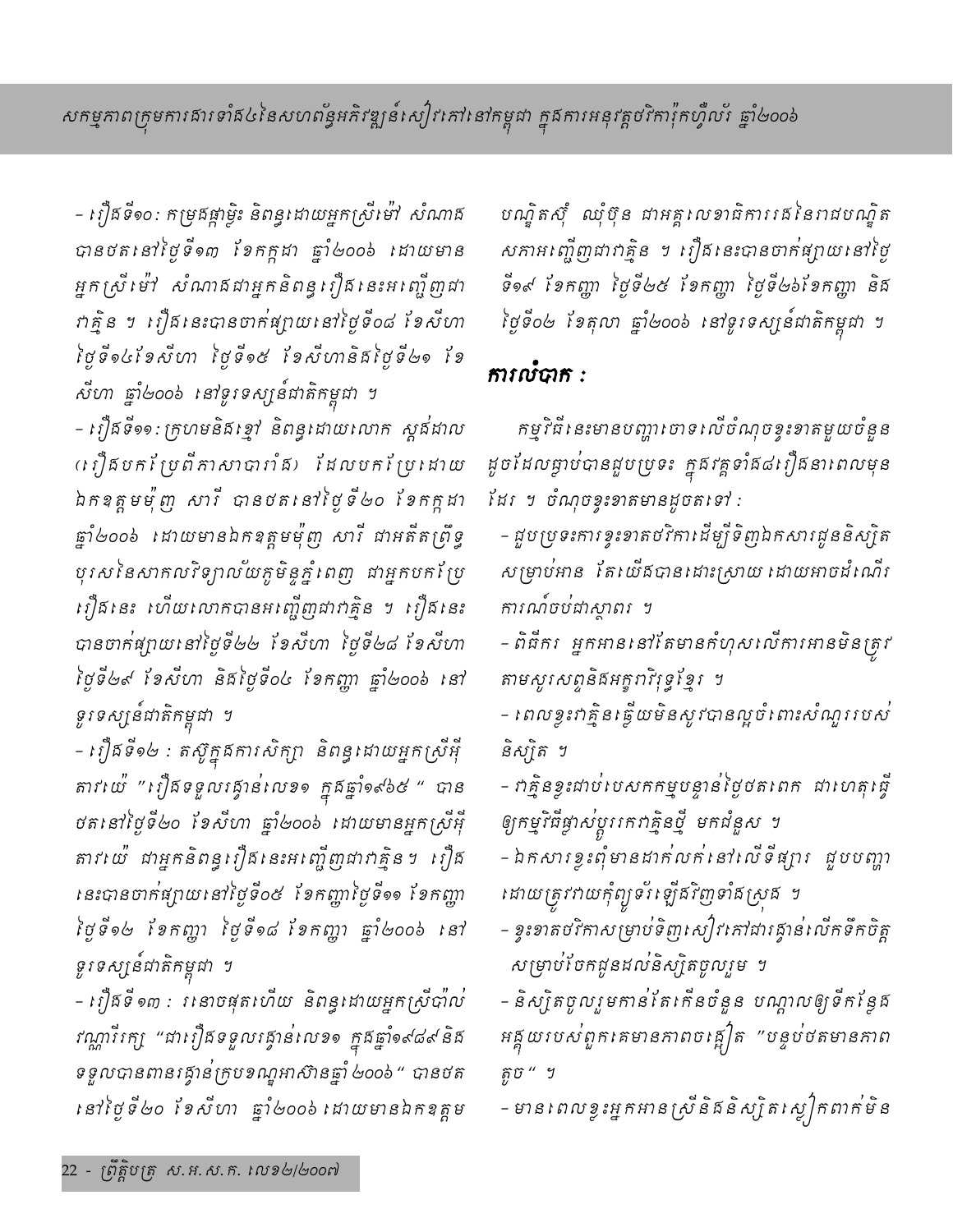# សកម្មភាពក្រុមការឥារទាំង៤នៃសហព័ន្ធអភិវឌ្ឍន៍សៀវកៅនៅកម្ពុជា ក្នុងការអនុវត្តថវិកាវ៉ុកហ្វឺល័រ ផ្ទាំ២០០៦

សមរម្យ ។

# ដំណោះស្រាយ :

ទោះបីដាត្រមការគារបានដួបប្រទះនូវការលំបាកដូច ទាគឈើ តែក្រុមការគារព្យាយាមដោះស្រាយបានទាន់ពេល *ៅលាមិនឲ្យរាំងស្ទះដល់់ដំណើរ* ប្រត្រឹត្តទៅនៃកម្មវិធី សៀវកៅលួ១សម្រាប់ការចាក់ផ្សាយតាមការរគ្រាងទុក ។ ដំណោះស្រាយទាំង នោះមាន :

– កែតម្រកការ ប្រើប្រាស់ពាក្យ ពេចន៍សម្រាប់ពិជីករនិង អ្នកអាន ដោយផ្អែកលើវចនានុក្រុមកាសាខ្មែរ បោះពុម្ព ដោយពុទ្ធសាសនបណ្ឌិត្យ "វចនានុក្រុមសម្តេចសង្ឃ ដួន ណាត"។

- សម្របសម្រួលការស្ងៀកពាក់របស់អ្នកអានស្រី កំំដូច ជានិស្សិតដែលមកចូលរួមក្នុងកម្មវិធី ។

- ក្នុងករណីចាំបាច់ ក្រុមការងារបានលះបន័ទាំងកម្វាំង កាយចិត្ត លះបន់ពេលពេលធ្វើការទាំងថ្ងៃទាំងយប់ ព្រម ទាំងលះបង់ថវិកាដែលដាផលកម្រៃត្រូវទទួលបានមួយ ចំនួនដើម្បីដំរុញដើ្ចយ៉ាគណាឲ្យកម្មវិធីដំណើរការណ៍បាន ។

# ចំណុចលេចធ្លោរបស់កម្មវិធីសៀវគៅល្អ១ :

ក- ទូ ទេស្សន៍អប្បុរាដែលមានកិច្ចសហការដាមួយ ក្រុមហ៊ុនមួយរបស់ជនជាតិបារាំង បានសុំយកកម្មវិធី សៀវកៅល្អ១ទៅចាក់ផ្សាយតៅទូរទស្សន៍អប្បុរា តែ ដោយសារទាគនូរទស្សន៍ជាតិកម្ពុជា ដែលជាដៃគូ សហការដាមួយក្រុមផលិតកម្មវិធីសៀវគៅល្អ១របស់ សហព័ន្ធអភិវឌ្ឍន៍សៀវកៅនៅកម្ពុជា បានសំណូមពរសុំ ថវិកាខ្ទះពីស្ថានីយទូរទស្សន៍អប្បុរា ហើយទាគីអប្បុរាបាន សុំពេលពេលាដើម្បីស្ទែធរកថវិកា ដើម្បីដោះស្រាយដូន ទូ ទេស្សន៍ដាតិកម្ពុជានោះ ចើបមកដល់ពេលនេះ ទូរទស្សន៍អប្បុរាមិនទាន់ទទួលយកកម្មវិធីសៀវកៅល្អៗ ទៅចាក់ផ្សាយនៅឡើយទេ ។ ១- មានទស្សនាវដ្ដីម៉ូតនិគហាគលក់ ពេជ្រអេគ *ស៊ី*គហូត បានស្នើសុំដួយផ្តល់ថវិកាសម្រាប់ផលិតកម្មវិធីសៀវគៅ ល្អ១ដាបន្ត ក្នុងរយ:ពេលដែលថវិកាវ៉ុកហ្វឺល័រ ដំហានឆ្នាំ ២០០៧មិនទាន់ថ្ងាក់មក តែខាងកាត់ទូរទស្សន៍ជាតិកម្ពុជា

មិនទាន់ផ្តល់ចម្លើយយល់ព្រមប្**មិនយល់ព្រម**នៅរ ឡីយ

 $19.91$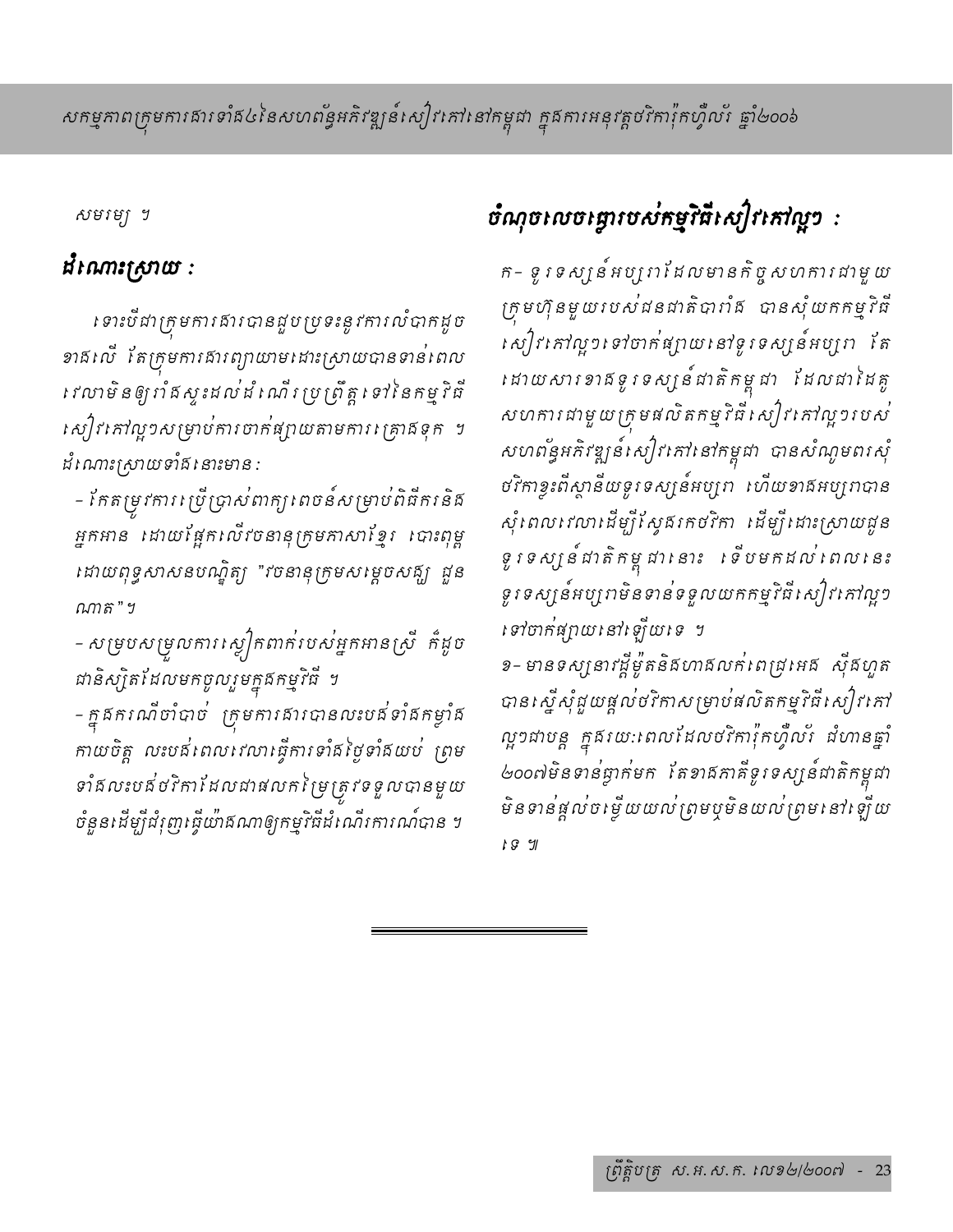In the Federation's Newsletter's first issue, we described the implementation of the working groups' projects that are supported by the Rockefeller Foundation. In the second issue, we'll report further activities:

## Working Group 1

This group is working at the publishing of the Cambodian Books in Print (CBIP) and setting-up the show room. The results are:

## 1. Books in Print (BIP):

The very first Cambodian BIP has been just published by the National Library of Cambodia (NLC) in collaboration with the Federation (FDBC) and the editorial team of NLC. This first volume contains a catalogue of books published in 2005-2006 and forthcoming publications. The second volume will be edited in July 2007 with an up-dated publishers'directory.

## 2. Showroom:

The working group has bought 7 shelves and collected 263 books from 184 titles. Among them, there are books in Khmer, in English, in French, and in Japanese which are shown in the exhibition room. This Group is trying to contact publishers for more books in order to fill-up the showroom.

The group has received from Mr Pou Thonevath the publishers' list which has more than 95 publishers'names. One full-time staff has contacted 19 publishers until now.

## 3. Catalog of publishers:

There is no catalogue of the books displayed in the showroom.

## Working Group 2

The second working group has produced one TV-spot which aims to improve Reading in Cambodia. This spot has been shown on CTN-TV station and TV 5 for 20 times. Miss Beatrice Montariol has asked the Centre Culturel Français for technical support by producing the whole spot for free. As for the actors, they have voluntarily contributed without any charge. The budget from the donor was used only for the TV-broadcasting. The group can not therefore achieve the Radio programme.

## Working Group 3

This group is led by Mrs. Pal Vannarirak and the working group members. They cooperated with the National Television of Cambodia (TVK). There are three projects: the Speaker Programme, the publishing of a Newsletter, and the Good books TVshow.

## 1. Speaker Programme:

The first part has been produced since August 26, 2006. (See in the first issue of the newsletter.)

## 2. Newsletter:

There are 2 issues published in 2006.

The group's policy was to improve the writing capacity of each group member, by providing the chance to write article(s), but most of us have no previous experience in writing articles. Thus, most of the articles were corrected again and again, some had to be re-written, and some were written in English and French and then translated into Khmer.

Mr. Pou Thonevath as co-editor had a 45-day leave in July-August.

All that were the reasons for the delay of the publishing of the newsletter.

## 3. Good books TVshow :

The first part comprising 8 TVshows has been described in the Newsletter 1/2006. It was achieved on October 2, 2006. The working group has produced all the 13 shows as planned. The rest of the Good Books TV show is:

- 9th Show "Young Princess": a novel translated by Mr. Chan Somchin, was produced on July 20, 2006. In this show, Dr. Om Ravy, President of the Cambodia-Japan cooperation centre of the Royal University of Phnom Penh, was the speaker. This show was broadcasted on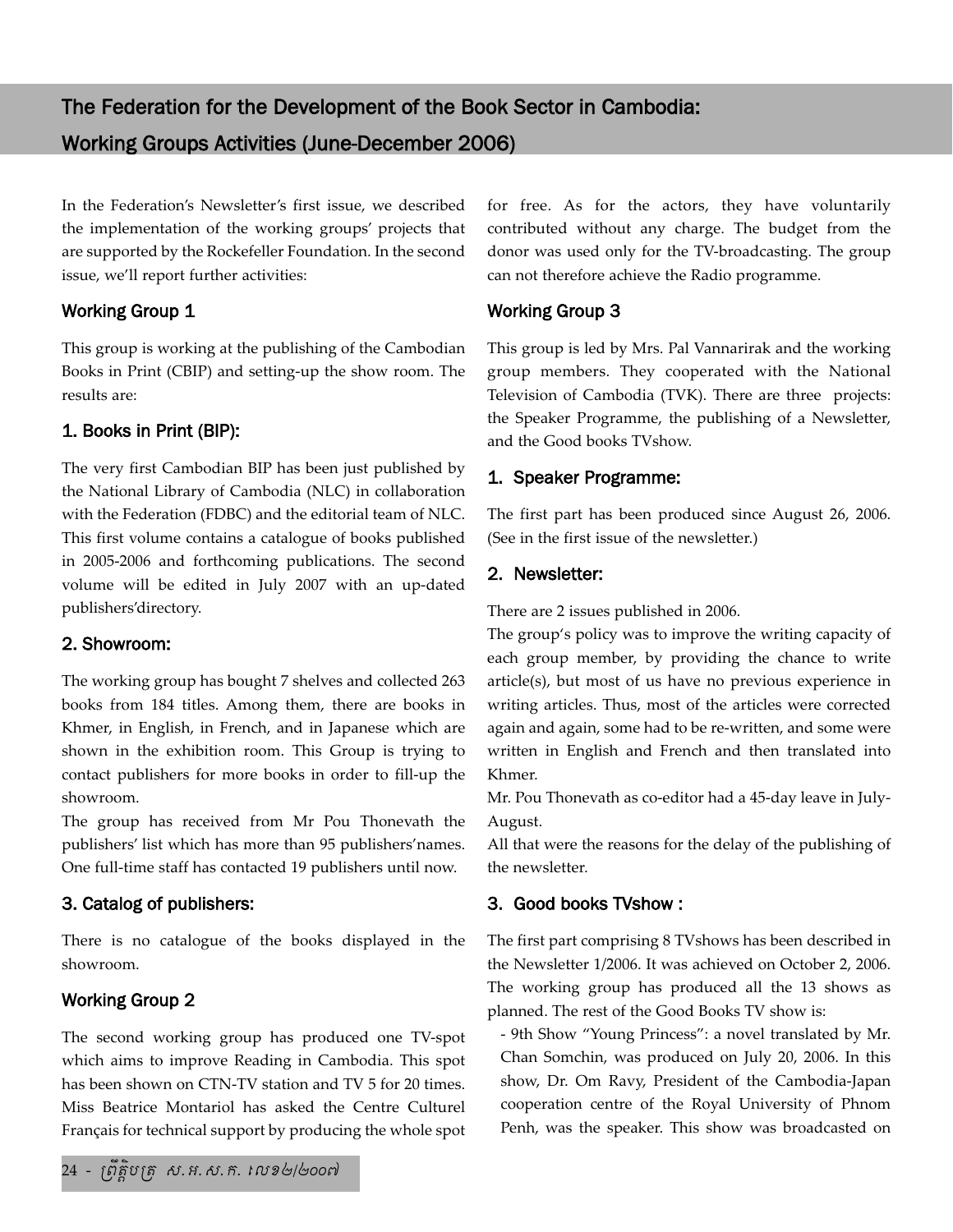The Federation for the Development of the Book Sector in Cambodia: Working Groups Activities (June-December 2006)

July 25, July 31, August 01, August 07, 2006 on the National Television of Cambodia (TVK).

- 10th Show "Kamrong Phka Mlis": novel by Mrs. Mao Somnang, was produced on July 20, 2006. In this show, Mrs. Mao Somnang herself was the speaker. This show was broadcasted on August 08, August 14, August 15, August 21, 2006 on TVK.

- 11th Show "Le rouge et le Noir": a French novel by Stendhal translated by H. E. Munh Sary, former Rector of the Royal University of Phnom Penh, was produced on July 20, 2006. In this show, H.E. Munh Sary was the speaker. This show was broadcasted on August 22, August 28, August 29, September 04, 2006 on TVK.

- 12th Show "Tor Sou Knong Kar Seksa": written by Mrs. Iv Tayer. This novel was awarded with first prize in 1960. This show was produced on August 20, 2006, in which Mrs.Iv Tayer was the speaker. It was broadcasted on September 05, September 11, September 12, September 18, 2006 on TVK.

-13th Show " Ronoch Phot Heuy", novel by Mrs. Pal Vannarirak. This novel got the first prize in 1988 in Cambodia and the S.E.A Write Award in 2006. The show was produced on August 20, with as speaker H.E. Som

Chumbun , vice secretary of the Royal Academy of Cambodia. This show was broadcasted on September 19, September 25 and September 26, and October 02, 2006 on TVK.

The second part of the Good Books TVshow programme faced the same problems as those we mentioned in the Newsletter 1/2006. Despite the difficulties, the working group tried to solve each issue efficiently and rapidly to prevent any delay or any canceling of the show programme which is planed for 2007 on TVK.

Special remarks on the Good books TVshow

- The Apsara Television cooperating with a French company wished the shows to be broadcasted on its screen, but TVK asked for some amount of money from the Apsara Television that needed to find sponsors at first.

- The magazine named " Fashion Journal " and a jewellery shop named " Eng Sin Hout " want to sponsor this programme further during the waiting time for the 2007 budget, but TVK hasn't decided yet.

Translated from Khmer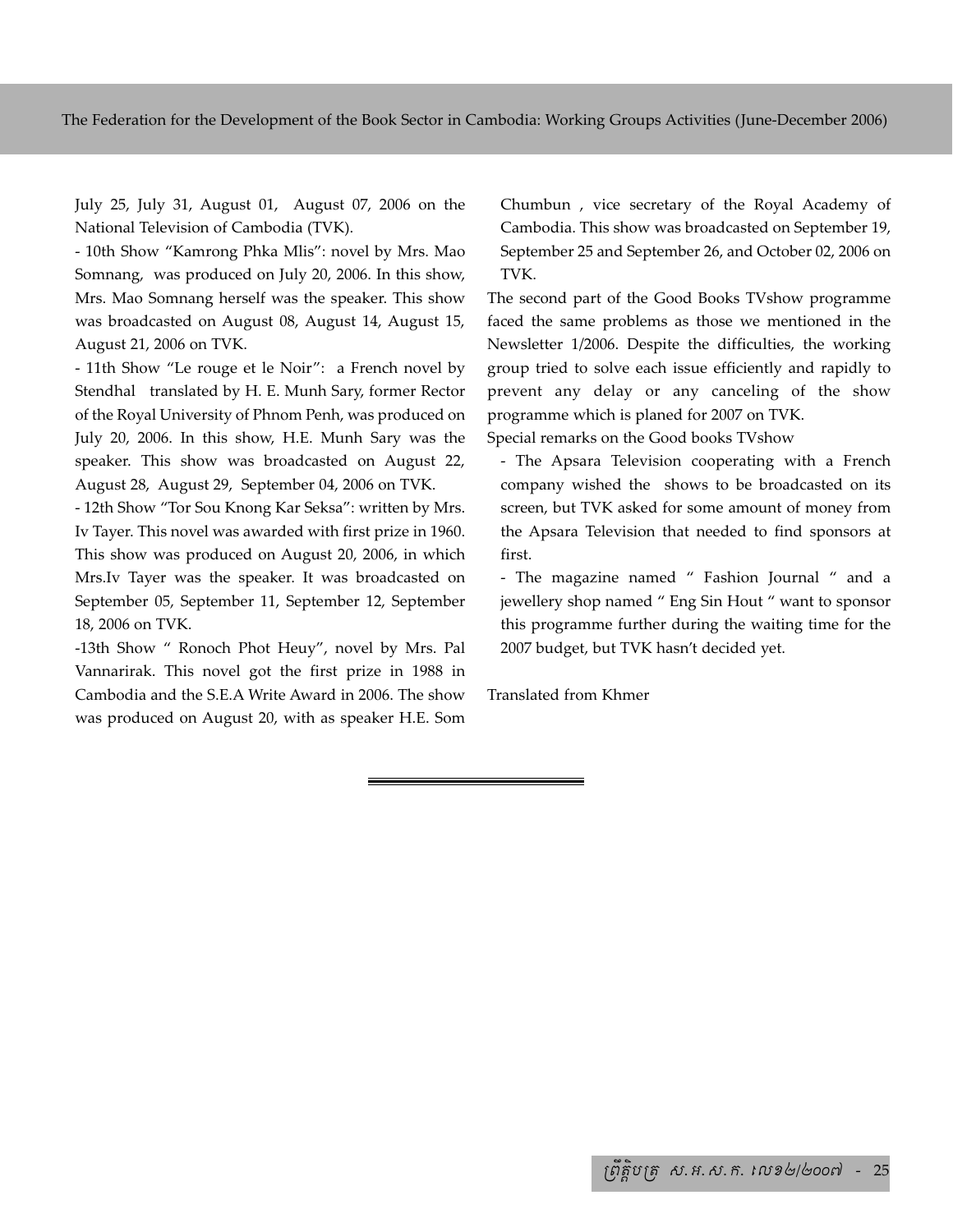Dans le premier bulletin, nous avons édité les projets, soutenus par la Fondation Rockefeller, des quatre groupes de travail de la Fédération. Consécutivement, dans le deuxième bulletin, nous continuons à rédiger les activités des trois premiers groupes de travail. Le groupe 4 a déjà achevé son projet.

## Groupe 1

## *1. Books in Print / Livres disponibles*

Le catalogue des Livres disponibles au Cambodge (Cambodian Books in Print) Tome 1/2006 vient d'être publié. Il a été édité par Em Chanthy et Chhoun Mony (BNC) en collaboration avec la Fédération(FDSLC) et l'équipe éditoriale de la Bibliothèque Nationale du Cambodge. Le tome 2 paraitra début juillet.

## *2. Salle d'exposition (Showroom) :*

le groupe de travail a acheté 7 étagères et 263 livres ont été rassemblés (184 titres). Il y a des livres en khmer, en anglais, en français et en japonais. Ce groupe essaie de trouver plus de livres afin de compléter la salle d'exposition. Le groupe a reçu la liste de plus de 90 éditeurs de M. Pou Thonevath, liste publiée dans Books in Print / Livres disponibles Vol.1 / 2006 (Publishers Directory)

## *3. Le Catalogue*

des éditeurs et livres exposés n'existe pas encore. L'employée à plein temps, qui n'a aucune expérience dans tel travail, a contacté 19 éditeurs jusqu'à maintenant.

## Groupe 2

Le second groupe a produit un spot publicitaire qui vise à améliorer la lecture au Cambodge. Ce spot est diffusé 20 fois sur CTN et TV5.

Mlle Beatrice Montariol a demandé au Centre Culturel Français de soutenir techniquement la production entière du spot. Pour les acteurs, ils ont volontairement joué sans salaire. Le budget demandé au donateur a été utilisé seulement pour la diffusion TV. En raison du manque de budget, le groupe ne peut pas réaliser le spot pour la radio.

## Groupe 3

Ce groupe est mené par Mme Pal Vannirak et les membres de groupe de travail. Ce groupe coopère avec la télévision nationale. Ils soutiennent 3 grands projets: Le programme d'orateur (Speaker programme), l'édition du bulletin de la Fédération, et le programme TV des bons livres (Good books show).

## *1. Programme D'Orateur :*

Ce projet est déjà mis en application depuis le 26 août 2006, il a été décrit dans le premier numéro du bulletin (Newsletter).

## *2. Bulletin :*

Dans ce projet il y a 2 numéros en 2006.

En raison de la politique du groupe pour améliorer la capacité d'écriture de chaque membre, le groupe leur offre des chances de rédiger les articles, mais la majorité n'a aucune expérience précédente dans la réalisation des articles. Ainsi, la majeure partie a été corrigée plusieurs fois, certains d'entre eux ont dû être réécrits, une partie a été écrite en anglais et en français puis traduite en khmer. Cela était la raison du retard du projet de ce groupe.

M. Pou Thonevath, l'organisateur du bulletin a eu une mission en Allemagne pendant 45 jours, ce qui est également l'une des raisons de ce retard.

3. Les programmes des bons livres :

Une première partie de ce projet (8 émissions) a été décrite dans le premier bulletin. Le projet a commencé le 2 octobre 2006. Le groupe de travail a produit les 13 émissions proposées. Le reste est :

- La 9ème émission "Petite Princesse" : un roman français traduit par M. Chon Somchin, a été produite le 20 juillet 2006. Dans cette émission, Dr. Om Ravy, président de la Coopération du Cambodge et du Japon de l'Université Royale de Phnom Penh, était l'orateur. Cet émission a été diffusée les 25 juillet, 31 juillet, 01 août, 07 août 2006 à la télévision nationale.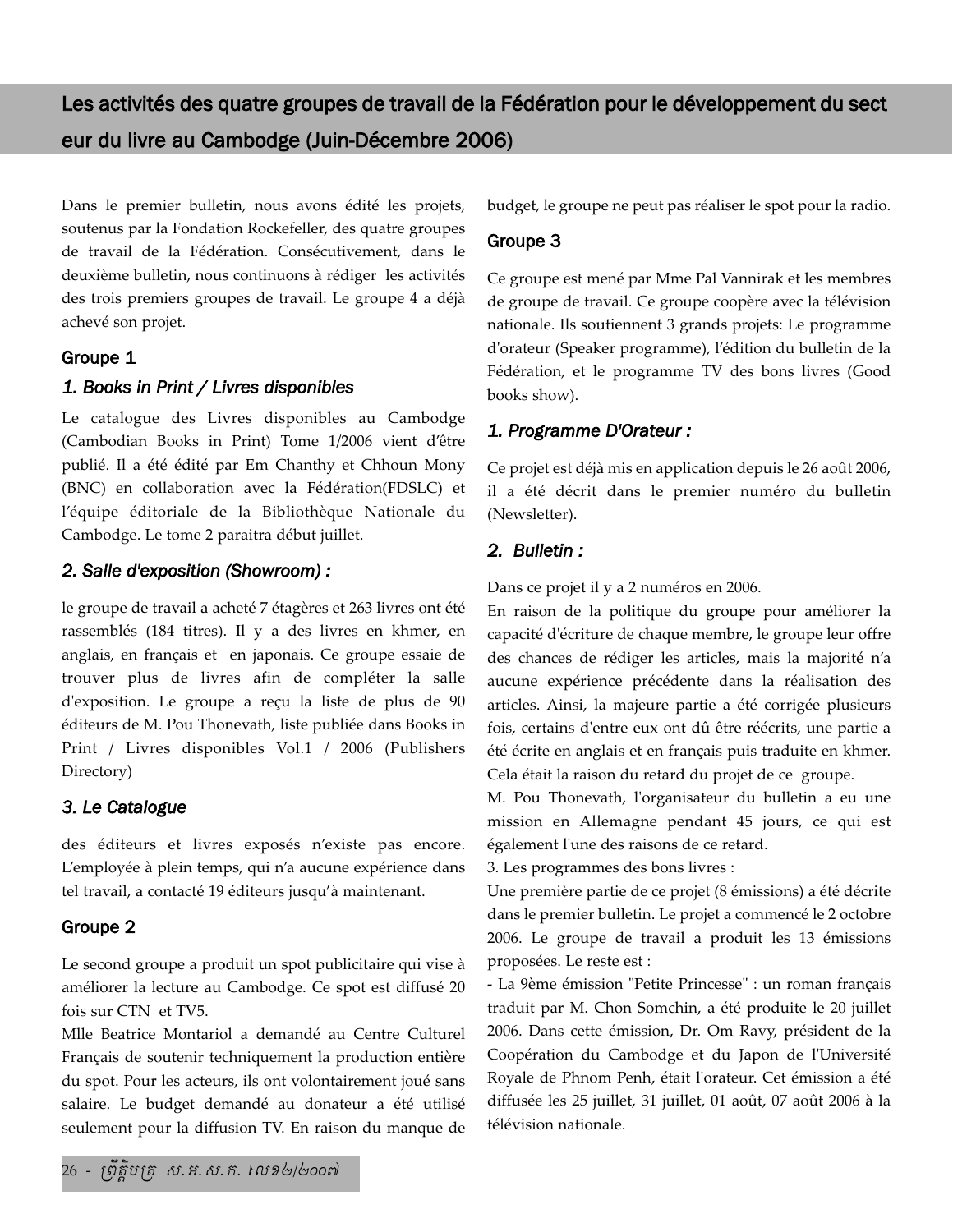#### au Cambodge

- La 10ème émission "Kamrong Phka Mlis" : roman de Mme Mao Somnang, a été produite le 20 juillet 2006. Dans cette émission, Mme Mao Samnang était l'oratrice. Cette émission a été diffusée les 08 août, 14 août, 15 août, 21 août 2006 à la télévision nationale.

- La 11ème émission "Le rouge et le Noir" : un roman français de Stendhal, traduit par Son Excellence Munh Sary, ancien recteur de l'Université Royale de Phnom Penh, a été produite le 20 juillet 2006. Dans cette émission, Son Excellence Munh Sary était l'orateur. Cette émission a été diffusée les 22 août, 28 août, 29 août, 04 septembre 2006 à la télévision nationale.

- La 12ème émission "Tor Sou Knong Kar Seksa" : livre écrit par Mme Iv Tayer. Ce roman avait recu le premier prix en 1960. Cette émission a été produite le 20 août 2006. Dans cette émission, Mme Iv Tayer était l'oratrice. Cette émission a été diffusée les 05 septembre, 11 septembre, 12 septembre, 18 septembre 2006 à la télévision nationale.

-La 13ème émission "Ronoch Phot Heuy", roman écrit par Mme Pal Vannarirak. Ce roman a obtenu la première récompense en 1988 au Cambodge et le prix S.E.A. Write Awards (Thailande) en 2006. Cette émission a été produite le 20 août. Dans cette émission, Son Excellence Som Chumbun, secrétaire adjoint de l'Académie Royale du Cambodge était l'orateur. Cette émission a été diffusée les 19 septembre, 25 septembre et 26 septembre et 02 octobre 2006 à la télévision nationale.

#### En conclusion :

Ce programme a rencontré les mêmes problèmes que nous avons exposés dans le premier bulletin. Malgré ces difficultés, le groupe de travail essaie de résoudre efficacement et rapidement les problèmes afin d 'empêcher le retard ou l'annulation du programme des bons livres qui était annoncé pour 2007 à la télévision nationale tout en espérant d'améliorer la qualité de la diffusion.

Les points positifs du Programme des bons livres :

- La télévision Apsara qui opère avec une compagnie française, a demandé à diffuser le programme des bons livres, mais la télévision nationale demande pour ce fait un certain montant d'argent à la télévision Apsara, qui d'abord doit trouver de soutiens financiers .

- La maison d'édition du " Journal de mode" et un magasin de bijouterie qui s'appelle "Eng Sin Hout", veulent soutenir ce programme pendant le temps d'attente du budget 2007 de la Fondation Rockefeller, mais la télévision nationale n'a pas encore donné une réponse définitive.

Traduit du Khmer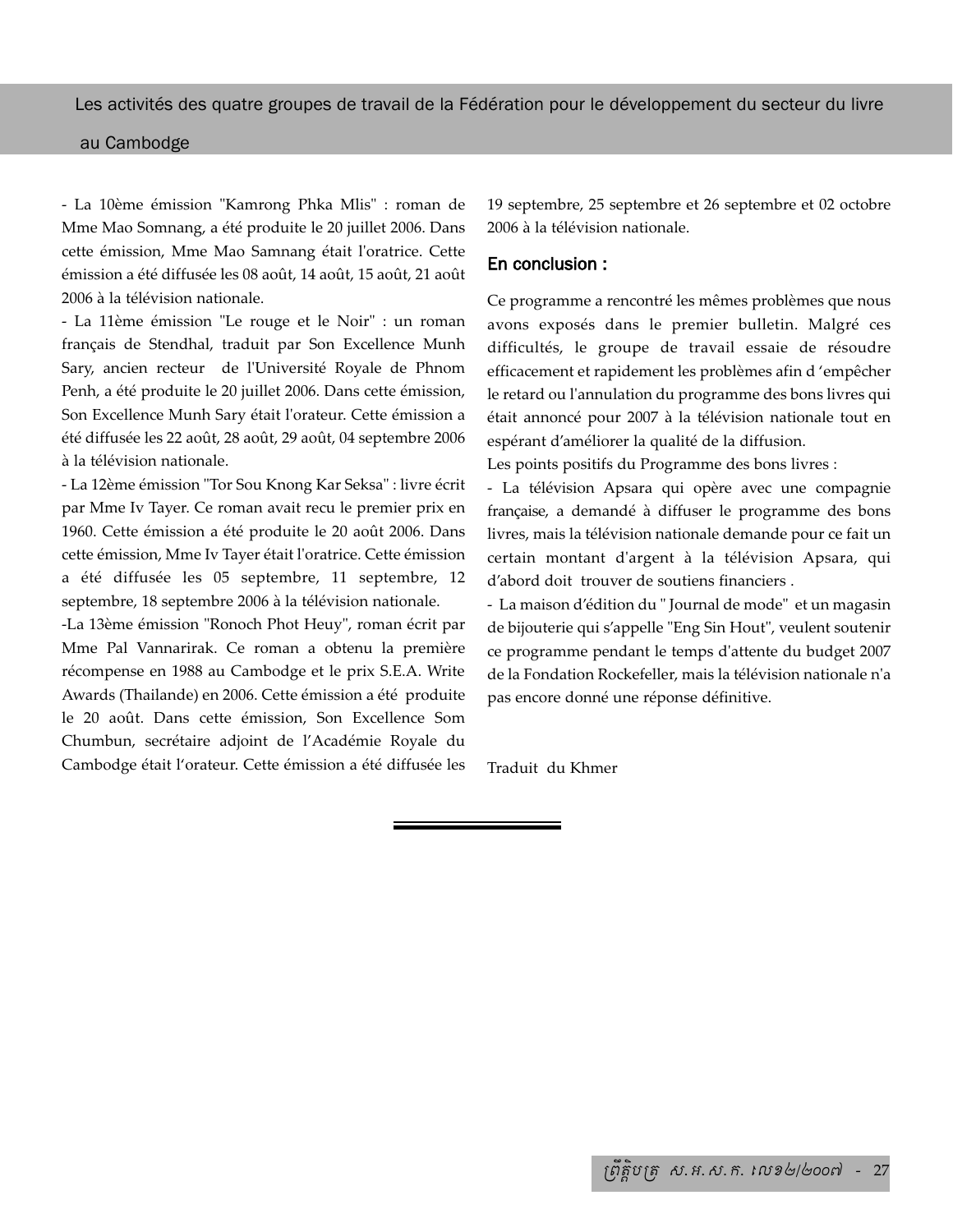ក្នុងអំឡុងសិក្ខាសាលាស្តីពី "គ្រូបគ្រឿនគ្រូ" នៃអង្គការ គ្រុប ត្រៀនធ្ងកកាត់ព្រំដែន ធ្នាំ២០០៦ ខ្ញុំបានដឹកនាំក្រុម ពិភាក្សាមួយ ដែលត្រូវបានរៀបចំឡើងសម្រាប់បណ្ណារក្ស មធ្យមសិក្សា នៅវិទ្យាស្ថានជាតិអប់រំ នៅទី ត្រុងភ្នំ ពេញ ។ អ្នកបកស្រែឈ្មោះទៅ កូឡាប មិនត្រឹមតែជួយបកស្រែនូវ លិ ទិ តបទដ្ឋានរបស់សមាគមបណ្ណាល័យសាលារវៀន អារមរិកាំផនិផបញ្ជីសង្ខេបនៃចំណាត់ថ្នាក់ទសកាគ Dewey *ប៉ុណ្ណោះទេប៉ុន្តែថែមទាំងមានការយល់ដីងអំពីសកាពនៃ* បណ្ណាលយែរដ្ឋនិងស្ថានភាពរបស់បណ្ណារក្សរនៅតាមសាលា រៀននៅក្នុងប្រទេសកម្ពុជាទៀតផង ។

ក្រុមពិភាក្សា នោះមានអ្នកចូលរួមចំនួន๑๑នាក់ មកពី សាលាមធ្យមសិក្សានិង៣នាក់មកពីវិទ្យាស្ថានជាតិអប់រំ ។ ពុំ មានអ្នកចូលរួមណាម្នាក់ បានទទួលការបណ្តុះបណ្តាលដាផ្វវ ការអំពីកិច្ចការបណ្ណាល័យទេ ។ ទោះដាយាំងណាកំំាដាយ មានបណ្ណារក្សមធ្យមសិក្សាពីរបីនាក់ ធ្លាប់បានចូលរួមសិក្ខា សាលាផ្សេងទៀត ។ លើសពីនេះទៀត អ្នកចូលរួមតិចតួច បំផុត គឺដាសិស្សដែលបានបញ្ចប់ការសិក្សានៅវិទ្យាល័យ ឬ អ្នកអានក្នុងបណ្ណាល័យ ។

យើងបានចាប់ផ្តើមក្រុមពិភាក្សារបស់យើង ដោយការ ចុះទៅមើលបណ្ណាលយែរបស់អ្នកចូលរួមទាំងអស់ ដែលត្រូវ បានចាត់តាំងឲ្យបន្លាញពួករយ័ងអំពីបណ្ណាលយែរបស់ពួករគ និងពន្យល់ប្រាប់យើងអំពីសេវា ដែលពួកគេផ្តល់ឲ្យសិស្ស និងបុគ្គលិក ។ ខ្ញុំបានរំពឹងទុកជាមុនថា ការចុះទស្សនកិច្ច សិត្បាទាំងនេះ នឹងនាំឲ្យយើងជ្រើសរើសយកប្រជានបទ ដែលមាននៅក្នុងសេវាបណ្ណាល័យ ដែលអ្នកចូលរួមបាន

សម្រេចចិត្តថា ចាំបាច់បំផុត ដោយពិចារណាលើស្ថានភាព នៃឯកសារនិងលក្ខណៈរូបវន្តរបស់បណ្តាលយទាំងនោះ ។ ផ្ទុយទៅវិញ ការចុះទស្សនកិច្ចទាំងនេះ គឺជាកតាលីករមួយ ដែលដំរុញឲ្យផ្ទាស់ប្តូរទាំងស្រុងចំពោះវិធីដ្រើសដើស ប្រជានបទក្រុមពិភាក្សារបស់ខ្ញុំ ។ ផ្ទីដែលខ្ញុំបានរៀនសូត្រ ពីការចុះទស្សនកិច្ចទាំងនេះ គឺជាការកិច្ចរបស់បណ្ណារក្ស មធ្យមសិក្សារួមមាន: ការទុកដាក់ ការបែកចាយនិងការ ប្រមូលសៀវកៅអានពីសិស្ស ។ ខ្ញុំបានកំណត់ថា សិក្ខា សាលានេះ ត្រូវការពិភាក្សាអំពីប្រជានបទមូលដ្ឋានលើការ ឲ្យនិយមន័យនៃមុខផាររបស់បណ្ណាល័យសាលារឿននិផការ ពិនិត្យ លើការអនុវត្តនានា ដែលអាចជួយបំពេញមុខសារ ទាំងនេះបាន ។

ដូរថ្នះយើងក៏បានត្រើសរើសប្រជានបទ សេចក្តីថ្ងៃង បេសកកម្ម : គោលដៅ គោលបំណង លក្ខណៈរូបវន្តនិងការ គ្រប់គ្រងឯកសារ ពប់បញ្ចូលទាំងការអភិវឌ្ឍ ការ ជ្រើសរើស ការទទួលបាន ការរៀបចំនិងការចែកចាយ ។

ដាក់ស្តែងយើងបានធ្វើកិច្ចការតិចតួច ដោយគ្រាន់តែ ឲ្យនិយមន័យលើពាក្យនិងរៀបរាប់ពីនីតិវិធីមូលដ្ឋានប៉ុណ្ណោះ ប៉ុន្តែ យើងបានស ម្រេចថា ក្រុមនឹងបន្តដួបប្រជុំគ្នា ក្នុង អំឡុងឆ្នាំសិក្សាត ទៅទៀតជាមួយ ម៉ៅ កូឡាប ដើម្បីសិក្សា េលី ប្រធានបទទាំង នេះ ដោយពិស្តារ នៅបណ្ណាល័យ នៃ សាកលវិទ្យាល័យរបស់នាគនិគសម្រេចទៀតថា ក្រុមនេះ ក្រោមការដឹកនាំរបស់ម៉ៅ កូឡាប នឹងទាក់ទងអង្គការ Room to Read เน็ซฺก็เผื่องเรื่องเญ่ใงสาตินสองกายอยู่ตูสาล (ឯកសារមួយចំនួននឹងត្រូវបានប្រមូលដោយអង្គការត្រូ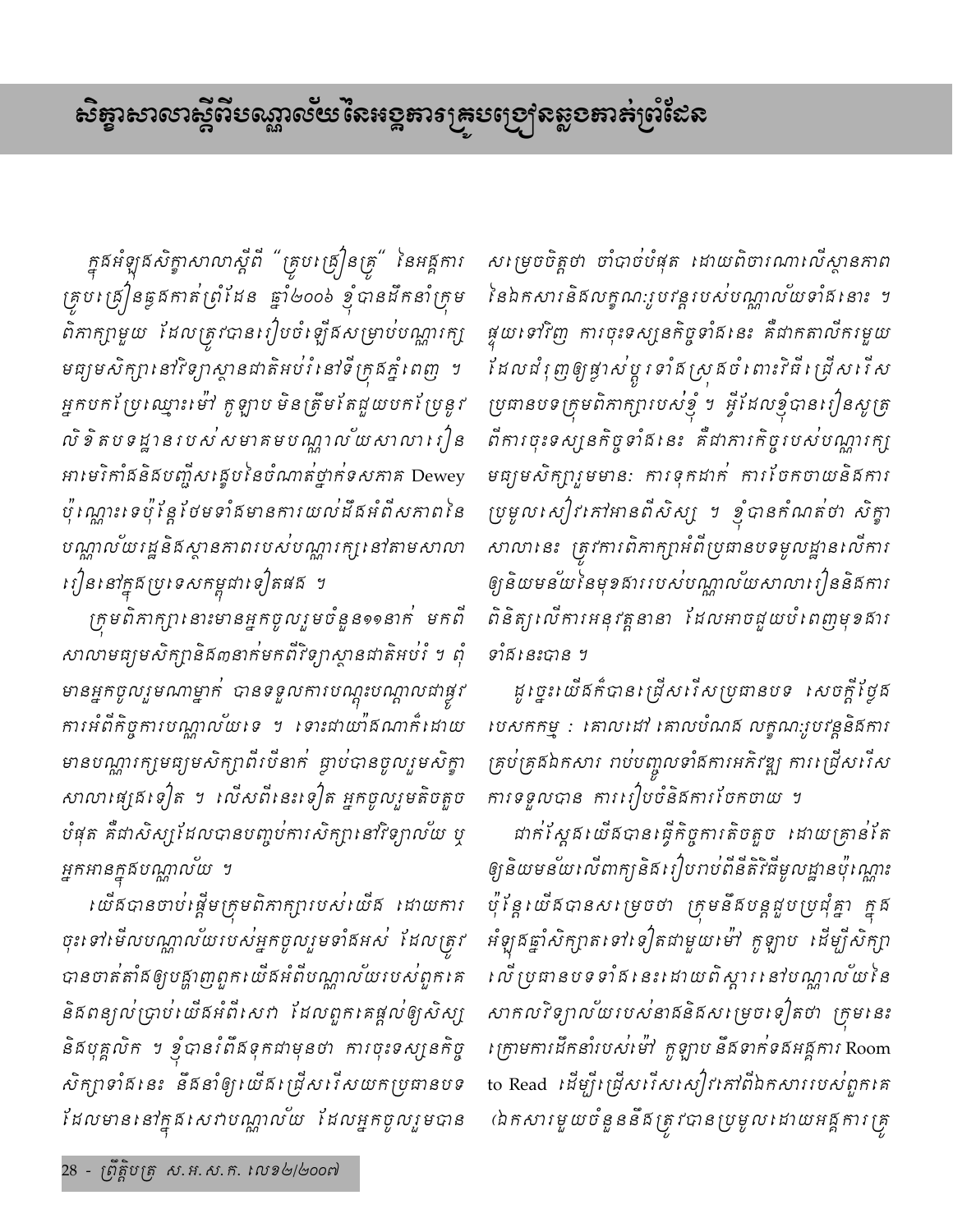បត្រៀនធ្វឥកាត់ព្រំដែន ដើម្បីបង្កើតបណ្ណាល័យរលើសពី នេះទៀត អគ្គការគ្រូបត្រៀនធ្វតកាត់ព្រំដែននឹងផ្តល់សិក្ខា សាលាបស្រ្តឿនកាសាអង់ គ្លេសដល់អ្នកចូលរួមទាំងនេះនៅ ไขยกก ฐาํ ๒๐๐๗ ฯ

ប្រសិនបើអ្នកចូលរួមទាំងអស់់ក្នុងសិក្ខាសាលារដូវក្តៅ កន្ទងទៅ អាចបញ្ចប់ថ្ងៃនៃការបណ្តុះបណ្តាលទាំងនេះបាន សិត្ខាសាលារដូវក្តៅបន្ទាប់ជាមួយអ្នកចូលរួមដដែល គួរត្រូវ បានក្រោងឡើង ដើម្បីពង្រីកនូវការយល់ដឹងនិងដំនាញ របស់ពួក គេក្នុងការបំពេញកិច្ចការ គ្រប់គ្រងបណ្ណាល័យ ។ កិច្ចការបង្រៀនបន្ថែមអំពីដំនាញរកឯកសារ យោធ័ផ្នែក បណ្ណាល័យ ដល់សិស្សនិងគ្រូប ត្រៀនត្រូវតែធ្វើឡើងដោយ ការបណ្តុះបណ្តាលបណ្តារក្ស នៅពេលដែលបណ្តាលយ មធ្យមសិក្សាកើត ឡើង ។

គាពដាបណ្ណារក្សនៃបណ្ណាល័យសាលារឿន គឺជា *រិដ្ឋាជីវៈមួយ ដែលមានការទទួលខុសត្រូវប្រើននៅ*ក្នុង 7ិស័យអប់រំ ពីរ ព្រាះមាន តែបណ្ណារក្សសាលារៀនហ្នឹង ហើយ ដែលជាអ្នកទទួលខុសត្រូវលើការផ្តល់ឲ្យសិស្សនិង បុគ្គលិកនូវធនធាននិគបស្រុំន្រពួកគេ ពីដំនាញ ផ្សេគ១ ដើម្បីឲ្យពួកគេអាចក្លាយជាអ្នករៀនសូត្រជានិច្ចនិរន្តរំដែល សត $i$ ត្យ ទែំ២១របស់យើងត្រូវការ ។ ខ្ញុំមានសង្ឃឹមថា ស្ថាបន័ខត្តមសិក្សានៅកម្ពុជា ដែលបច្ចុប្បន្នបណ្តុះបណ្តាល សិស្សរបស់ខ្លួន ឲ្យក្លាយជាគ្រូប គ្រឿន នឹងចាប់ ផ្តើមផ្តល់ កម្មវិធីផេ្ស ន១ ដើម្បីបណ្តុះបណ្តាលសិស្សរបស់ខ្វួនឲ្យក្វាយដា បណ្ណារក្សរនៅតាមសាលារៀនបាន ៕

បកព្រៃពីភាសាអង់គ្លេស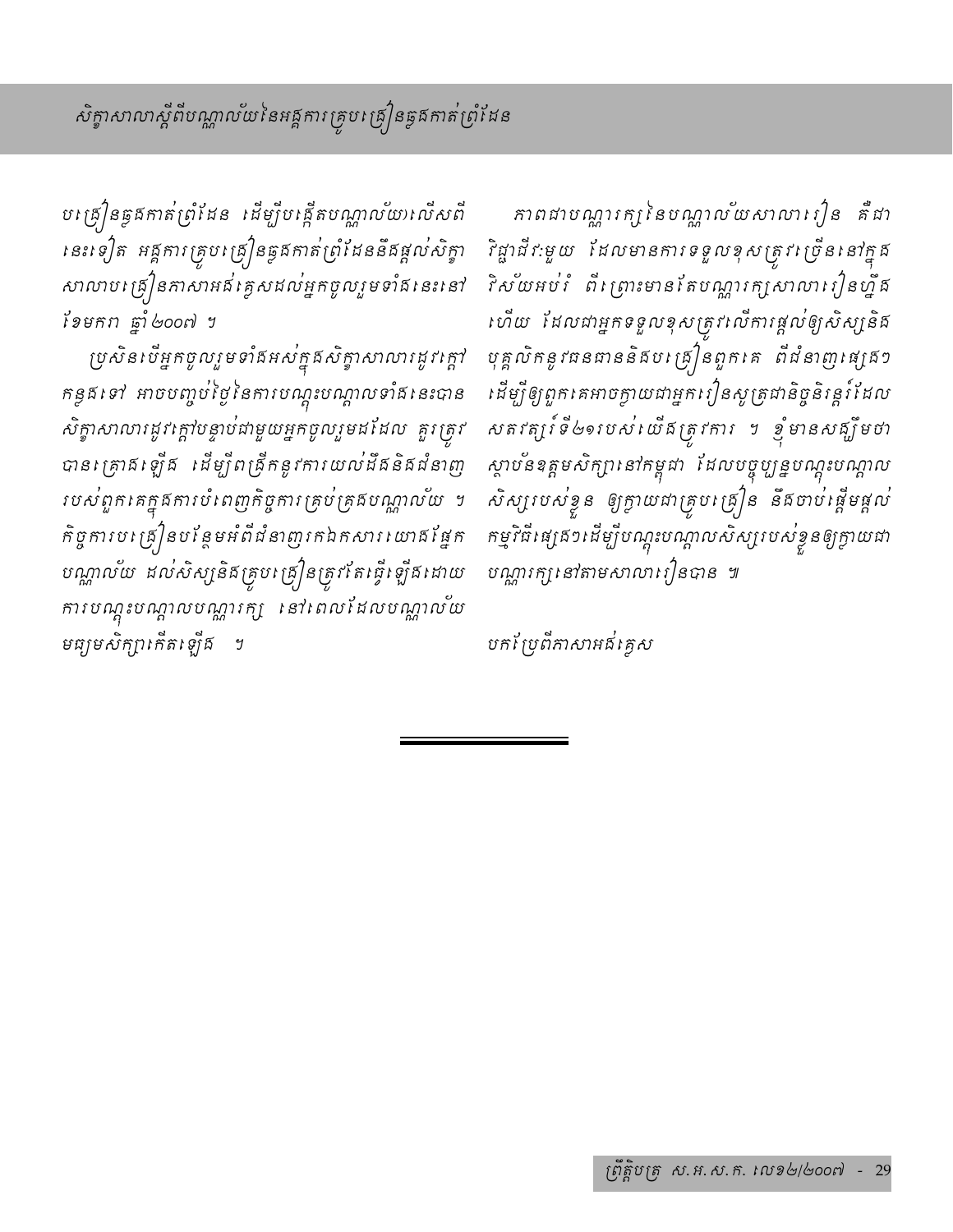#### **by Elayne Scoofakes**

During the 2006 Teachers Across Borders "Teachers Teaching Teachers" seminars, I led a workshop designed for Cambodian high school librarians at the National Institute of Education in Phom Penh. My translator/interpreter, Kolap Mao, was invaluable not only with translations of American School Library Association standards and Dewey Decimal Classification summaries but also with her familiarity with the state of school libraries and the status of school librarians in Cambodia.

The workshop group consisted of 11 participants from high schools and 3 from the National Institute of Education. None of the participants had had any formal library training; although, a few of the high school librarians had attended various other workshops. In addition, few of the participants were themselves college graduates or users of libraries.

We began our workshop by visiting the libraries of all participants who were given the task of showing us their libraries and explaining the services they offered to students and staff. I had anticipated that these visits would lead us to take up topics within library services which the participants decided were most necessary given the state of their collections and physical facilities. Instead these visits were the catalyst for my changing my entire approach to the workshop topics. What I learned from these visits was that the duties of high school librarians consisted of storing, distributing, and collecting textbooks from students. I determined that the workshop needed to deal with the basic topic of defining the functions of school libraries and examining the practices which would help fulfill these functions.

And so we took up the topics of mission statements; goals;

objectives; physical facilities; and collection management including development, selection, acquisition, organization and circulation. Obviously we did little more than define terms and list basic procedures, but we did decide that the group would continue meeting during the school year with Kolap Mao at her university library to explore these topics in greater detail and that the group, again with the direction of Kolap Mao, would connect with Room to Read to choose materials from their collections (some which would be gathered by the Teachers Across Borders to establish libraries. In addition, Teachers Across Borders will offer an English language workshop to these individuals in January of 2007.

If all of the participants in last summer's workshop are able to complete these training days, following summer workshops with the same participants should be planned to broaden their understanding and skills in performing library administration tasks. The additional task of teaching library reference skills to students and teachers must be dealt with by training librarians as their high school libraries come into existence.

School librarianship is a profession which carries with it a great responsibility in the educational field as it is school librarians who are tasked with the responsibility for offering students and teachers the resources and teaching them the skills so that they might become the lifelong learners that our 21st century world requires. It is my hope that the higher education institutions in Cambodia which now train their students to become teachers will begin to offer programs to train their students to become school librarians.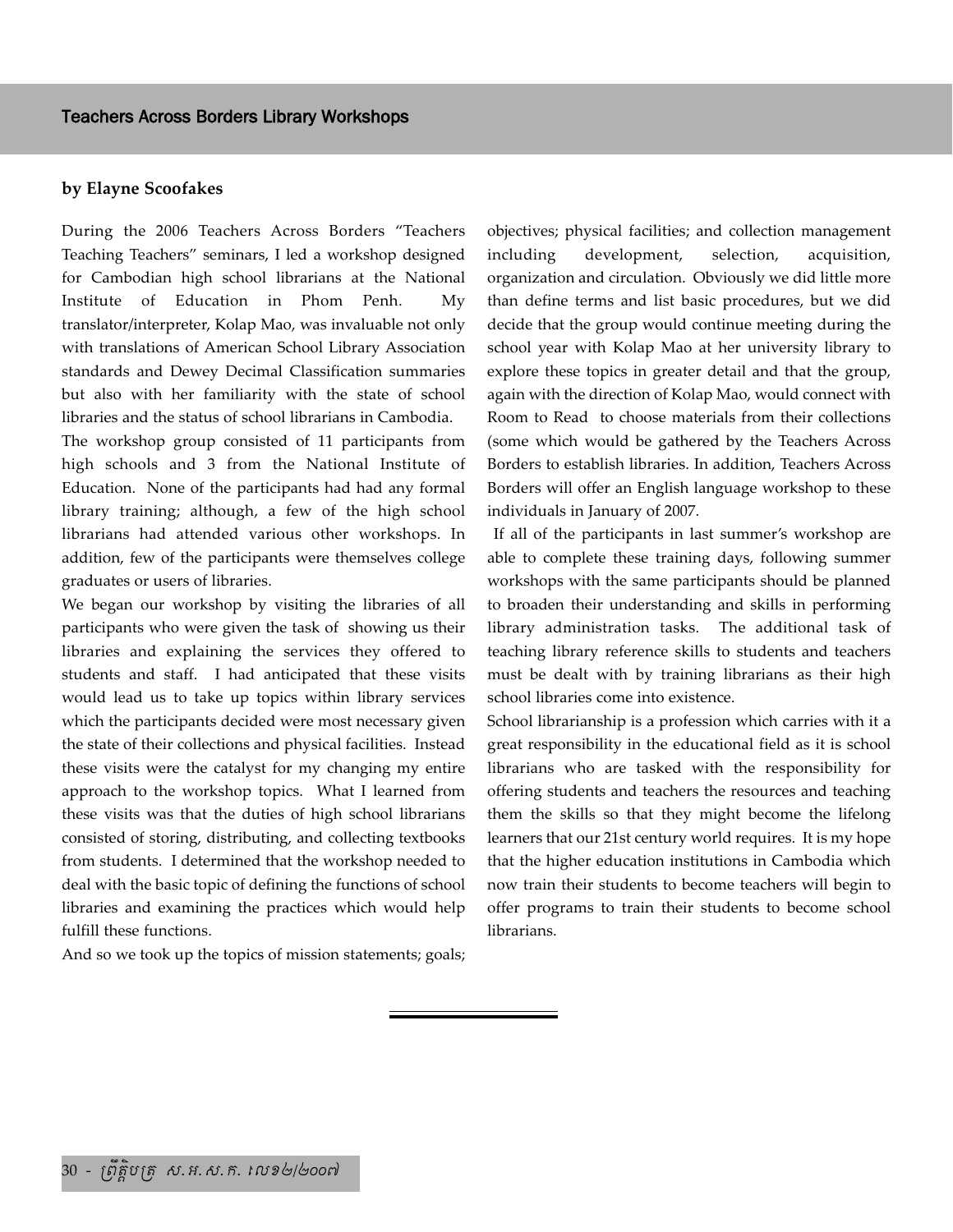#### «Instituteurs sans frontières»

Durant les séminaires ayant pour thème : « INSTITUTEURS ENSEIGNENT INSTITUTEURS » de l'ONG « INSTITUTEURS sans FRONTIERES » en 2006 j'ai dirigé un groupe de travail organisé au profit des bibliothécaires de l'enseignement secondaire à l'Institut National d'Education (INE) de Phnom Penh. Mon traducteur et interprète, Mademoiselle MAO Kolap, m'a aidé non seulement à traduire les statuts de l'Association des bibliothécaires des écoles américaines ainsi que le résumé de la classification décimale de DEWEY, mais en plus, elle connaît la situation des bibliothèques scolaires et le statut des bibliothécaires des établissements scolaires du Cambodge.

Dans ce groupe de travail, il y avait 11 participants provenant des établissements secondaires et 3 provenant de l'INE. Aucun des participants n'avait reçu de formation de bibliothécaire. Pourtant, 2 ou 3 bibliothécaires des établissements secondaires avaient déjà participé, auparavant, à d'autres séminaires. En outre, quelques participants étaient des élèves qui venaient de terminer leurs études secondaires ou bien des lecteurs réguliers de bibliothèques.

Notre groupe a commencé par visiter les bibliothèques de nos participants en leur demandant de nous expliquer le fonctionnement et notamment les services rendus aux élèves et aux personnels. J'avais réfléchi d'avance que ces visites d'études nous amèneraient certainement à choisir des sujets relatifs aux services de la bibliothèque que tous les participants auraient tenus pour nécessaires en basant leur réflexion sur la situation des documents et l'aspect physique de ces bibliothèques. Au contraire, ces visites constituaient un des principaux facteurs qui nous incita à changer le choix du sujet d'étude de notre groupe de travail. Tout ce que j'ai appris de ces visites était que les bibliothécaires des établissements secondaires étaient préoccupés de conserver, distribuer et de rassembler les livres des élèves. Je pus en déduire que ce séminaire consisterait à étudier le sujet de base à savoir définir les fonctions de la bibliothèque des établissements scolaires et examiner diverses actions pour améliorer le rôle de ces bibliothèques.

Ainsi donc, nous avons choisi de formuler les sujets de

notre mission : objectifs, caractéristiques physiques et gestion des documents y compris le développement, le choix, les réalisations, la préparation et la distribution. En vérité, nous avons travaillé peu, sauf pour définir les mots et pour décrire les modalités de base. Cependant, nous avons décidé que le groupe de travail continuerait à se réunir de nouveau durant l'année scolaire avec Mademoiselle MAO Kolap à la bibliothèque de son université (PUC) à fin d' étudier en détail ces différents sujets. En outre, ce groupe de travail dirigé par Mademoiselle MAO Kolap va contacter l'ONG ROOM TO READ pour choisir leurs livres et leurs documents (un certain nombre de documents sera rassemblé par l'ONG « Instituteurs sans frontières » pour créer de nouvelles bibliothèques). En plus, la meme ONG organisera des séminaires de cours d'anglais à l'intention de ces participants en Janvier 2007.

Si nos participants au séminaire de la dernière saison sèche ont bien terminé leur programme, un 2ème séminaire avec les mêmes participants devrait être prévu pour approfondir leurs connaissances sur la gestion des bibliothèques. Des cours complémentaires sur la spécificité de recherches des documents de référence à l'intention des élèves et des instituteurs doivent être considérés en vue de former les bibliothécaires au moment de l'ouverture des bibliothèques des établissements secondaires.

La fonction des bibliothécaires des bibliothèques des établissements scolaires est une profession ayant beaucoup de responsabilités dans l'éducation, car ce sont les bibliothécaires qui fournissent aux élèves et aux personnels les moyens et le savoir-faire et qui leur enseignent les différentes spécialités en vue de les faire devenir des apprenants permanents assidus et sérieux dont notre 21ème siècle a vraiment besoin. J'espère que les établissements de l'enseignement supérieur au Cambodge qui sont actuellement en train de former les futurs instituteurs, commencent dès maintenant à mettre en place des cours de formation des bibliothécaires à leurs élèves.

Traduit du Khmer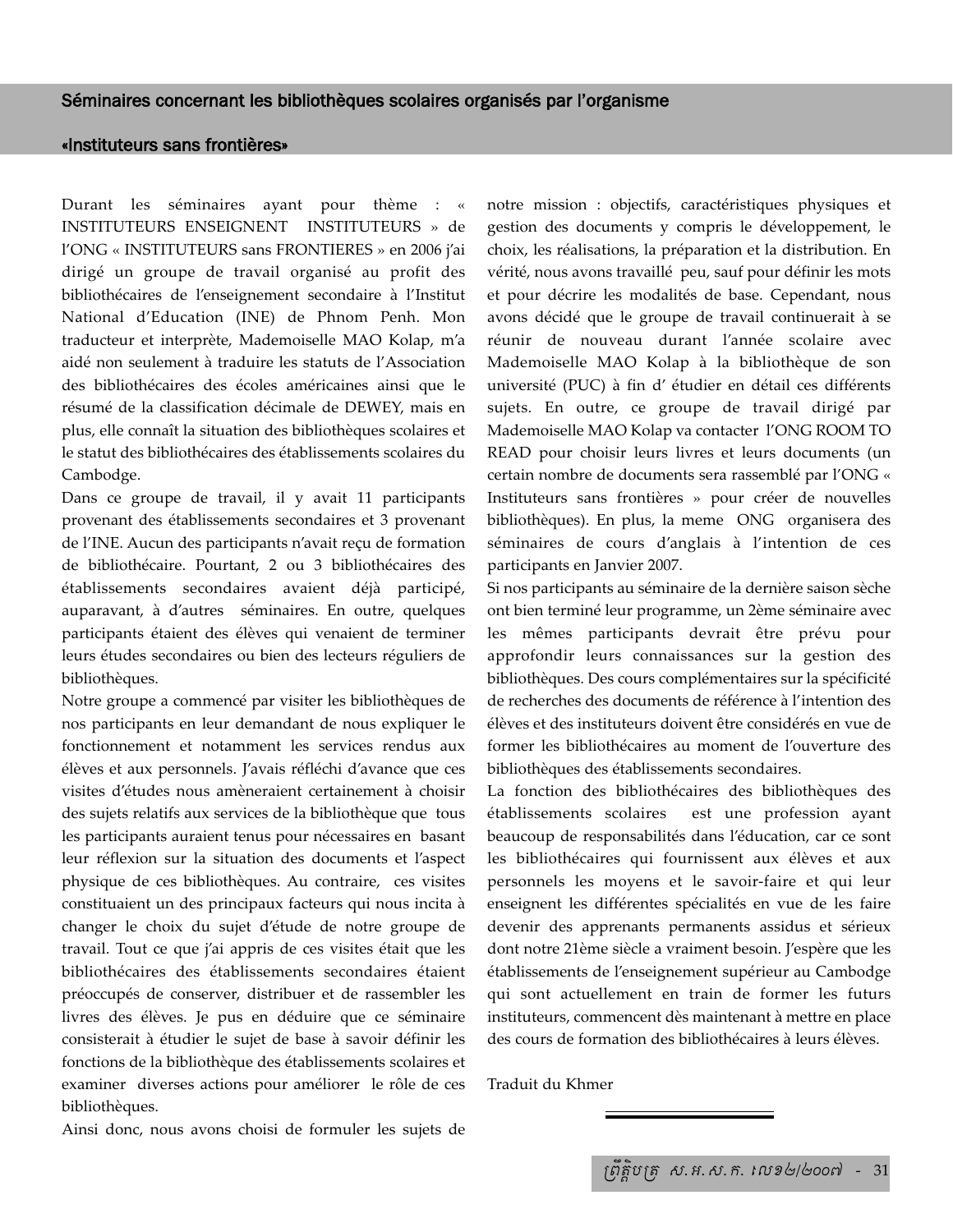## អក្គបចដោយ រស់ អមត:

អក្សរ សិល្ប៍ ខ្មែរ មានការ ប្រែប្រុលពីសម័យកាលមួយ ទៅសម័យកាលមួយ ។ ដួនកាលអក្សរសិល្ប៍មានការរីក ច ម្រើនយ៉ាគតាប់រហ័ស យើយមានពេលខ្វះផ្ទាក់ចុះទៅ វិញគួរឲ្យ ព្រួយបារម្ភ ។ រយាងតាមកាលប្បវត្តិអក្សរ សិល្ប៍ ខ្មែរ យើងបានធ្ងួងកាត់នូវយុគមាសនៃអក្សរ សិល្ប៍ ដារ ប្រ៊នដគ គឺសម័យខដុគ្គ អាណានិគមបារាំគនិគ សម័យឯកពដ្យ ព្រោះសម័យកាលនោះនិម្មិតកម្មអក្សរ សិល្ប៍ មានភាពសម្បូរបែបទាំងវណ្ណកម្មពាក្យកាព្យនិង ពាក្យប្រយ**្**ម

ដើម្បីចូលរួមចំណែកដំរុញអក្សរសិល្ប៍ខ្មែរឲ្យមានការ 7ិវឌ្ឍ យើងសូម លើកយក មេ រៀនអតីតកាលដ៏ ត្រូចះត្រូចង់ មកសិក្សាដើម្បីឈ្វេងយល់ ។ គួរកត់សម្គាល់ថា ការឈាន ដល់យុគមាសពីអតីតកាលអាស្រ័យ ដាយ ÷

๑– មានការចូលរួមឈើកស្ទួយវិស័យអក្សរសិល្ប៍ពីគ្រប់ និន្នាការ តាំងពីព្រះរាជា ព្រះសង្ឃនិងប្រជារាស្ត្រទូរទៅ ។ សម័យឧដ្ដត្ត យើងសង្កេតឃើញមាន÷

# *ក*វិនិពន្ធជាព្រះរាជាដូចជា :

- ព្រះរាជសម្ភារ : ច្បាប់ព្រះរាជសម្ភារ ច្បាប់រាជនីតិ កាព្យចារព្ធដ៏កំពូលគ្នោត

– ព្រះអគ្គដួគ : ព្យឺគកាតី ព្យឺគចម៉្យារថាគ ច្បាប់ស្រី

# អ្នកនិពន្ធជាព្រះសត្បូមានដូចជា :

- ភិក្ខុជម្មបញ្ហាម៉ែន : សាស្ត្រាពេជ្ជតា
- : ព្រឹងមរណមាតា – ជម្មបញ្ញាអ៊ុក

– ភិក្ខុឆ្លួន សោម : រឿនទុំទាវ រឿនផ្ការាំទឹករាំ

# អ្នកនិពន្ធជាត្រហស្ត (មនុស្សសាមញ្ជ) មានដូច ជា :

– នូ ហាច : ព្យឺឝផ្កាស្រពោន ព្យឺឝមាលាដួឝចិត្ត

– ញ៉ុក ថែម : ព្យឺផកុលាប់ប៉ៃលិន ព្យឺផបិសាច ស្នួហា

– រឹម គិន : រឿគសូផាត រឿគឈាមរត់រកឈាម...

គិរម្យគាសាអ៊ូ (ក្រុមជុំយ) : ច្បាប់ក្រុមជុំយ ច្បាប់ ាល្បឹកថ្មី *ច្បាប់តេរតាលថ្មី* 

ក្រៅពីឈ្មោះទាគលើ កំនៅមានឈ្មោះកកីនិពន្ធនា សម័យកាលនោះជាច្រើនរូបទៀត។

៤-ការបង្កើតសមាគមអ្នកនិពន្ធខ្មែរ ដើម្បីលើកស្ទួយអ្នក និពន្ធឲ្យមានដំនាញច្បាស់លាស់ បណ្តុះបណ្តាលវិដ្ឋាដីវ: និពន្ធប្រកបដោយប្រសិទ្ធភាព ។ ជាក់ស្តែងក្នុងឆ្នាំ១៩៥៤ ដែលសមាគមអ្នកនិពន្ធខ្មែរបង្កើត ឡើង ក្នុង១ ឆ្នាំវណ្ណកម្ម អក្សរ សិល្ប៍ បាន បោះពុម្ពផ្សាយរហូតដល់ដាធ១០០ចំណង *់ជី*ធិ ។

៣–រាជរដ្ឋាភិបាលយកចិត្តទុកដាក់ដូចជាជួយទំនុកបម្រុងជា សម្ភារ ប្ ថវិកាដើម្បីរបាះពុម្ពស្នាដៃដែលអ្នកនិពន្ធបាន បង្កើតឡើង ជាការលើកទឹកចិត្ត ។

៤-របីតមហោស្រពប្រឡូងប្រជែងស្នាដៃដាររឿងពល់ឆ្នាំ ដើម្បីឲ្យអ្នកនិពន្ធមានទឹកចិត្តប្រឌិតញាណក្នុងការបង្កើត ស្នាដៃថ្មី១បំពេញតម្រុវការអ្នកអាន ការលើកទឹកចិត្តតាម រយ:ការប្រឡូងពានរង្វាន់អក្សរសិល្ប៍ គឺជាកម្ងាំងចលករ

32 - ព្រឹត្តិបត្រ ស.អ.ស.ក. លេខ២/២០០៧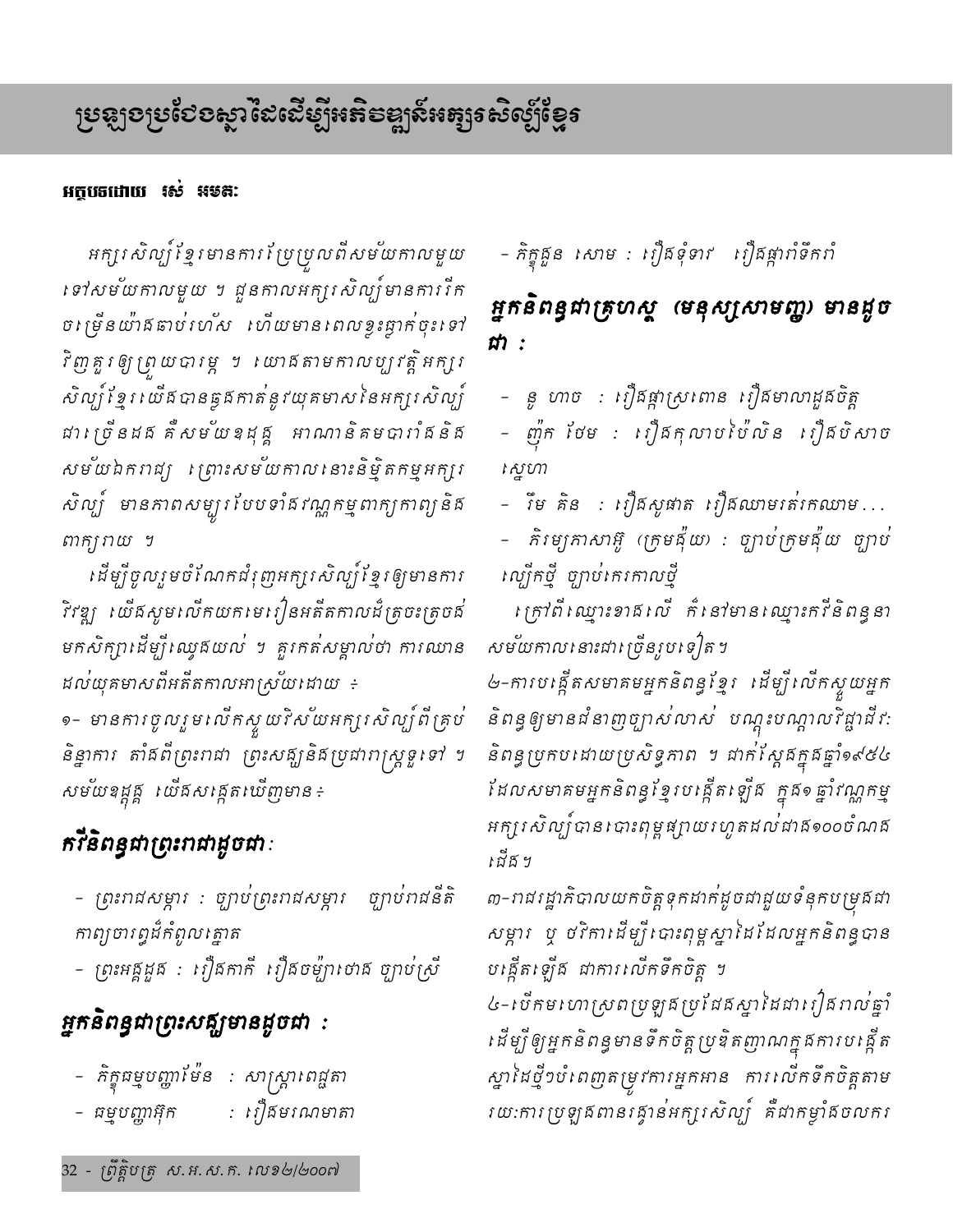មួយដំរុញឲ្យអ្នកនិពន្ធមានធន្ទ:បង្កើតថ្មី ចូលរួមចំណែក អភិវឌ្ឍអក្សរសិល្ប៍ខ្មែរ ។ ពានរគ្វាន់ អក្សរសិល្ប៍ក្នុង ព្រះរាជាណាចក្រកម្ពុជា ដែលបានបង្កើតរួចហើយមានដួចជា ÷

- ពានរដ្ធាន់ព្រះមហាក្សត្រិយានីកុសុម:
- ពានរគ្វាន់ឥន្ទ្រទេវី
- ពានរង្វាន់ក្រុមដុំយ
- ពានរង្វាន់ព្រះរាជសម្ភារ
- ពានរង្វាន់ព្រះបាទអគ្គីដួង
- ពានរដ្ធាន់ព្រះបាទសុរាម្រឹត
- ពានរង្វាន់ព្រះសីហនុពជ
- ពានរង្វាន់សមូហកម្មនូ ហាច
- ពានរដ្ធានមហោស្រពតែធនិពន្ធរដ្ឋជានីឆ្នាំ១៩៨៩
- ពានរដ្ធានអគ្គរសហស្បវត្សរ៍
- ពានរដ្ធានអក្សរសិល្ប៍ ៧ មករា
- ពានរដ្ធាន់សម្តេចហ៊ុន សែន
- ពានរដ្ធានអគ្គការន័រដែស្សសង្គ្រោះកុមារកម្ពុជា
- ពានរដ្ធានអង្គការ Room to Read
- ពានរង្វាន់មជ្ឈមណ្ឌលឯកសារកម្ពុជា

បច្ចុប្បន្ន ប្រសិន បើទាំងអស់គ្នាមានលទ្ធភាពចូលរួម ចំណែកជួយលើកស្ទួយវិស័យអក្សរសិល្ប៍ខ្មែរឲ្យមានការរឹត ច៖ ទ្រីនជាភិ យ្យាភាព សូមពជរដ្ឋាភិបាលកំដូចជាអគ្គការ ដាតិ-អន្តរដាតិនិងសប្បុរិសដនដែលស្នេហាវិស័យអក្សរ សិល្ប៍ អក្សរសាស្ត្រជាតិ មេត្តាជួយឧបត្តម្ភគាំទ្រដ្វើយ៉ាង ណាឲ្យមានម ហោស្រពប្រឡូងប្រជែងស្នាដៃដ ណ្ដើមពាន រគ្ទាន់ដែលមានស្រាប់ បានដាប្រចាំរឿគរាល់ឆ្នាំ រយ័គ សត្បិម ជឿដាក់យ៉ាគមុតមាំថា 7ស័យអក្សរសិល្ប៍-អក្សរ សាស្ត្រដាតិ នឹងមានការអភិវឌ្ឍឈាន ឡើងទាន់អារ្យ ស្រទេស ៕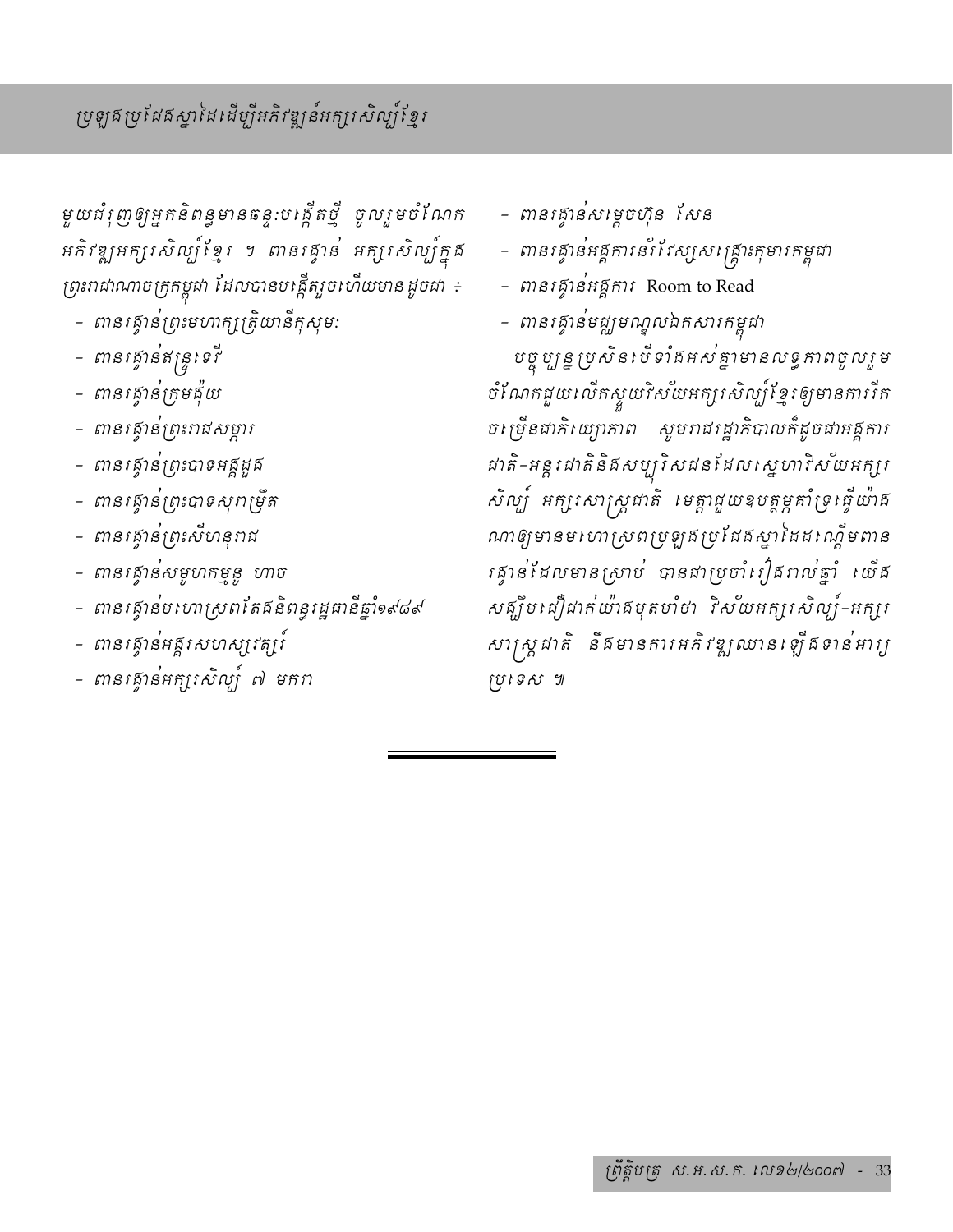Khmer literature has been evolving from one period to another. Sometimes it meets the highest development and sometimes it is at its lowest level. According to the literature's evolution, Khmer literature survived through many golden periods such as the Oudong era, the Colonization period and the years after the Independence. In those times, the composition of literature is divided into two forms: Poetry and prose.

In recalling the previous prosperous memory, we notice that the emergence of those golden times was due to many factors:

1. The participation of every social class such as the King, the Monks, and ordinary people.

**Kings** (during the Oudong era most of poets and authors were kings)

- Preah Reach Somphea: Cpab Preah Reach Somphea , Cpab Reach Nit, Poem Charop Dor Kampoul Thnot

- Preah Ang Duong: Ka Key Story, Champa Thong Story, Cpab srey

#### **Monks**

- Bhikhu Dharma Panha Pen: Sattra Pichada
- Dharma Panha Ouk: Moranak Meada
- Bhikhu Ngoun Som: Tom Teav, Pka Roam Tek Roam

#### Ordinary people

- Nou Hach : Pka Sror Pon, Mealear Duong Chet, Neary Chea Ti Snaeha
- Nhoc Them : Kolab Pailin, Beysach Snaeha
- Rim Kin : Sophat, Cheam Rot Rok Cheam
- Phreah Phirum Pheasa Ou (Krom Ngoy) : Cpab Krom Ngoy, Cpab Lbaoek Thmey , Cpab Kekal Thmey

2. The Khmer Writers Association was founded in 1956 with the aim of improving the competence of Khmer authors by teaching and training them. About one hundred stories/novels were published in that year.

3. As a form of encouragement the Royal Government supports the publication of the new writers' works with materials and finances.

4. Many literature competitions are created every year to encourage authors to compose new works in order to fulfill with the demands of the readers. This kind of encouragement is a way to develop Khmer literature. Some examples of those competitions are:

- Her Majesty Kossamak Award
- Indradevi Prize
- Krom Ngoy Prize
- His Majesty Preah Reach Samphear Award
- His Majesty Preah Ang Duong Award
- His Majesty Preah Suramarit Award
- His Majesty Preah Sihaknoukreach Award
- Nou Hach literary Prize
- Municipal Festival of writing in 1989
- Angkor Millennium Prize
- 7th January Prize
- Samdech Hun Sen Prize
- Save the Children Norway Prize
- Room to Read Prize
- Documentation Centre of Cambodia Prize
- and many more

Finally, if the government, the organizations, and individuals want to make effort by giving permanently some fund to improve Khmer Literature, please support existing competitions or organize new ones because competitions are motivation for Khmer writers to further develop our literature and catch up with other countries' literature.

Translated from Khmer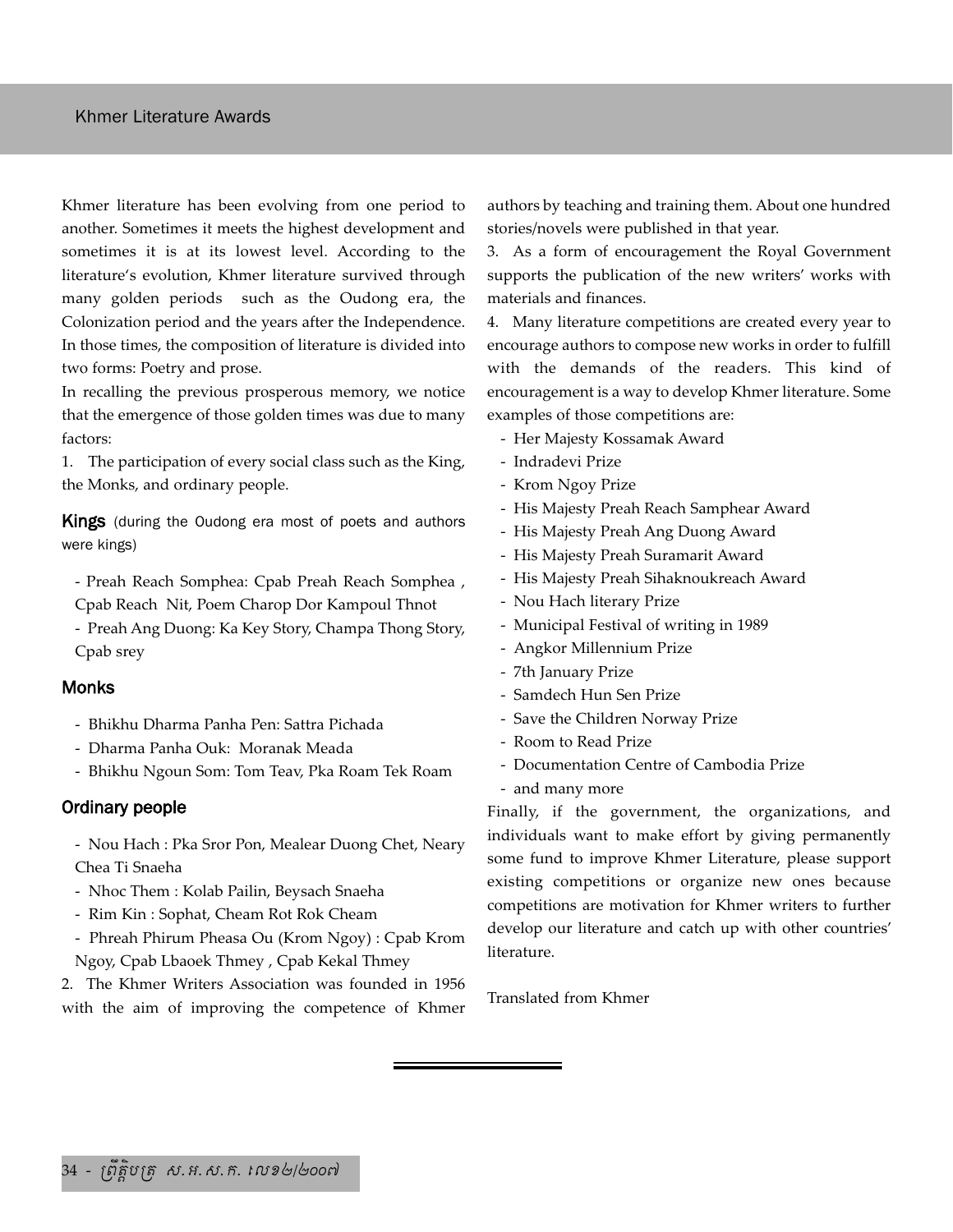## Prix de Littérature khmère

La littérature khmère a connu des fluctuations : prospère un moment, pauvre un autre. Selon l'évolution de la littérature, la littérature khmère a survécu à travers beaucoup de périodes d'or de la littérature telles que le vieux temps d'Oudong, les années de la colonisation et la période postérieure à l'Indépendance du pays. A cette époque la littérature khmère était divisée en deux formes : la poésie, et la prose.

Avant de décrire et comprendre l'évolution de la littérature khmère, rappelons-en l'âge d'or, dû a beaucoup de facteurs I / La participation de tous les milieux sociaux tels que le roi/la reine(la monarchie ou la famille royale), les moines(le clergé), et le peuple.

Oudong : la plupart des poètes et des auteurs étaient des rois, parmi lesquels :

- Sa Majesté Preah Reach Samphea : Cpab de Preah Reach Samphea, Cpab Reach Nit, Kap Charop Kampoul Thnot.

- Sa Majesté Preah Ang Duong : l'histoire de KaKey, l'histoire de Champa Thong, Cpab Srey

Auteurs qui étaient des moines :

- 1/ Bhikhu Dharma Panha Pen : Sattra Pichada

-2/ Dharma Panha Ouk: Moranak Meada

- 3/ Bhikhu Ngoun Som : l'histoire de Tom Teav , l'histoire de Pka Rom Tek Rom

Auteurs qui etaient les gens du peuple :

- 1/ Nou Hach : l'histoire de Pka Srorpon, l'histoire de Mealea Duong Chet, l'histoire de Neary Chea Ti Snaeha

- 2/ Nhoc Them : l'histoire de Kolab Pailin, l'histoire de Beysach Snaeha

- 3/ Rem Kin : l'histoire de Sophat , l'histoire de Cheam Rot Rok Cheam

- 4/ Preah Phirum Pheasa Ou ( Krom Ngoy ) : Cpab Krom Ngoy, Cpab Lbaoek Tmey, Cpab Kekal Tmey

Sans compter les noms ci-dessus, il y avait beaucoup d'autres auteurs à cette époque.

II / L'Association des Écrivains Khmers a été créée dans le but d'améliorer la compétence des auteurs khmers en leur enseignant et les orientant. Elle a été fondée en 1956 ; environ cent histoires et romans ont été publiés en même temps.

III / Le gouvernement a soutenu divers matériaux et finances pour éditer des œuvres de nouveaux auteurs comme encouragement.

IV / Des concours en littérature khmère ont été mis en place chaque année afin de développer la littérature khmère en encourageant les auteurs à créer de nouvelles oeuvres pour satisfaire la demande des lecteurs.

Quelques exemples des concours précédents :

- Prix de Sa Majesté Kossamak
- Prix Indradevi
- Prix Krom Ngoy
- Prix de Sa Majesté Preah Reach Samphear
- Prix de Sa Majesté Preah Ang Duong
- Prix de Sa Majesté Preah Suramarit
- Prix de Sa Majesté Preah Sihanoukreach
- Prix littéraire Nou Hach
- Le Festival d'Ecriture en 1989
- Prix Millenaire d'Angkor
- Prix du 7 Janvier
- Prix Samdach Hun Sen
- Save the Children / Norway
- Prix de l'organisation "Room to Read"
- Prix du Documentaire Cambodgien
- -...etc.

Nous espérons que le gouvernement, les organisations, ou bien des individus veulent bien consacrer leurs efforts et soutenir financièrement afin de garantir l'existence de ces précédentes compétitions et d'en faire naître de nouvelles, tous les écrivains seront les bienvenus à la participation. En effet, la participation est un moyen d'améliorer le niveau de notre littérature afin de rattraper les pays régionaux voisins et de donner vie éternelle à la littérature Khmère.

Traduit du Khmer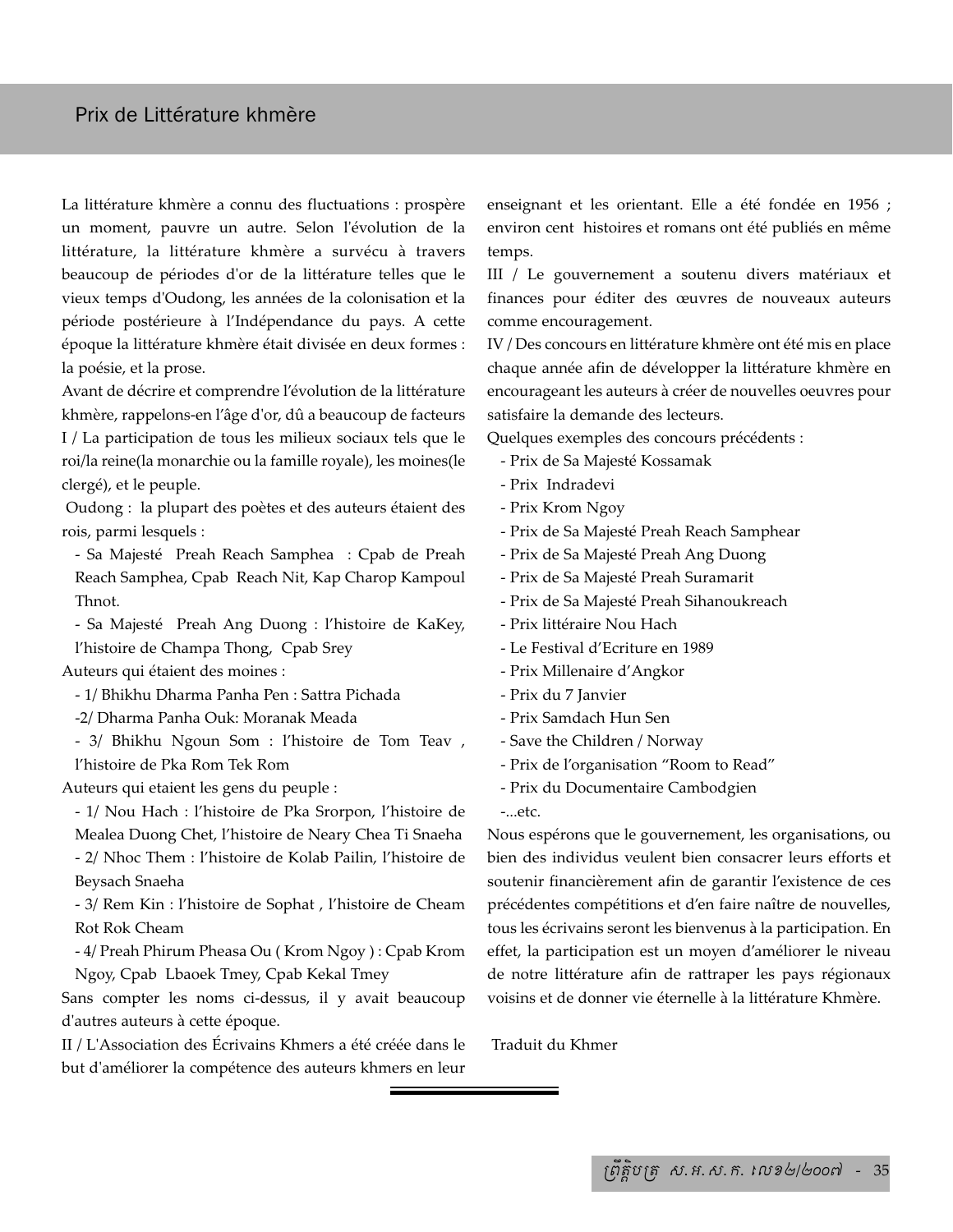សហការយ៉ាគសកម្មជាមួយសមាគមក្នុងស្រុកផងដែរ ដែល មានដូចជា សហព័ន្ធអភិវឌ្ឍន៍សៀវកៅនៅកម្ពុជា សមាគម បណ្ណារក្សនិងឯកសារវិទូកម្ពុជា អគ្គការស៊ីបា ។ គ1ម្រាង នេះមានដៃគូកម្រិតស្តាបនទាំងក្នុងស្រកនិងបរទេសផងដែរ ដូចជា ក្រសួតវប្បធម៌និគីវិចិត្រសិល្បៈ ក្រសួគអប់រំយុវជន និងកីឡា ក្រសួងព័ត៌មាន សាលាបារាំងនៃចុងប្លូព៌ាប្រទេស បណ្ណាលយសាធារណ:នៃមជ្ឈមណ្ឌលហ្សក−ប៉ុមពីឌូ បណ្ណា ល័យជាតិបារាំឆនិឆសមាគមបណ្ណារក្សបារាំឆដាដើម ។

នៅទីក្រុងភ្នំពេញ សមិទ្ធផលនៃការផារដែលបានធ្វើ ដោយមានការគាំទ្រពីគម្រោង V.A.L.E.A.S.E គឺ មានដូច ដាការបំពាក់បរិក្ខារព័ត៌មានវិទ្យាដល់បណ្ណាលយដាតិកម្ពុជា ការដួយដល់ការរបាះពុម្ពផ្សាយនូវសៀវគៅជាកាសាខ្មែរ សម្រាប់កុមារជាឥសាមសិបចំណឥ ដើត សៀវ កៅណែនាំ ការផារបណ្ណារក្ស (ការរបាះពុម្ពផ្សាយរបស់បណ្ណាល័យដាតិ កម្ពុជា)របាយការណ៍សិក្សាស្តីពីការ បោះពុម្ព នៅកម្ពុជាជាបី កាសាកោរ បោះពុម្ពផ្សាយរបស់មជ្ឈមណ្ឌល ខេមរ សិក្សា) ការបង្កើតមូលដ្ឋានទិន្នន័យគន្ថនិទ្ទេសស្តីពីកម្ពុជា មូលដ្ឋាន ទិន្នន័យរូបភាពចាស់១អំពីប្រទេសកម្ពុជា កាលពីសម័យមុន មូលដ្ឋានទិន្នន័យសៀវកៅចាស់១ដែលបានស្ពែនបញ្ចូលក្នុង តុំព្យូទ័រ ដោយសហការដាមួយបណ្ណាល័យដាតិកម្ពុជា ការ រៀបចំកម្មសិក្សាបណ្តុះបណ្តាលផ្នែក7ិជ្ជាជីវ:សៀវគៅចំនួន ដាគដប់វគ្គ (សមាគមបណ្ណារក្ស អគ្គការស៊ីបាំ សហព័ន្ធ អភិវឌ្ឍន៍សៀវគៅនៅកម្ពុជា)និងការផ្តល់អំណោយសៀវ *កៅជា*ង ៣០០០ក្បាលដល់បណ្ណាលយកម្ពុជានានា ក្នុងរយ: *ពេល*បីឆ្នាំ ។

គ៖ ម្រាងខ្ទះ១៖នៅឆ្នាំ២០០៧ : គាំទ្រការ៖ បាះពុម្ពផ្សាយ

នេះជាគ៖ ម្រាគសហប្រតិបត្តិការបារាំគ (V.A.L.E.A.S.E) ដែលគ្របដណ្តប់លើប្រទេសបីនៅឧបទ្វីបឥណ្ឌូចិនគឺកម្ពុជា លាវនិង វៀតណាម ។ គ1ម្រាង នេះមានថវិកាសរុប១,៥ លានគឺរ៉ូ និងចាប់ដំណើរការណ៍ដំបូងនៅឆ្នាំ២០០៤ ដោយ អនុវត្តទៅតាមសេចក្តីសម្រេចនៃសិក្ខាសាលាអន្តរវិជ្ជាជីវ: ថ្នាក់តំបន់ហៅកាត់ថាសិក្ខាសាលាប៉ូល ថ្ងំដេ ដែលធ្វើឡើង កាលពីខែ7ិច្ឆិកា ផ្ទាំ២០០១ នៅបណ្ណាល័យដាតិកម្ពុជា ។ គោលបំណងចម្បងនៃគ1ម្រាងនេះ គឺបង្កើតឲ្យមានបណ្តាញ នៃអ្នក7ិដ្ឋាជីវ:ផ្នែកសៀវគៅនិគមណ្ណាល័យថ្នាក់តំបន់មួយ និង លើកស្ទួយវិស័យអំណានសាធារណ: តាមរយ:មធ្យោ បាយដារ ច្រឺនដូចដាកម្មសិក្សាបណ្តុះបណ្តាលដំបូង លើ វិដ្ឋាជីវ:សៀវកៅ (ការសរបណ្តាល័យ ការបោះពុម្ព បណ្ណាគារការគារបណ្ណសារ) ជំនួបថ្នាក់តំបន់ស្តីពីប្រជានបទ នីមួយ១និងការផ្សព្វផ្សាយឯកសារឯកទេសនានា ។ គោល ឋំណងមួយទៀតរបស់គម្រោងនេះគឺ គាំទ្រ?ស័យបោះពុម្ព ក្នុងតំបន់ ដោយបង្កើតជាកម្រងសៀវកៅ ជាកាសាបារាំង និងកាសាជាតិសម្រាប់យុវវ័យ ព្រមទាំងផ្គត់ផ្គង់សៀវកៅ សម្រាប់កុមារនិងក្មេងជំទងដែលបណ្ណាលយក្នុងស្រុកនានា និងអភិវឌ្ឍឲ្យមានបណ្ណាល័យសម្រាប់កុមារ ។

ប្រទេសកម្ពុជាជាទីស្នាក់ការរបស់ប្រជានគរ ម្រាង ហើយ ឥណទានមួយចំនួនធំត្រូវបាន*ប្រើប្រាស់នៅក្នុងប្រទេសនេះ* (๙៤២,๐๐๐ ឝរ៉ូ) ។ ដៃគូសំខាន់១របស់គម្រោងនេះមានជា អាទិ៍ដូចជា បណ្ណាល័យដាតិកម្ពុជា បណ្ណាល័យហ៊ុន សែន បណ្ណាល័យកិទ្យាស្ដានពុទ្ធ សាសនបណ្ឌិត្យ បណ្ណាល័យ មដ្ឋមណ្ឌល ខេមរសិក្សា បណ្ណាល័យពហុព័ត៌មាននៃ មជ្ឈមណ្ឌលវប្បធម៌បារាំគ ។ គ1ម្រាគ V.A.L.E.A.S.E កំ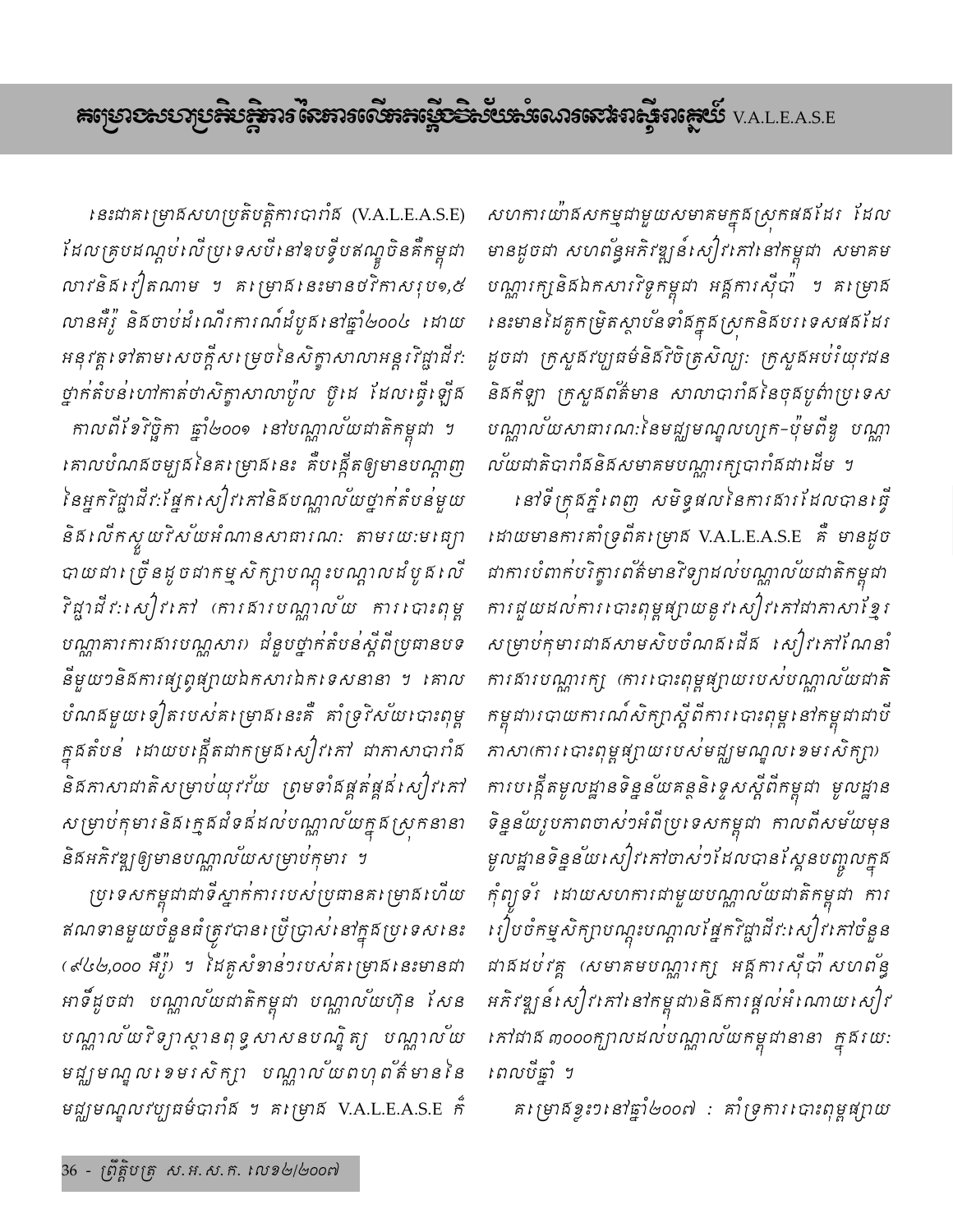r សៀវ កៅនិគ្គប្រលាម លោករបកាព សម្រាប់យុវវ័យ នៃបណាល័យដាតិ ការរៀបចំបណះបណាលផែកវិដាដីវ: កាតាឡុកសៀវកៅស្តីពីកម្ពុជានៃបណ្ណាល័យជាតិកម្ពុជា ការ beg;ItmUldæanTinñn&ysIþBIGkßrsil,\_TMenIbkm<úCa mUldæanTinñn&yénTsßnavdIþExμrcas´@EdlnwgRtÚv bkERbBIPasaáraMg .<br>ស្ពែនចូលកុំព្យូទ័រ ការ បោះពុម្ពផ្សាយសាស្ត្រាស្ទឹករឹតចាស់១

rសៀវកៅ សិក្ខាសាលាវិជ្ជាជីវ:អន្តរតំបន់ ។ល។

## Le projet de coopération VALEASE : Valorisation de l'Ecrit en Asie du Sud-Est

Ce projet de coopération français concerne les trois pays de la péninsule indochinoise : le Cambodge, le Laos et le Vietnam. Doté d'un crédit total d'un million et demi d'euros et initié en 2004 (en application des résolutions du Séminaire inter-professionnel régional Paul-Boudet organisé en novembre 2001 à la Bibliothèque nationale du Cambodge), il a pour premier objectif de créer un réseau régional de professionnels du livre et des bibliothèques et de promouvoir la lecture publique par divers moyens : stages de formation initiale aux métiers du livre (bibliothéconomie, édition, librairie, archivistique) rencontres régionales thématiques, diffusion de dossiers documentaires ciblés. Le second objectif est d'appuyer le secteur régional de l'édition en créant des collections en français et en langues nationales pour la jeunesse, tout en approvisionnant les bibliothèques locales en ouvrages pour enfants et adolescents, et en développant des espaces pour la lecture jeunesse.

Au Cambodge, où siège le chef de projet et où l'essentiel des crédits est concentré (942.000 euros), les partenaires privilégiés de Valéase sont, entre autres : la Bibliothèque nationale (BNC), la Bibliothèque Hun Sen, les bibliothèques de l'Institut bouddhique et du Centre d'Etudes khmères (CEK/CKS), la médiathèque du Centre culturel français. Valéase coopère également activement avec les associations locales : la Fédération pour le développement du secteur du livre au Cambodge (FDSLC), l'Association des bibliothécaires et documentalistes cambodgiens (ABDC), l'organisation non gouvernementale SIPAR. Les partenaires institutionnels sont d'une part les ministères de la Culture et des Beaux arts, de l'Education, de la Jeunesse et des Sports, de l'Information et, d'autre part, l'Ecole française d'Extrême-Orient, la Bibliothèque publique d'information du Centre Georges-Pompidou, la Bibliothèque nationale de France et l'Association des bibliothécaires français.

Quelques exemples d'opérations réalisées à Phnom Penh avec l'appui de Valéase : l'équipement informatique de la Bibliothèque nationale, l'aide à la publication d'une trentaine de livres en khmer pour la jeunesse, d'un manuel pour les bibliothécaires cambodgiens (éditions de la BNC), d'une étude trilingue sur l'édition au Cambodge (éditions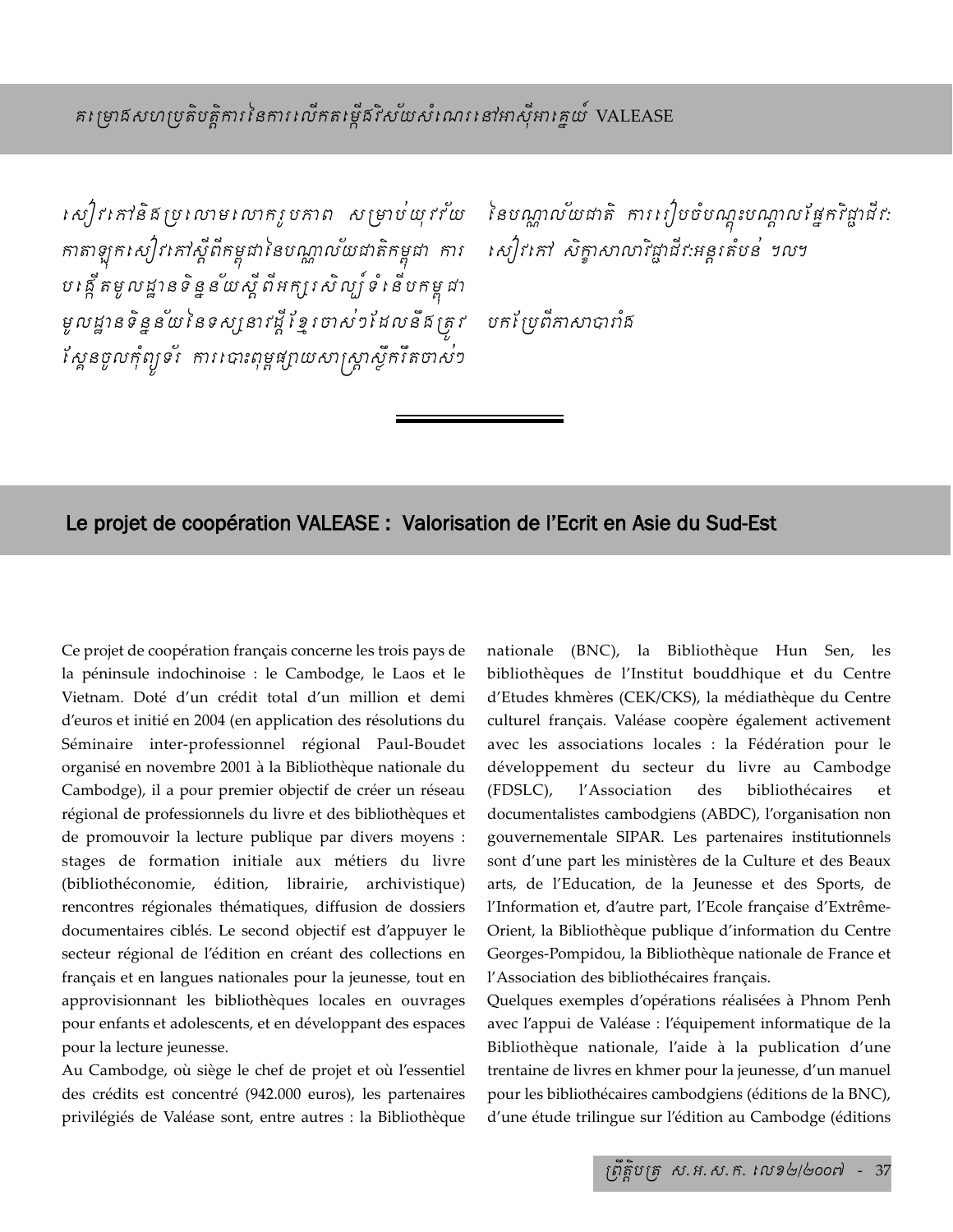du CEK/CKS) ; la création avec la BNC d'une base de données bibliographiques sur le Cambodge, d'une banque d'images sur le Pays khmer d'autrefois, d'une collection de livres anciens numérisés ; l'organisation d'une dizaine de stages spécialisés dans les métiers du livre (ABDC, SIPAR, FDSLC) ; le don d'environ 3.000 livres aux bibliothèques khmères en 3 ans.

Quelques projets pour 2007 : soutien à l'édition d'albums et de bandes dessinées pour les jeunes, du catalogue du Fonds « Cambodge » de la BNC ; création d'une base de données sur la littérature cambodgienne contemporaine, d'une collection de revues khmères anciennes numérisées ; publication de manuscrits anciens de la BNC ; organisation de formations pour les métiers du livre, de séminaires professionnels inter-régionaux.

Coordonnées du chef du projet, assistant technique et conseiller du ministre de la Culture et des Beaux arts : M. Jean-Jacques Donard, tél. 012 246 736, E-mail : jeanjacquesdonard@yahoo.fr

Coordonnées de l'assistant du chef de projet : M. SIN Sothea, Tél. 012 512 524 E-mail : pursatsst@yahoo.com

Deux sites à consulter : www.valease.org ; www.bncnlc.info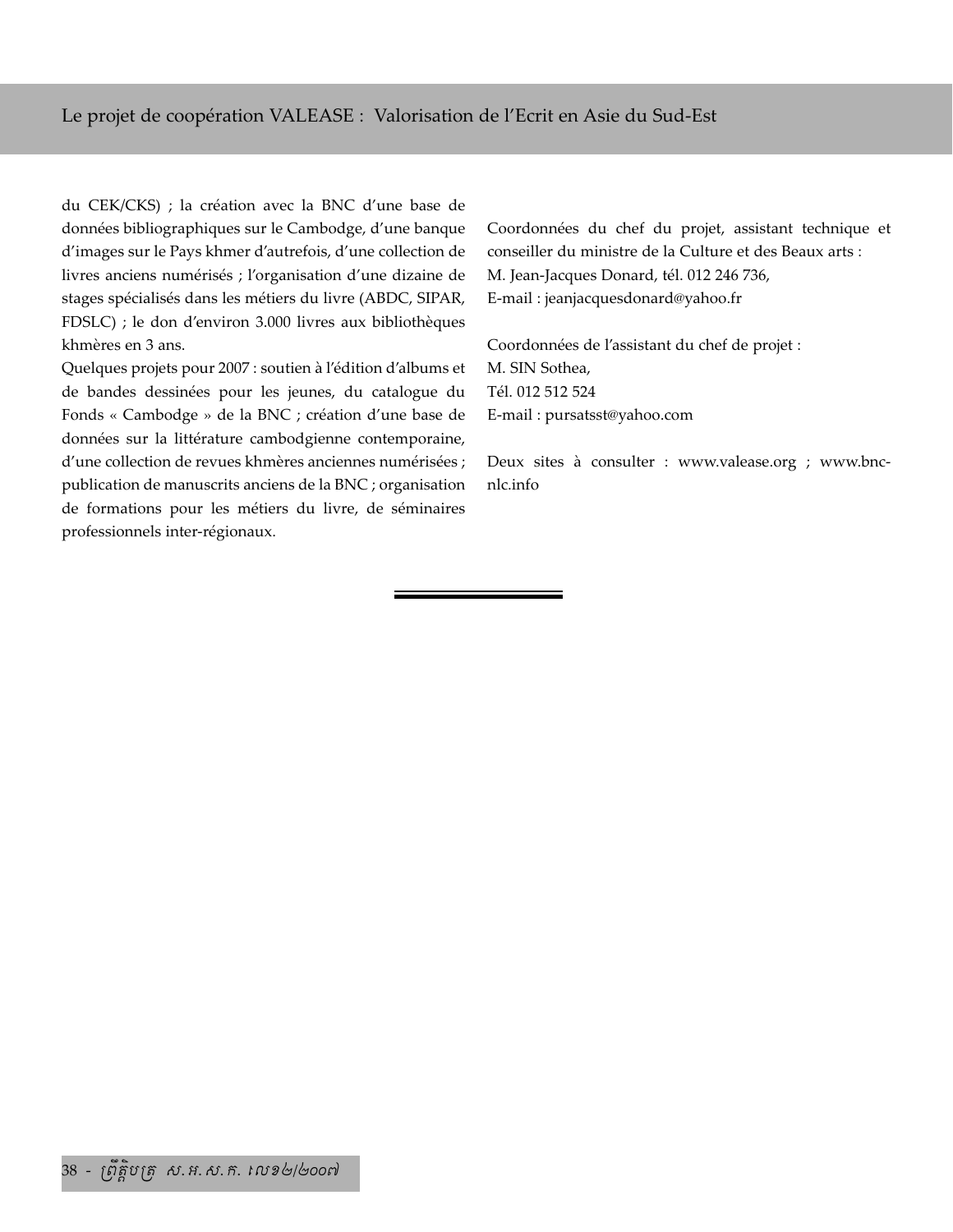គណ:កម្មការ ជ្រើសរើសមួយដែលមានតំណាគមកពី  $UNESCO$ និគអគ្គភាពបីទៀតគឺ UIE\* IBF\* និគ IFLA\* ប្រកាសត្រើសរើសជារឿផរាល់ឆ្នាំយកទីក្រូងមួយនៅក្នុង ពិភពលោក ចោប់ ផ្តើមពីផ្ទាំ២០០១) ធ្វើជាទី ក្រងសាកល នៃ  $i$ សៀវកៅ ៗ ក្នុងឆ្នាំ  $\phi$ oo៧ ទីក្រង Bogota (Chile) នៅ អាមេរិកខាងត្បូងត្រូវបានគេប្រើសរើសឲ្យធ្វើដាទីក្រុង  $\delta$ กลงโรเ $\kappa$ ปุ๋รเลงี่ ฯ  $\kappa$ ម្រាប់ផ្នាំ២០០៨ នាពេលទាងមុខ រាដជានី Amsterdam (Holland) ត្រូវបានសម្រេចប្រើស កើសឲ្យធ្វើជាទីក្រគសាកលនៃសៀវកៅ ។

រាជធានី ទីក្រុងដែលត្រូវបានប្រើសរើសឲ្យរដ្ទីជាម្ចាស់ កម្មវិធីនាពេលកន្ធងមក:

- ๒๐๐๑ กสตารี Madrid (Spain)
- GooG Strandrie (Egypt)
- $\&$ oo $\omega$   $\stackrel{\sim}{g}$ ក្រ $\stackrel{\sim}{g}$  New Delhi (India)
- *๒๐๐*៤ ទឹក្រគី Anvers (Belgium)
- හෙරේ ඉ්*රු*ඩි .Montréal (Canada)
- $\&$ 00 $\&$   $\sum_{i=1}^{\infty}$   $\int_{0}^{\infty}$   $\int_{0}^{\infty}$  Turin (Italy)
- *๒๐๐๗* ទឹក្រភ Bogota (Chile)
- ๒๐๐๘ กสตาธิ Amsterdam (Holland) ริธ
- 6000 ............? ការប្រើសរើសនេះធ្វើឡើងជារឿងរាល់ឆ្នាំនៅថ្ងៃទី២៣

ខែមេសា ចន្ទោះពិធីពីរគឺ ១ថ្ងៃទិវាសៀវកៅពិភពលោក .<br>និគ៤ ថ្ងៃទិពសិទ្ធិអ្នកនិពន្ធពិភពលោក ។ សកម្មភាពនេះ បានក្លាយទៅជាពិធីជាលក្ខណ:អន្តរជាតិដើម្បីធ្វើការអភិវឌ្ឍ ້າស័យសៀវកៅនៅលើសាកលលោក ។

 $m$ ជធានី Amsterdam មានគរម្រាងរៀបចំកម្មវិធី កេរ្តែៗឲ្យមានលក្ខណ:សាកលទាក់ទងនឹងការ បោះពុម្ពផ្សាយ មានសន្និសីទនិយាយពីសិទ្ធិអ្នកនិពន្ធ សន្និសីទនិយាយពីការ កោះពុម្ពផ្សាយសៀវកៅវិទ្យាសាស្ត្រ សន្និសីទអន្តរវប្បធម៌ នៅក្នុងអក្សរសិល្ប៍ សន្និសីទសៀវនៅសម្រាប់កុមារ ពិជី សម្ពោធបណ្ណាល័យថ្មី ពិធីសម្ពោធមជ្ឈមណ្ឌលវប្បធម៌និគ សិក្ខាសាលាស្តីពីការ ច្នៃប្រឌិតថ្មី១ទាក់ទងនឹងសៀវកៅ ។ ខទាហរណ៍ គេនឹង ធ្វើការ ដើរក្បួន ដោយពាក់មុខតួ ៎ដែល មានប្រជាប្រិយភាពនៅក្នុងអក្សរសិល្ប៍កុមារនិងយុវជន ៕

\* UIE : Union Internationale des Éditeurs \* IBF : Fédération Internationale des Librairies \* IFLA : Fédération Internationale des Associations et Institutions des Bibliothécaires

 $\mathcal{B}$ ส์ยารสก $\mathcal{B}\mathcal{B}$ มี UNESCO Press, Communiqué de Presse No &000-&s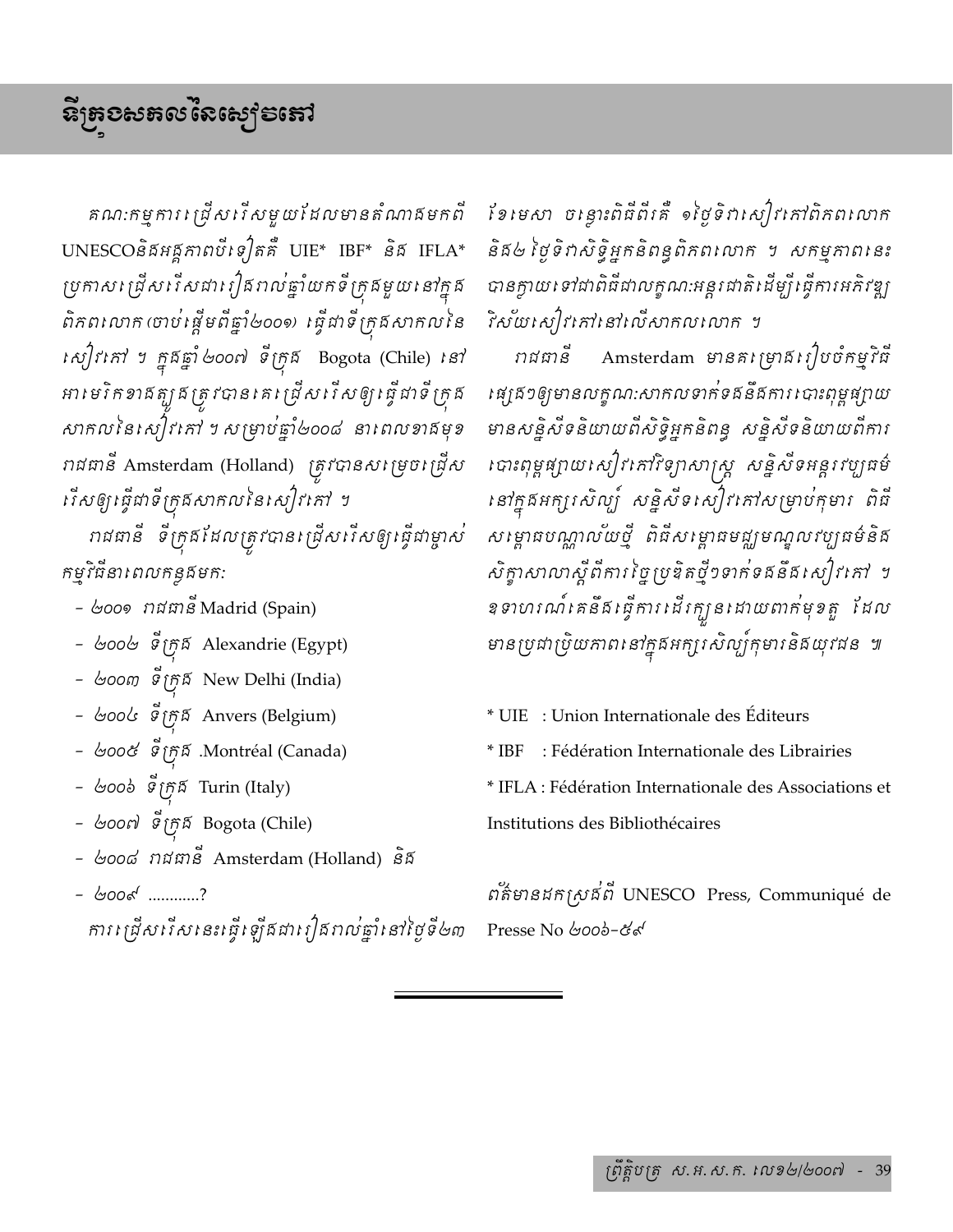ថ្មី១៖នះបណ្ណាល័យជាតិនៃកម្ពុជាសហការជាមួយមូលនិធិ សាមគ្គីជាអាទិកាពដើម្បីឈើកស្ទួយតម្លៃសំណេរនៅអាស៊ី អារគ្នយ៍(FSP VALEASE : Fonds de Solidarité Prioritaire de Valorisation de l'Ecrit en Asie du Sud-Est) ដែលជាគម្រោងដ៏ពិសេសមួយរបស់ស្ថានទូតបារាំង ប្រចាំនៅកម្ពុជាបានបង្កើតវ៉ិបសាយផ្ទាល់ខ្លួនពី

www.bnc-nlc.info, www.valease.org ដែលចុះផ្សាយ ព័ត៌មានស្តីពីឯកសារ ផ្សេង១ទាក់ទងនឹង អក្សរសារុស្ត ប្រវត្តិសាស្ត្រ ភូមិសាស្ត្រនិងឯកសារជាច្រើនទៀតដែល និយាយពីកម្ពុជាមានតម្កល់ នៅក្នុងបណ្ណាលយជាតិ បើសិន លោកអ្នកចន័ដីធព័ត៌មានពាក់ព័ន្ធនីធរ សៀវ គៅទាំធអស់នោះ งยุตญาติที่สิ่งwww.bnc-nlc.info, www.valease.org ๚

## Nouvelles sur la base bibliographique et iconographique sur le Cambodge "Cambodiana": Bibliothèque nationale du Cambodge (BNC) - SCAC/VALEASE - Carnets d'Asie - Association Linux Khru - ArtStudio

"Cambodiana" (site trilingue khmer-français-anglais de la Bibliothèque nationale du Cambodge : www.bnc-nlc.info) dépasse maintenant :

- les 3.000 titres décrits. Cela en fait le seul catalogue bibliographique francophone sur le Cambodge disponible sur le Net et le plus exhaustif des catalogues bibliographiques sur le Cambodge, loin devant les réalisations "Bibliography of Cambodia" (Chicago University), "Cambodia bibliography" de Walter ASCHMONEIT, "Selected Bibliography on Cambodia in Western Languages" de Franklin HUFFMAN.

- les 200 notes de lecture

- les 200 biographies d'auteurs

- les 2.000 photos documentaires, images tirées des livres anciens de la BNC.

Information 1 : site la Bibliothèque nationale du Cambodge: www.bnc-nlc.info

Information 2 : site du projet du FSP VALEASE : www.valease.org

Information 3 : livre paru en langue khmère (imprimerie JSRC) : manuscrit de la Bibliothèque nationale du Cambodge : "Voyage du roi Sisowath en France en 1906", par

l'Okna Veang Thiounn. Ed. de la BNC, 2006 Information 4 : Consultable actuellement dans la salle patrimoniale de la BNC : Catalogue des

fonds anciens en langue française (environ 30.000 livres)

Information 5 : en préparation : nouvelle édition du Catalogue du fonds ancien ; Catalogue du fonds Cambodiana (livres en khmer, français, anglais) ; réédition de romans khmers parus avant 1975.

# ព័ត៌មានទទួលបានពី:

Information fournie par Monsieur Jean-Jacques DONARD Assistant technique, conseiller ministériel, chef du projet du Fonds de solidarité prioritaire deValorisation de l'écrit en Asie du Sud-Est (FSP VALEASE) Bibliothèque nationale du Cambodge / Services de coopération et d'action culturelle près les Ambassades de France au

Cambodge, au Laos et au Vietnam.

Tél. (855) (0) 12 246 736.

Courriel : jeanjacquesdonard@yahoo.fr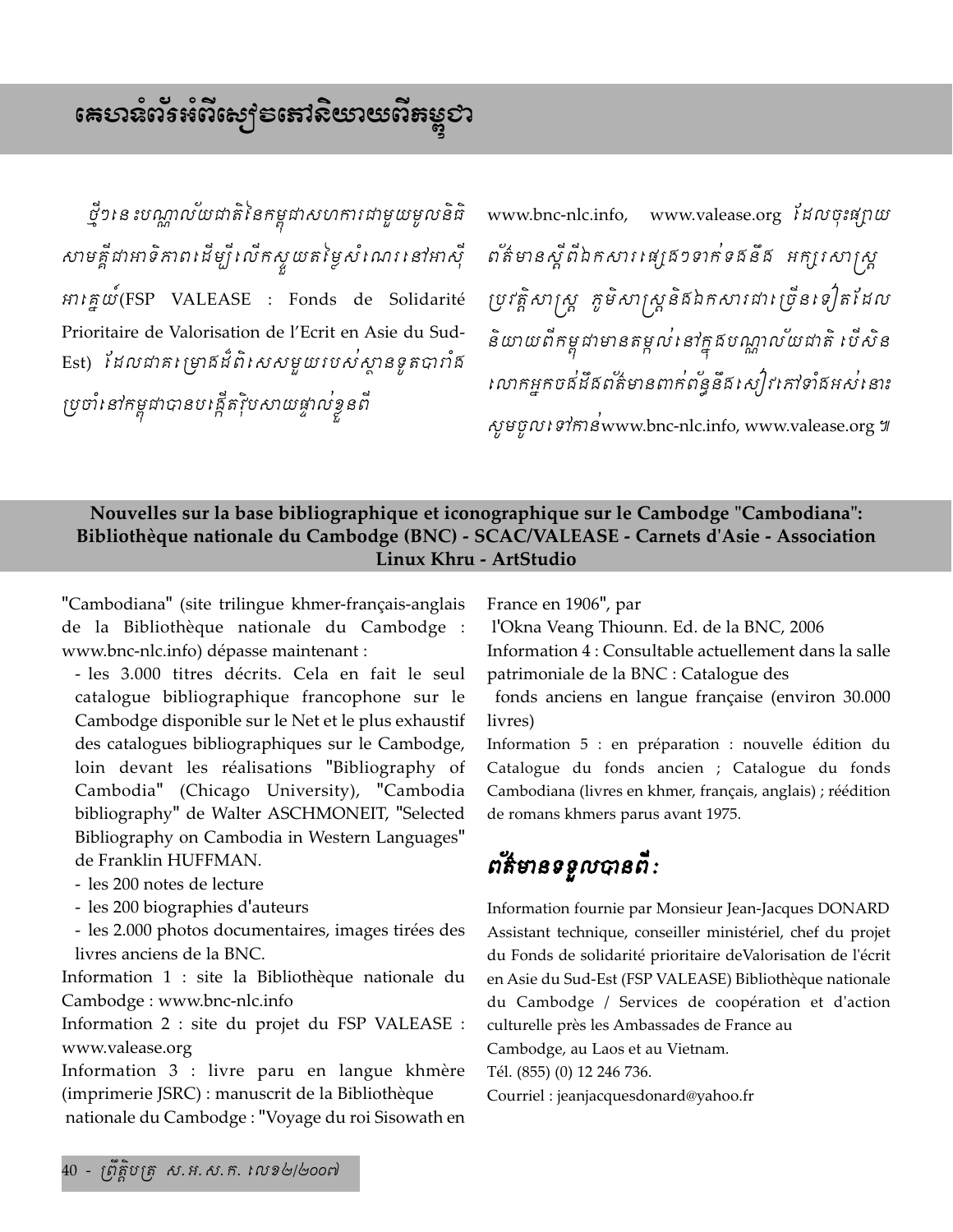#### **អ**ខ្ពតារសបាលន្ទិអតិ**ទ**ឌ្ឍស៍ស្បូទតៅសៅតម្លូបា  $\mathbf{c}$ းအွဲလ်ဆုံး:

## ວັຕຸສອ ສາຍຂີ້ວະກະເຫະຊາຂ

## ប្រុការទ:

សហព័ន្ធមានឈ្មោះ : អគ្គការសហព័ន្ធអភិវឌ្ឃន៍ *សៀវ គៅ នៅកម្ពុជា* (Federation for the Development of the Book Sector in Cambodia)

- សរសេរតាត់ : ជាគាសាខ្មែរ ស. អ. ស. ត. ជាគាសា អន័រគ្លូស FDBC.

– អាសយដ្ឋាន : អគារ1ល១១៤៨ មហាវិថីព្រះនរពត្តម សគ្កាត់ទន្ទេបាសាក់ ខណ្ឌចម្ការមន រាជធានីភ្នំពេញ ។ – រូបសញ្ហា : ផ្ទៃ១ាធិរក្រាយមានរូបចតុកោណកែង មួយដែលមានបន្ទាត់៤ជ្រុងពណ៌ខ្មៅ និងមានអក្សរ៤តួគឺ "ស. អ. ស. ក." ដែលមួយតួទាធដើមមានទំហំជំជាធរគ ពណ៌ ខៀវនិង៣តួបន្ទាប់មានទំហំតូច ពណ៌ ខ្មៅ ។ ្អូបចតុកោណកែគ តំណាគឲ្យសៀវកៅ

អក្សរ "ស." ជាអក្សរកាត់នៃពាក្យ "សហព័ន្ធ" និង ពណ៌ ខឿវដានិមិត្តរូបនៃការអភិវឌ្ឍដែលមានការ អភិវឌ្ឍសៀវកៅជាកត្តាឆំចម្បុង ។

អក្សរ "អ." ជាអក្សរកាត់នៃពាក្យ "អភិវឌ្ឍន៍" ។ អក្សរ "ស." ជាអក្សរកាត់នៃពាក្យ "សៀវភៅ" ៗ អក្សរ "ក." ជាអក្សរកាត់នៃពាក្យ "កម្ពុជា" ។

- ត្រាសម្គាល់ : មានពងមូល ដែលមានអក្សរកោង ផ្នែកខាងលើសរសេរជាគាសាខ្មែរថា សហព័ន្ធអភិវឌ្ឍន៍ សៀវ នៅ នៅកម្ពុជា និងអក្សរ គោងផ្នែកខាង ត្រោម Development of the Book Sector in Cambodia" ng ដុំវិញរូបសញ្ញាសហព័ន្ធ ។

## වශුඝ්ත

## ប្រការ២:

អគ្គការសហព័ន្ធអភិវឌ្ឍន៍ សៀវ កៅ នៅកម្ពុជាគឺជា អគ្គការមិនស្វែគរកផលចំណេញដាឯកជន អព្យាក្រឹត មិន ប្រកាន់ពូជសាសន៍ មិនប្រកាន់សាសនា មិនប្រកាន់និន្នាការ នយោបាយ មិនធ្វើនយោបាយ មិនធ្វើដាឧបករណ៍ ន យោបាយ ក្នុង នោះមានរួមទាំងមិនផ្តល់ម េធ្យាបាយជា សម្ភារ ហិរញ្ហវត្ថុ ជនជានមនុស្ស ដើម្បីគាំទ្រុគណបក្ស នយោបាយ ឬ បេក្ខជន ឬ អ្នកគាំទ្រណាមួយឡើយ ។ សហពន្ធ ធ្វើការគាររដើម្បីផលប្រយោជន៍ លើវិស័យ សៀវគៅទាំងមូលនៅប្រទេសកម្ពុជា ។

## ស្រុការ៣:

អគ្គការសហព័ន្ធអភិវឌ្ឍន៍សៀវគៅនៅកម្ពុជាមានគោល បំណង :

๑, សិក្បាស្វែងយល់បន្ថែមអំពីបញ្ហាដែលទាក់ទងនឹងវិស័យ សៀវគៅដូចជា :

– គោលន យោបាយដាតិមួយសម្រាប់ផ្សព្វផ្សាយព័ត៌មាន *ផំ*ពឺការគារទាក់ទគនឹគសៀវកៅ ។

– ស្តូផងារនិងសណ្តាប់ផ្ទាប់ផ្សេង១ក្នុងការ បោះពុម្ពផ្សាយ។ - ការផលិតសៀវកៅមានតម្លៃខ្ពស់ ។

- បណ្តាញចែកផ្សាយសៀវកៅឲ្យមានប្រសិទ្ធភាព ។ – ការបណ្តុះបណ្តាលដល់អ្នកមានអាជីពទាក់ទងនឹង សៀវកៅ ឲ្យមានជំនាញច្បាស់លាស់ ។ - កម្មវិធីលើកកម្ពស់ការអាននិគសរសេរ ។

ព្រឹត្តិបត្រុ ស.អ.ស.ក. សេខ៤/៤០០៧ - 41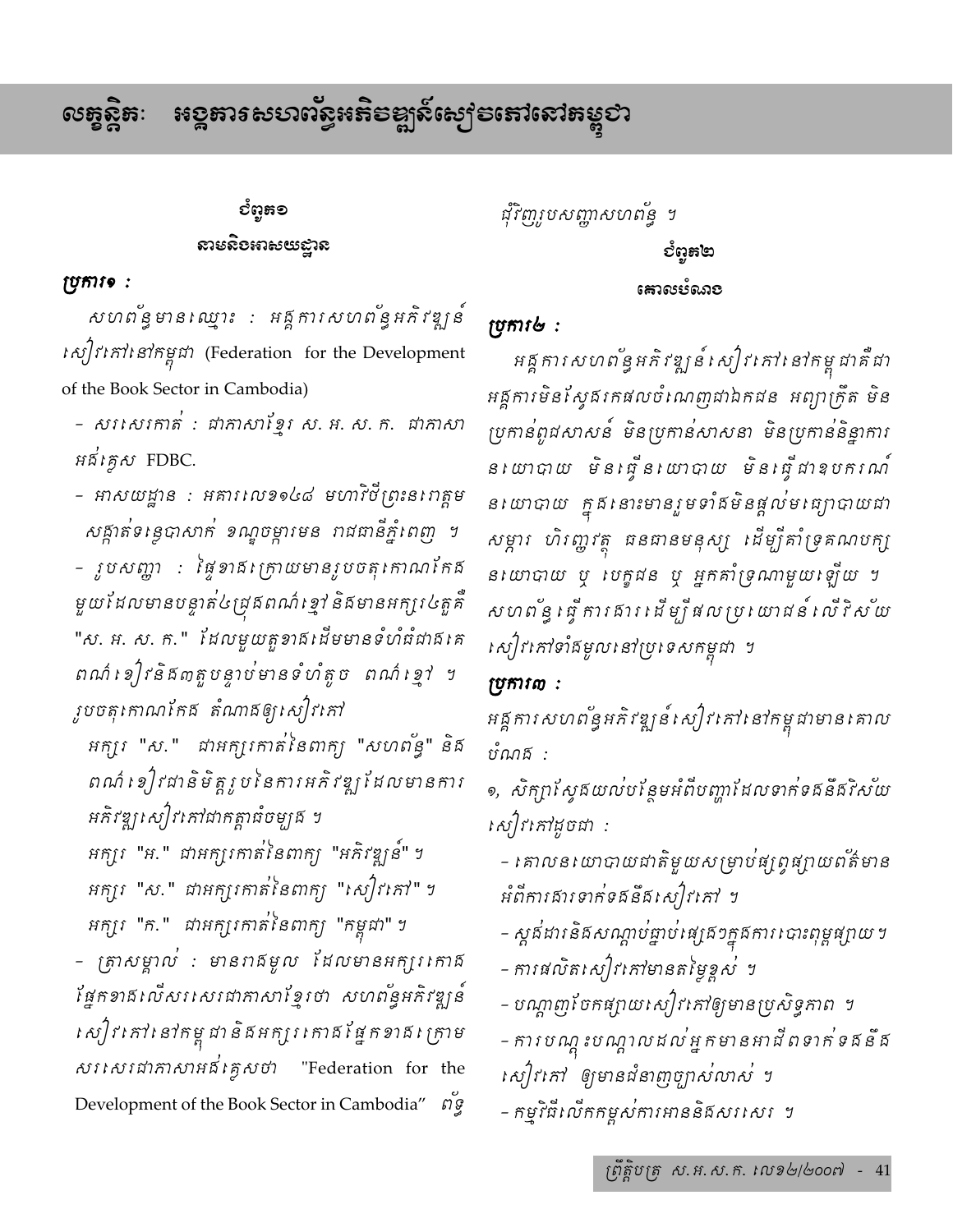- ឯកសារសម្រាប់អានជាភាសាខ្មែរ ។

– ការផ្សព្វផ្សាយសៀវកៅឲ្យបានទូលំទូលាយ ។

– បណ្ណាល័យនិងបញ្ចេកទេសគ្រប់គ្រងបណ្ណាល័យ ។ ២- រៀបចំផែនការការគារនិគជំរុញឲ្យមានការអនុវត្ត ≀ដីម្បី≀ដាះស្រាយបញ្ហា≀ន1់ត្នធបំណុច "๑"និ*ធបញ្ហា≀ផ្ស*ុង ទៀតដែលពាក់ព័ន្ធជាមួយសៀវកៅ ដោយសហការជាមួយ ស្តាបននិងអ្នកដែលពាក់ពន្ធទាំងក្នុងនិងក្រៅប្រទេស ។ numils:

អគ្គការសហព័ន្ធអភិវឌ្ឍន៍ សៀវគៅនៅកម្ពុជា មាន គោលដៅប្រមូលផ្តុំសមាជិកមកពីក្រសួងនានា : រដ្ឋាភិបាល អគ្គការក្នុងនិងមិនមែនរដ្ឋាភិបាល សមាគម ក្រុមហ៊ុន ឯកជន បុគ្គលដែលមានការគារ ឬ មានចំណាប់អារម្មណ៍ ទាក់ទងនឹងសៀវកៅដូចជា អ្នកនិពន្ធ អ្នករៀបចំអត្តបទ អ្នករពឥពុម្ព អ្នកចែកផ្យាយ អ្នកលក់ អ្នកអាន បណ្ណារក្ស ដាដើម ។

## បំព្វួតនី៣ *ร* ธลาะชุติรูร ยะว่ะชอดจัด

## ស្រុការ៥:

អគ្គការសហព័ន្ធអភិវឌ្ឍន៍សៀវកៅនៅកម្ពុជា ដឹកនាំ ដោយគណ:កម្មការចំនួន៤គឺគណ:កម្មការរដ្ឋបាលនិងគណ: កម្មការហិរញ្ជវត្តដែលមានសមាជិកម្នាក់របស់គណ:កម្មការ ទាំងពីរឈរ ឈ្មោះ ធ្វើដាតំណាងអង្គការ ដោយពុំមានសិទ្ធិ សម្រេចពល់កិច្ចការដោយឯកឯផឡើយ ។ សមាសភាពនៃ អគ្គការ នេះមាន : ទីប្រឹក្សាមួយ ឬ ច្រើនរូប តំណាគអគ្គការ១រូប (បេញពីគណ:កម្មការទាំង២)គណ:កម្មការរដ្ឋបាល៣រូប គណ:កម្មការហិរញ្ហវត្ថុ៣រូបនិងក្រុមការផារមួយចំនួនព្រម

# ទាំងសមាជិកសហព័ន្ធដែលអាចជាអគ្គការ ប្ បុគ្គល។ ក- ការត្រើសតាំងនិងតួនាទី ក−๑− តំណាងអង្គការ :

ត្រូវបាន ដ្រើសតាំង ចេញពីសមាជិកគណ:កម្មការ រដ្ឋបាល ឬ គណ:កម្មការហិរញ្ហវត្ថុ ដោយមានការរបាះ *្រផ្នាតយល់ព្រមពីសមាជិកសហព័ន្ធក្នុងរូបមន្ត៥*០ + ๑ ។

តំណាងអង្គការមានភារកិច្ចបោះត្រានិងចុះហត្តលេខារលី គរ ម្រាងលិទិតរបាយការណ៍ ដែលបានធ្ងួងកាត់ការអនុមត យ៉ាគត្រឹមត្រុវពីសមាជិករបស់សហព័ន្ធរួចហើយ ។

# ក−៤− គណ:កម្មការរដ្ឋបាលនិគគណ:កម្មការហិរញ្ញវត្ត:

គណ:កម្មការទាំងពីរនេះ ត្រូវប្រើសតាំងដោយការបោះ គ្នោតរបស់សមាជិក ដែលមាននីតិសម្បទានៅក្នុងសម័យ ប្រជុំពេញអគ្គរបស់សហពន្ធែអភិវឌ្ឍន៍សៀវកៅនៅកម្ពុជាជា រៀតពល់១ឆ្នាំម្តូត ។ សមាជិករបស់ អគ្គការសហព័ន្ធរូប ណាដែលមានបំណងឈរឈ្មោះឲ្យសមាជិករបាះរដ្ឋាតឲ្យ អាចស្នើសុំចុះឈ្មោះបានដោយការស្ន័គ្រចិត្តផ្ទាល់ខ្វួនដើម្បី ដារបត្ធុភាពតំណែងដាសមាជិកនៃគណ:កម្មុការណាមួយក្នុង ចំណោមគណ:កម្មការទាំងពីរ ។

គណ:កម្មការទាំងពីរមានតួនាទីចម្បូង :

– សរ សេរសំណើនិគង្គើទំនាក់ទំនគរកការឧបត្ថម្ភដើម្បី សុំថវិតាសម្រាប់ចំណាយឈើប្រាត់ បៀវត្សរ៍ បេស់អ្នក សម្របសម្រុលនិងដំណើរការណ៍របស់សហព័ន្ធ ។ – សរ សេរ របាយការណ៍អំពីការចំណាយថវិការបស់ សហព័ន្ធផ្ញើ ទៅម្ចាស់់អំ ណោយនិងដល់សមាជិកទាំងអស់ របស់សហព័ន្ធ ។

**ក-៤-๑- គណ:កម្មការរដ្ឋបាល:** ជាដាច់ខាតមាន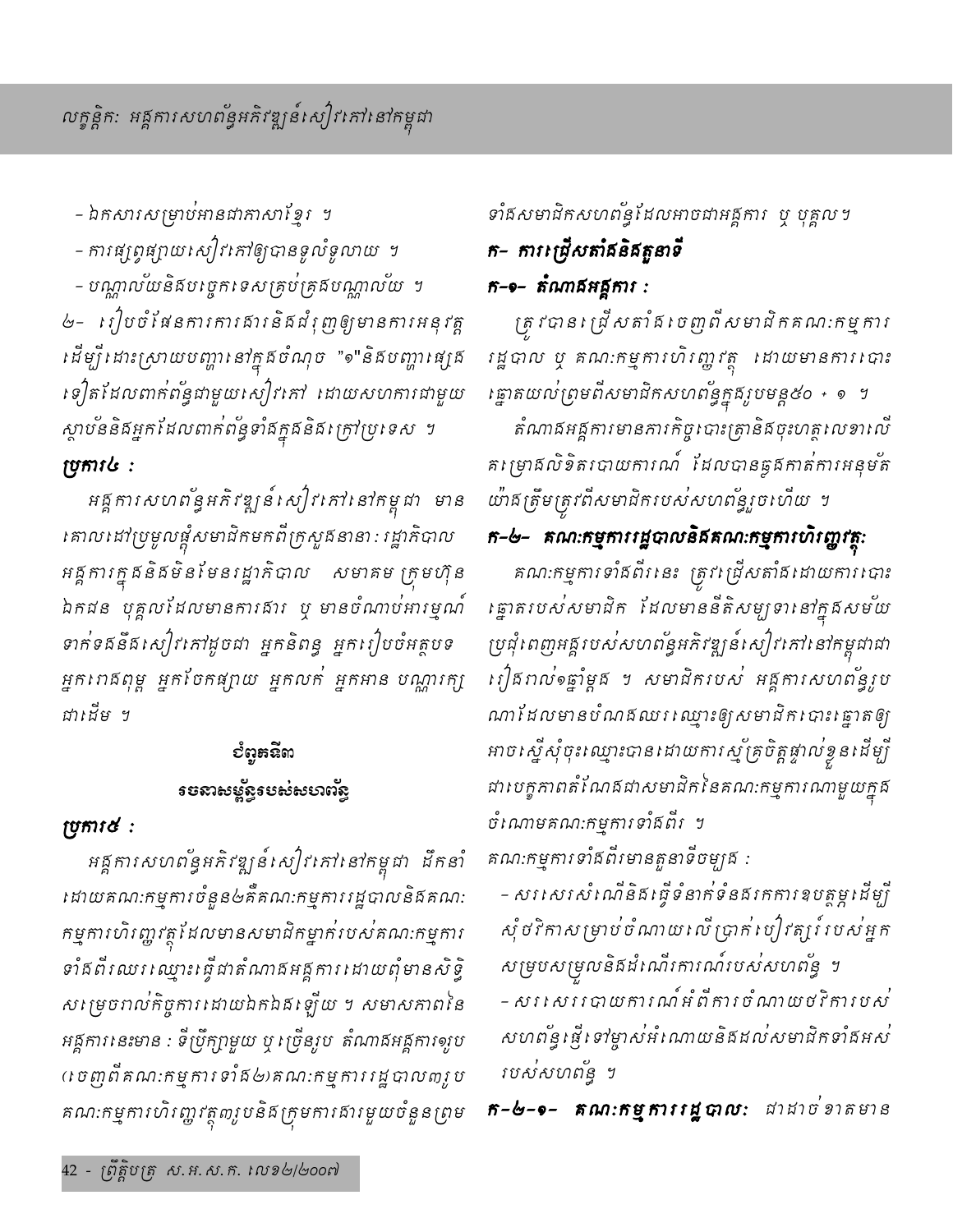សមាសភាពត្រឹមតែ៣រូប ។

គណ:កម្មការរដ្ឋបាលមានតួនាទីនិងការទទួលខុសត្រូវ ដូចតទៅ:

- ត្រើសរើសអ្នកសម្របសម្រុលមួយរូប ។

– ត្រួតពិនិត្យនិងពយតម្លៃពីបុគ្គលិកលត្ខណ:របស់អ្នក ចូលជាសមាជិក ដោយផ្អែក លើលក្ខណៈ?ិនិច្ច័យតាម លក្ខន្តិកៈ របស់សហព័ន្ធ ។

- ត្រូវ ធ្វើ បោយការណ៍រាល់៣ខែម្តង ពីសមាសភាព សមាជិកចូលថ្មីដូនដល់សមាជិកសហព័ន្ធ ។

– បង្កើតទម្រង់របាយការណ៍គំរូមួយសម្រាប់ក្រុមការសារ ។ **ក-៤-៤- គណ:កម្មការហិរញ្ញវត្ត្**: ជាដាច់ទាតមានសមាស កាពត្រឹមតែ៣រូប ។ គណ:កម្មការហិរញ្ហវត្ថុមានតួនាទីនិង ការទទួលខុសត្រូវដូចតទៅ :

- គ្រប់គ្រងថវិកាទាំងអស់របស់សហព័ន្ធរួមមាន ថវិកា ដែលគណ:កម្មការហិរញ្ហវត្ថុទទួលបាន ក្រុមការគារ ទទួលបាននិគថវិកាដែលទទួលបានពីសមាជិករបស់ សហព័ន្ធផងដែរ ។

- កល់សំណើសុំឈើគម្រោងថវិកាចំណាយ ត្រូវមានការ ចុះហត្តលេខាយ៉ាគហោចណាស់ពីររូបនៃគណ:កម្មការទាំគ

២ (សមាជិកគណ:កម្មការហិរញ្ញវត្តមួយរូបនិងសមាជិក គណ:កម្មការរដ្ឋបាលមួយរូប) ។

– ពល់ការចំណាយត្រូវមានហត្ថលេខាយ៉ាគហោចណាស់២ ្សបនៃសមាជិកគណ:កម្មការណាមួយក៏បាន ។

– ធ្វើរបាយការណ៍អំពីថវិកាចំណាយនិងចំណូល ដូនសមា ជិតសហព័ន្ធពល់៣ខែម្តង ។

**ក-៣- ទឺប្រឹក្យា:** ទឺប្រឹក្យាមានយ៉ាងហោចណាស<sup>់</sup> *៤ រូប* ។

សមាជិកសហព័ន្ធមួយ ឬ ច្រើនរូបនឹងត្រូវបោះគ្នោត ឲ្យធ្វើ ដាទីប្រឹក្សានៅពេលប្រជុំប្រចាំឆ្នាំ ។ យ៉ាគលោចណាស់មាន ទី ប្រឹក្សាមួយរូបជាជនបរទេសកំពុងបំពេញការសារនៅក្នុង ព្រះរាជាណាចក្រកម្ពុជាដែលត្រូវ ជ្រើសតាំង ដោយការ បោះ ្រឆ្នាតពីសមាជិកសហព័ន្ធ ។

**ក-៤-ក្រុមការគារ:** គឺជាក្រុមដែលគើត ឡើងពីការ សម្រេចជាឯកច្ច័ន្ទនៃការប្រជុំប្រចាំឆ្នាំរបស់សហព័ន្ធ ។ ក្រុម ការផារទាំងនេះគឺជាសមាជិកសហពន្ធស្ម័គ្រចិត្ត ដោយយក ចិត្តទុកដាក់នឹងបញ្ហាដែលទាក់ទងនឹង7ិស័យសៀវ កៅក្នុង ប្រទេសកម្ពុជា ។

## ១- អាណត្តិ

– គណ:កម្មការរដ្ឋបាល មានអាណត្តិរយ:ពេល១ឆ្នាំកន្ទះ – គណ:កម្មការហិរញ្ញវត្ថុ មានអាណត្តិរយ:រពលទឆ្នាំ – សមាជិកដែលបានដាប់ ធ្នោត នៅអាណត្តិទី១មានសិទ្ធិ ឈរ ឈ្មោះ បោះ ធ្នោតសម្រាប់អាណត្តិទី៤បន្តទៀត ។ ទោះបីដាសមាជិកគណ:កម្មការរូបណាដែលបានដាប់ គណ:កម្មការរូបនោះនៅតែមានសិទ្ធិឈរឈ្មោះឲ្យគេ របាះរដ្ឋាតឲ្យ ។

– អាណត្តិ បេស ទី ប្រឹក្សា ពុំ មានការកំណត់រយ: ពេល ឡើយ ដពបណាទីប្រឹក្សារូបនោះនៅតែមានសុច្ចន្ទ:ជួយ សហព័ន្ធ ។

- ក្រុមការផារមានអាណត្តិរយ:ពេល១ឆ្នាំ ប៉ុន្តែបើមានការ យល់ព្រមពីការ ប្រជុំទូរ ទៅប្រចាំឆ្នាំ ក្រុម នេះនឹងអាចបន្ត អាណត្តិរបស់ខ្លួន អាស្រ័យទៅតាមបញ្ហាដែលគេបាន សើតយកមកដើម្បីដោះស្រាយ ។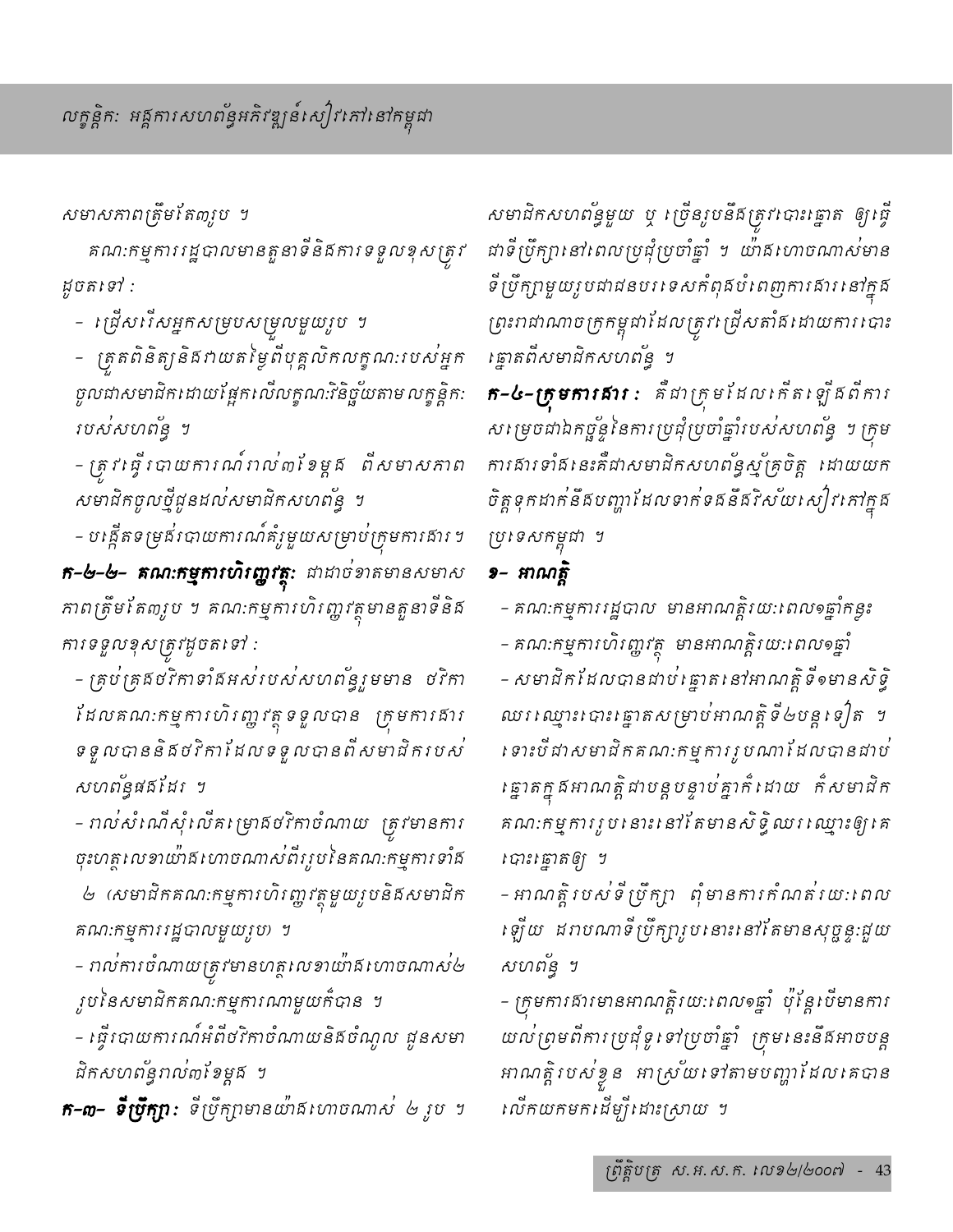# ಶಿಥಚಾ ៖ខ្ពៅមខ្ញុំ (សាមញ្ចូសិខទិសាមញ្ចូ)

## ប្រការ៦:

ការ ប្រជុំប្រចាំឆ្នាំនឹង ប្រព្រឹត្តទៅដារៀងរាល់១ ឆ្នាំម្តូង ។ ការ ប្រជុំប្រចាំឆ្នាំនឹងលើកា ឡឹងសម្រាប់ :

- មួតសរុបការគារប្រចាំឆ្នាំ របាយការណ៍របស់គណ: កម្មការរដ្ឋបាល គណ:កម្មការហិរញ្ញវត្ថុ ។
- របាយការណ៍សកម្មភាពពីក្រុមការផារ ។
- ពោះធ្វោតច្រើសរើសសមាជិកគណ:កម្មការថ្មី (គណ: កម្មការហិរញ្ញវត្ថុ ឬ គណ:កម្មការរដ្ឋបាល) ។

# ប្រការ៧ : តួរ៉ឺមនិងសេចក្តីសម្រេចរបស់អគ្គប្រជុំ

– អ្នកដែលមានសិទ្ធិរបាះធ្នោត ប្ភុ ចូលរួមក្នុងការសម្រេច ចិត្តអ៊ី១ គឺជាសមាជិកដែលបានចុះឈ្មោះរូចហើយ ។ – ពល់ការសម្រេចចិត្តទាំងឡាយណាដែលធ្វើឡើងត្រូវ មានសំ ឡេងគាំ ទ្រ៥០%+១ នៃសមាជិកដែលបានចូលរួម <u>ក្នុ</u>ងអគ្គប្រជុំ ។

- ការ ប្រជុំសម្រេចការងារ ផ្សេង១ត្រូវមានសមាសភាព ចូលរួមពីគណ:កម្មការរដ្ឋបាល គណ:កម្មការហិរញ្ហវត្ថុ និងអ្នកសម្របសម្រុល ។

– ប្រសិនប្រឹមានកិច្ចការបន្ទាន់ ដោយមានការចុះ ហត្ថលេខាដែលបញ្ជាក់ថាមានសំឡេងគាំទ្រចំនួន : មួយ កាគបួននៃសមាជិកទាំងអស់របស់សហពន្ធ័ ទើបមានសិទ្ធិ *ស្នើសុំប្រជុំពិសេស (វិសាមញ្ញ)* ។

# ರೆಥ಼ಾಡ ະຄະນຽນຂອນ

ប្រការ៨:

សមាជិកសហព័ន្ធអាចជា ក្រសួង អគ្គការជាតិនិងអន្តរ ដាតិ ក្រុមហ៊ុន ឬ បុគ្គលដែលមានបទពិសោធន៍និងមាន ចំណាប់អារម្មណ៍លើការអភិវឌ្ឍសៀវគៅនិងការអាននៅ កម្ពុជា ។ សមាជិកសហព័ន្ធមានសមាសភាពដូចតទៅ :

๑- សមាជិកកិត្តិយស : ជាសមាជិកដែលបានបង់វិកាគទាន ដាថវិកាចាប់ពី ๑,๐๐๐ \$ (មួយពាន់ដុល្លារអារមរិក) ខ្សើន  $1577$ 

២- សមាជិកគាំទ្រ : ជាសមាជិកដែលបានបង់វិភាគទានជា ថវិកាចាប់ពី ๑๐๐\$ (មួយរយដុល្លារអារមរិក) ឡើង ទៅក្នុង មួយឆ្នាំ ។

៣- សមាជិកសកម្ម : គឺជាសមាជិកដែលចូលរួមសកម្មភាព ទូរ ទាក្នុងសហពន្ធ រ ហឺយស្ម័គ្រចិត្តបង់ប្រាក់ក្នុងមួយផ្ទាំចំនួន ២០ដុល្លារ (ផ្ទៃដុល្លារអារមរិត) សម្រាប់ក្រសួងអង្គការ ក្រុមហ៊ុននានានិគី១០០០០៖រៀល (មួយម៉ឺន៖រៀល)សម្រាប់ បុគ្គល ។

សមាជិកទាំងបីប្រភេទ មានតួនាទី :

– ចូលរួមប្រជុំដើម្បីបណ្តេញយោបល់និងផ្តល់ព័ត៌មាន ។ – មានសិទ្ធិឈរ ឈ្មោះរ បាះរ ឆ្នាតក្នុងគណ:កម្មការ ទាំងពីរ និងចូលរួមបោះគ្នោត ។

– មានសិទ្ធិចូលរួមបោះគ្នោតរបស់សហព័ន្ធ ។ – មានសិទ្ធិ ដេញដោលសួរដល់គណ:កម្មការនិងក្រម ការគារ ក្នុងករណីមានមន្ទិលសគ្ស័យ ។

– មានសិទ្ធិស្នើសុំឲ្យមានការបើកអគ្គប្រជុំវិសាមញ្ញ ។

ប្រការ៩ : ការបាត់បដឹសមាជិកភាព

សមាជិករបស់សហពន្ធ័នឹងត្រូវបាត់បង់សមាជិកភាពក្នុង ករណីណាមួយដូចខាងក្រោម :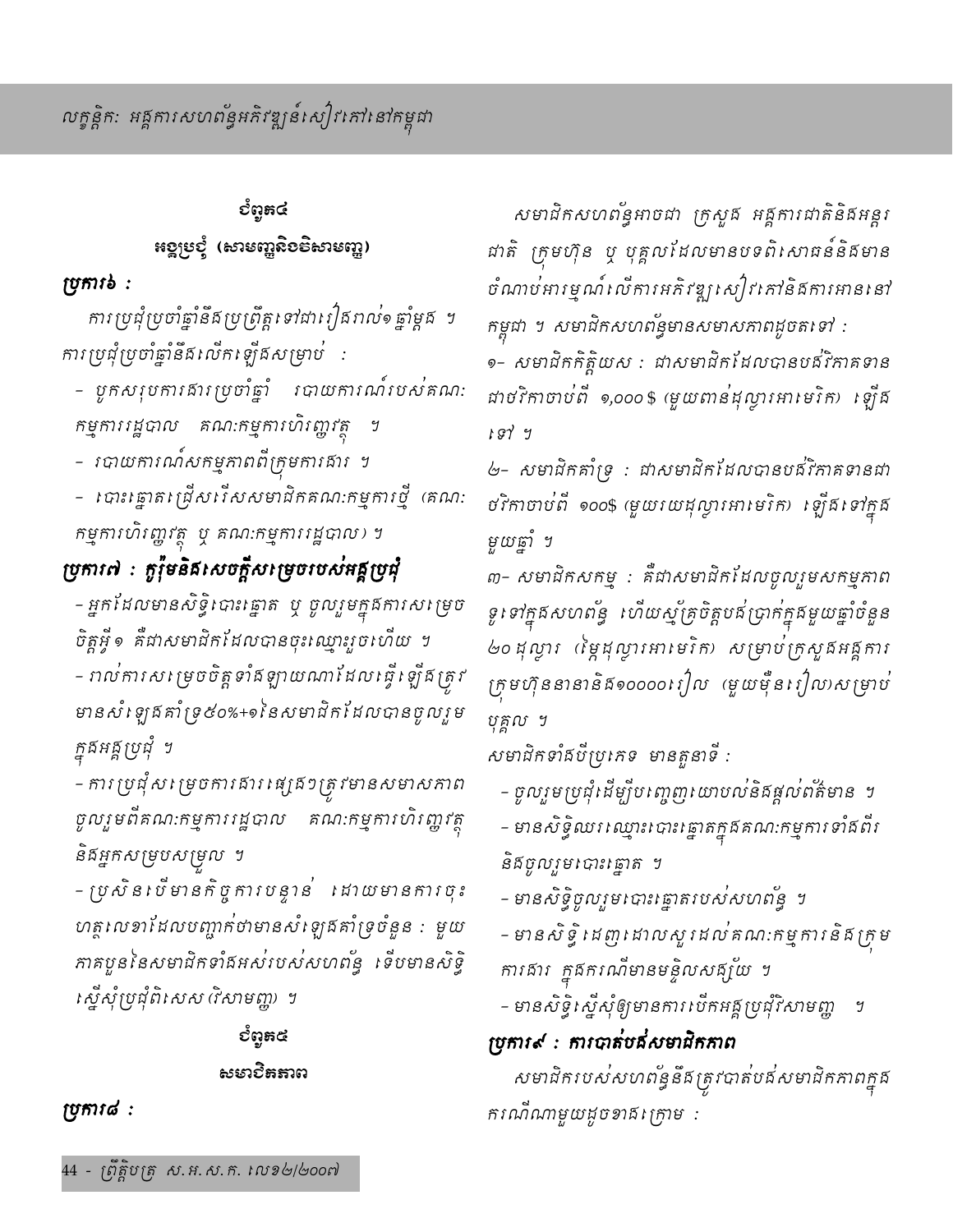- ๑− ចំំពោះសមាជិកសាមញ្ហនិងសមាជិកក្រុមការផារ
	- ផុតកំណត់កាលបរិច្ឆេទបន័ប្រាក់វិកាគទានរយ:ពេល  $b19.4$
	- សុំលាលែនពីតំណែន តួនាទី ជាលាយលក្ខណ៍អក្សរ ដោយមានមូលហេតុដាក់លាក់និងសមស្រប ។
- ២- ចំពោះគណ:កម្មការរដ្ឋបាលនិងគណ:កម្មការហិរញ្ហ  $\mathcal{F}^{\mathcal{E}}_{\mathcal{D}}$ :
	- ករណីពុំបានបដ់វិកាគទានដល់សហពន្ធ័ក្នុងរយ:ពេល ๑ฐาํ ฯ
	- សុំលាលែងពីតំណែង តួនាទី ដាលាយលត្ខណ៍អក្សរ ដោយមានមូលហេតុជាក់លាក់និងសមស្រប ដោយផ្តល់ ដំណឹងមុនរយ:ពេល១ខែ ។
	- សមាជិតរូបណាដែលអវត្តមានដោយការបំពេញ របសកកម្មនៅបរទេស រយ:ពេលលើសពី៤ទែ ។

– សមាជិករូបណាដែលអវត្តមានក្នុងពេលប្រជុំដោយគ្មាន ច្បាប់ត្រឹមត្រុះច្បាស់លាស់ លើសពី៣ដងនិង ដោយមាន ច្បាប់ត្រឹមត្រុវច្បាស់លាស់លើសពី ៥ ដ*ង បន្តបន្ទាប់គ្នា ។* 

# ບູຝີ່ຍັນ **ชธิตาลิย<sub>ุโ</sub>ยสตะ**ละสาล

## ប្រការจo:

ថវិកានិគមប្រភពជនជានសហព័ន្ធបានមកពី : - ថវិកាដែលបានមកពីការបដ់វិកាគទានប្រចាំឆ្នាំរបស់ *សមាជិត* ។

- ដំនួយ ឬ អំណោយរបស់សប្បុរសជន ឬ អគ្គការនានា ទាំងក្នុងនិងក្រៅប្រទេស ។

## ស្រុការទទ:

– កល់ចំណូលនិងចំណាយ ត្រូវមានព័ស្តុតាងដាវិក្កយបត្រ *ឬ លិទិតបញ្ឆាត់ផេ* ្រឆ*ា* 

- ថវិការបស់សមាជិកត្រុវតម្កល់ទុកដើម្បីច្រទ្រង់សហព័ន្ធ ក្នុងដំណាក់កាលដែលសហព័ន្ធពុំមានថវិកាសម្រាប់ นำเพิ่งการณ์ ฯ

## ບໍ່ຕຸກທ

## តារទតែពុំមុលត្នន្តិតៈ

## ប្រការទ&: វិសោធនកម្ម

– លក្ខន្តិក:នេះត្រូវបានរក្សាសុពលភាពរយ:ដេលទត្នាំ ទើបអាចកែស្រែ្មបាន ។

– សមាជិកម្នាក់១របស់សហពន្ធអាចមានសិទ្ធិ ស្នើឲ្យមាន ការ កែប្រែលក្ខន្តិកៈ នេះបាន ដើម្បីតម្រុកោរផល ប្រយោជន៍របស់សហព័ន្ធ ។

- លក្ខន្តិក:នេះអាចកែបែ្របាន លុះត្រាតែមានសំឡេន គាំទ្រ ៥០+១ នៃសមាជិកចូលរួមក្នុងអគ្គប្រជុំនិងត្រូវស្នើ បង្កើតឲ្យមានក្រុមពិសេសសម្រាប់កែប្រែលក្ខន្តិកៈនេះ ។

# ប្រការจ៣ : ការរំលាយសហព័ន្ធ

ក្នុងករណីមានការរំលាយសហព័ន្ធ ទ្រព្យសម្បត្តិ ទាំងអស់ដែលនៅសល់់ ក្រោយពីដម្រុះបំណុលដោយស្រប ច្បាប់ ផ្សេង១ដែលអង្គការបានដំពាក់នីតិបុគ្គល រូបវន្តបុគ្គល និដស្តាបននានា នឹដត្រូវសដដល់សមាជិកសហព័ន្ធ ក្រៅពី នោះត្រូវប្រគល់ដល់ម្ចាស់មូលនិធិដើមវិញ ។

## ប្រការจ $c$  : អវសានប្បញ្ញត្តិ

បទប្បញ្ញត្តិទាំងឡាយណាដែលផ្ទុយនឹងលក្ខន្តិក:នេះត្រូវចាត់ ទុកជានិពករណ៍ ៕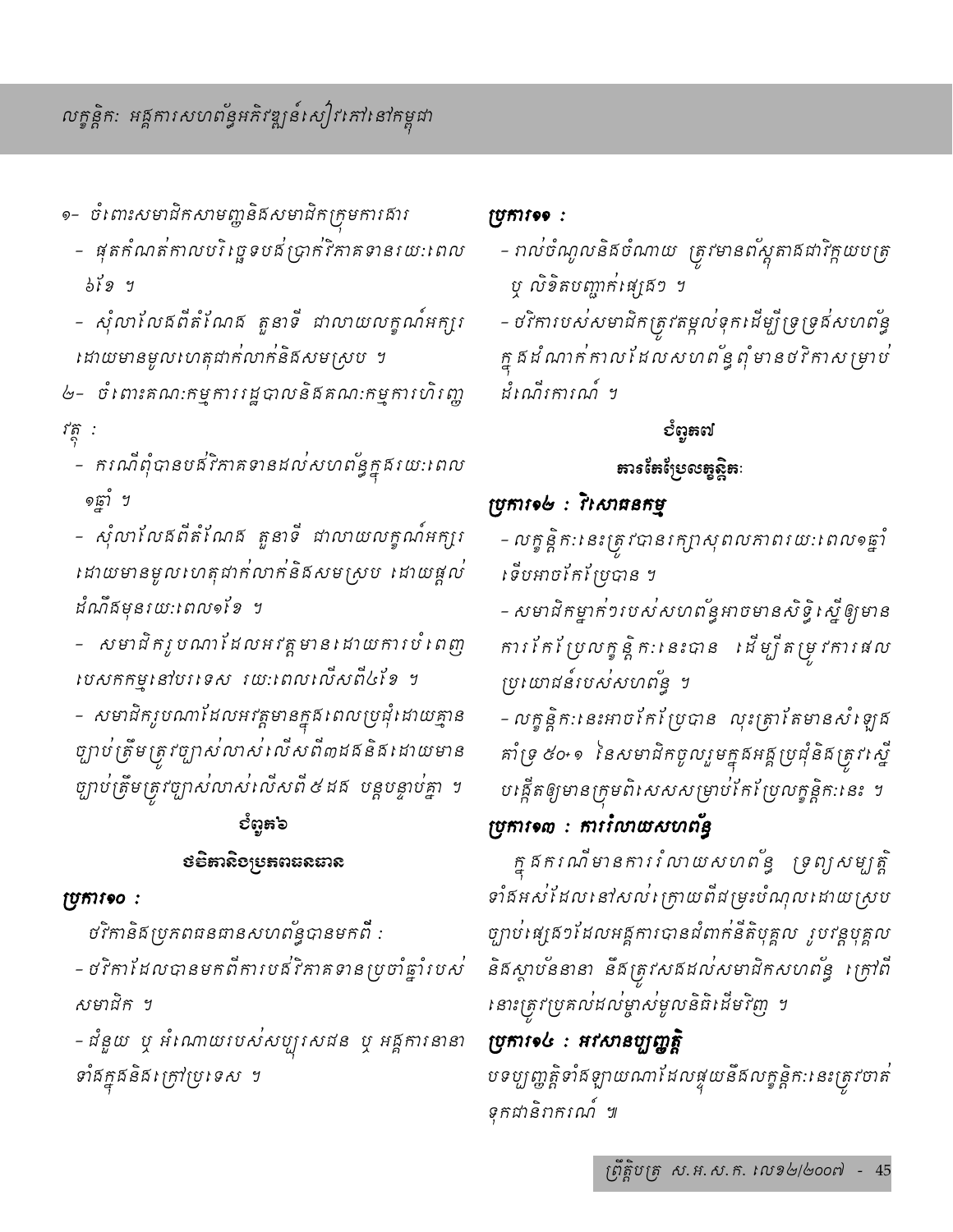## Section One: Name and Address

#### Article One

- Name: Federation for the Development of the Book Sector in Cambodia

- Abbreviation: FDBC

- Address: #148, Norodom Blvd., Sangkat Tonlé Basac, Khan Chamkarmon, Phnom Penh, Cambodia.

- Logo: The background of the logo is a black rectangular frame (similar to a book) with the four Khmer letters of the abbreviation of the Federation. The first letter of this abbreviation is much larger than the other three and takes a light blue color which the members of the Federation take to represent development. The remaining three letters of the abbreviation are smaller and black in color.

- Stamp: The stamp is round with the logo of the Federation at its middle. In a curve around the top of the logo is the Khmer language name of the Federation, while in a curve around the bottom of the logo is the English language name of the Federation.

#### Section Two: Goals

#### Article Two

The Federation for the Development of the Book Sector in Cambodia is a non-profit organization. The Federation is a neutral organization which does not discriminate on the basis of race, religion, or political affiliation. The Federation does not engage in politics nor is it used as a tool for political aims. It does not supply materials, money, or human resources in the support of any political parties, candidates or politicians. The Federation works for the good of the Book sector as a whole in Cambodia.

#### Article Three

The Federation for the Development of the Book Sector in Cambodia aims to:

3.1. Study and understand problems affecting the

Book Sector in Cambodia such as :

- a national policy concerning books and the development of the Book Sector
- standards and rules for the Book Sector
- high book production costs
- an effective countrywide distribution system for published materials
- professional training for those working in all aspects of the Book Sector
- broad-based public campaigns to encourage reading and writing
- Khmer language reading materials

- widespread and coordinated publicity regarding books being published

- sufficient libraries and trained librarians with the skills to organize and run them

3.2. Develop plans which address and work to solve the above issues as well as other problems affecting the Book Sector in Cambodia through collaborative work with all national and foreign institutions and individuals.

#### Article Four

The Federation for the Development of the Book Sector in Cambodia wishes to gather as members those Ministries, Governmental Organizations, Non-governmental Organizations, Associations, Businesses, and individuals whose work relate to the Book Sector (including but not limited to authors, editors, book designers, publishers, printers, distributors, books sellers, readers and librarians as well as those who are simply interested in books).

#### Section Three: Structure of the Federation

#### Article Five

The Federation for the Development of the Book Sector in Cambodia is directed by an Administrative and a Finance Committee. One member of these two committees is designated as the representative of the Federation. This representative does not, however, have the right to make any decisions by him or herself. The Federation is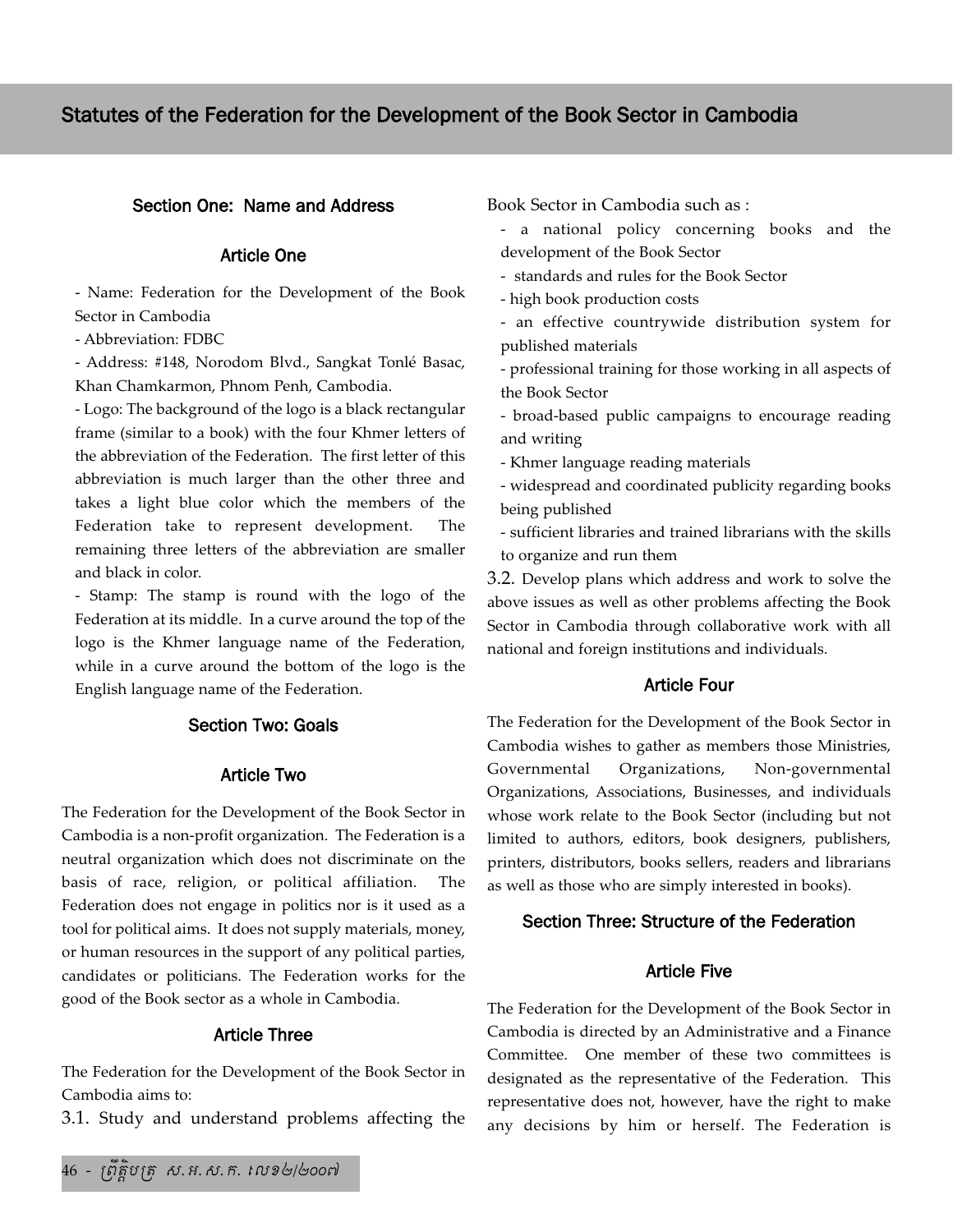composed of: 1 or more advisers, 1 Representative (who is a member of the Administrative or Finance Committees), the 3 member Administrative Committee, the 3 member Finance Committee, 1 or more Working Groups and the members of the Federation be they organizations or individuals.

## 5.1. Elections and responsibilities

### 5.1.1. The Representative

The Federation's representative is elected from the members of Administrative and Finance Committees by a majority vote of the members of the Federation. The representative stamps and signs formal letters and proposals which have received the authorization of the Federation membership by the proper procedures as detailed in these statutes.

## 5.1.2. The Administrative and Finance **Committees**

Members of these two committees are elected during the Annual Meeting of the Federation for the Development of the Book Sector. Any member of the Federation can stand as a candidate for either the Administrative Committee or the Finance Committee.

The Finance and Administration Committees have the joint duty to :

- Write a proposal and submit it to prospective funders for the first year salary of the Federation Facilitator (see below) and the first year operating costs of the Federation.

- Write the necessary reports associated with any funding received for the above, making these reports available to the Federation membership.

## 5.1.2.1. The Administrative Committee

The Administrative Committee has three members.

The Administrative Committee is responsible for :

## - Hiring the Federation Facilitator.

- Overseeing the registration process, and evaluating applications for membership to the Federation, keeping in mind the aims and rules of the Federation as described in these Statutes.

- Providing Federation members with a quarterly report of new members who have joined the Federation.
- Develop standard forms for reports from the Working Groups

### 5.1.2.2.The Finance Committee

The Finance Committee has three members.

The Finance Committee is responsible for:

- Accounting for and providing oversight of all funds received either in support of the Federation as a whole, in support of specific working group projects, or by registration of new members.
- Approving all proposals involving requests for funding in the name of the Federation, as well as approving any authorized spending of Federation funds already received for specific Federation projects, by the signature of at least one from Finance Committee and one from Administrative Committee.
- Every expense required the signatures of two members of either Finance or Administrative Committees.

- Providing quarterly reports of funding received and expenditures made in the name of the Federation to the Federation members.

#### 5.1.3. The Advisers

There are at least two advisers for the Federation. One or more members of the federation may be elected as the advisers at the annual meeting. At least one of these advisors is a foreigner working in Cambodia in some capacity related to the Book Sector.

## 5.1.4. The Working Groups

The Working Groups are groups created through the majority consent of members at the Federation's Annual Meeting. These groups, made up of volunteer Federation members, focus on particular issues affecting the Book Sector in Cambodia.

## 5.2. Terms

- The Administration Committee serves for a term of one and a half year.

- The Finance Committee serves for a term of one year.
- The members who have served for one term on either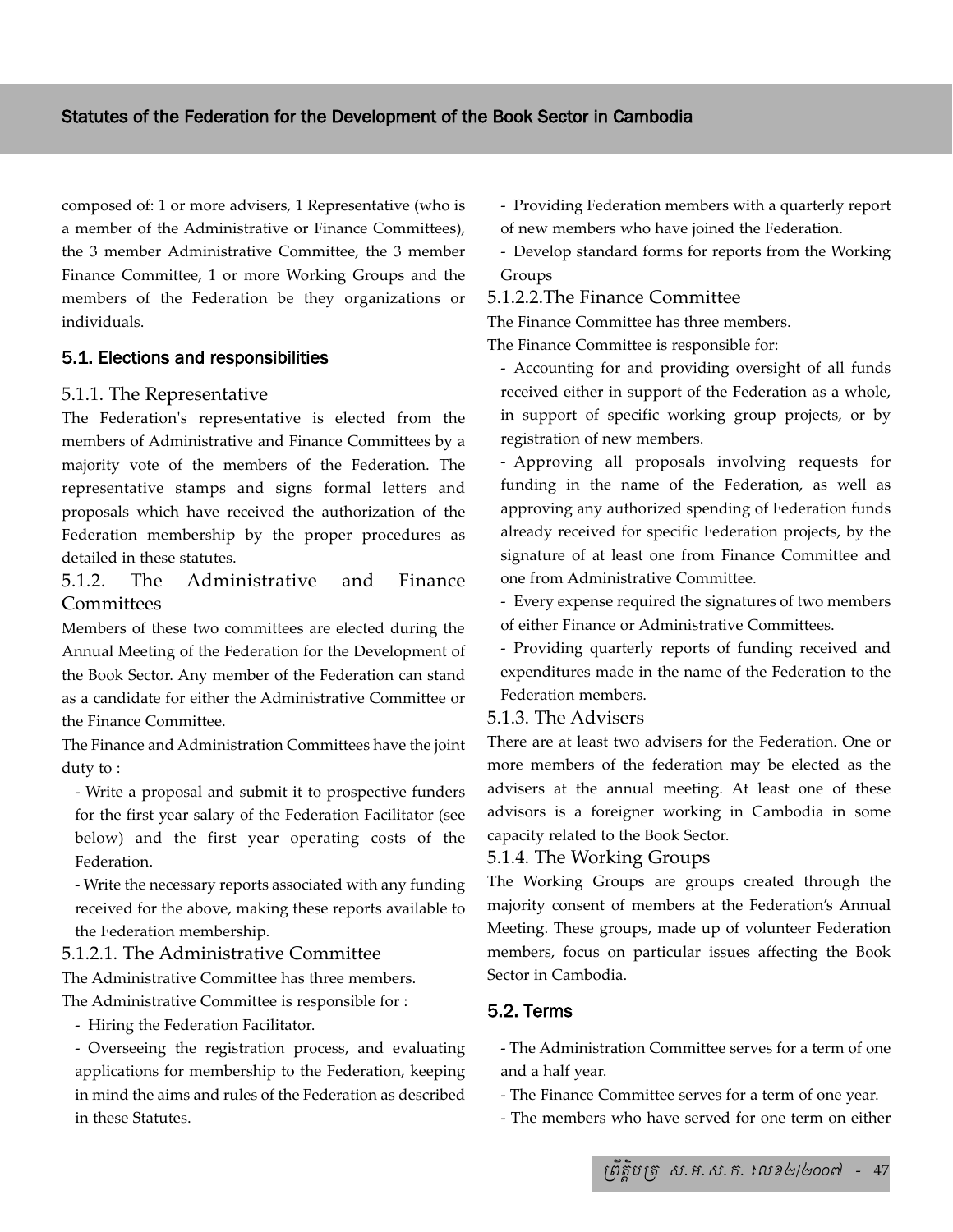Committee have the right to be elected to another term, and they can stand for the candidate as long as the members still support them.

- The Advisers serve for a term without limit as long as they still want to help the Federation.

- Working groups are initially formed for one year terms but with the approval of the Annual General Meeting may continue on indefinitely depending on the issue which they have been established to address.

## Section Four: Meetings

#### Article Six: The Annual Meeting

The Federation holds an Annual Meeting each year in order to:

- Approved reports from the Administration and Finance Committees.

- Reports from each working group on their activities.

- Hold elections for new members to the Administrative or Finance Committees.

## Article Seven: Quorum and Procedure for voting at Annual Meetings

- All members of the Federation whose dues are up to date and who are present at the Annual Meeting have the right to vote.

- Decisions are determined by a simple majority of those member presents.

- Members of the Administration and Finance Committees as well as the Facilitator must be present at Annual Meetings.

- Exceptional meetings of the Federation can be called by gathering one quarter of the Federation members' signatures requesting such a meeting.

## Part Five: Membership

#### Article Eight

Members of the Federation can be Ministries, Governmental or Non-Governmental Organizations, Businesses or Individuals who have experience and/or interest in the Book Sector. The Federation is comprised of the following types of members.

#### 8.1 Honorary Members

Honorary members are groups, organizations or individuals who provide the Federation with a one time donation of more than \$1,000 US dollars.

#### 8.2 Supporting Members

Supporting Members are Active Members who contribute \$100 US dollars or more to the Federation annually.

### 8.3 Active Members

Active Members are members who pay their regular annual fees and engage in the activities of the Federation. The annual fee for organizations and groups is \$20 US dollars while the annual due for an individual is 10,000 riel.

All Members have the rights and duties to :

- Attend all Federation meetings and provide ideas and information to the Federation.

- Stand as candidates for membership on the Administrative and Finance Committees or on the Working Groups.

- Participate in all votes of the Federation.

- Question and share concerns with the Finance and Administrative Committees as well as the Working Groups.

- Request an exceptional meeting of the Federation, following the rules outlined above.

### Article Nine:

#### Loss of Membership

## 9.1 Ordinary members and working groups members

Federation Members will lose their general membership in case of failure to pay their annual dues after a grace period of six months with prior notification that their fees are past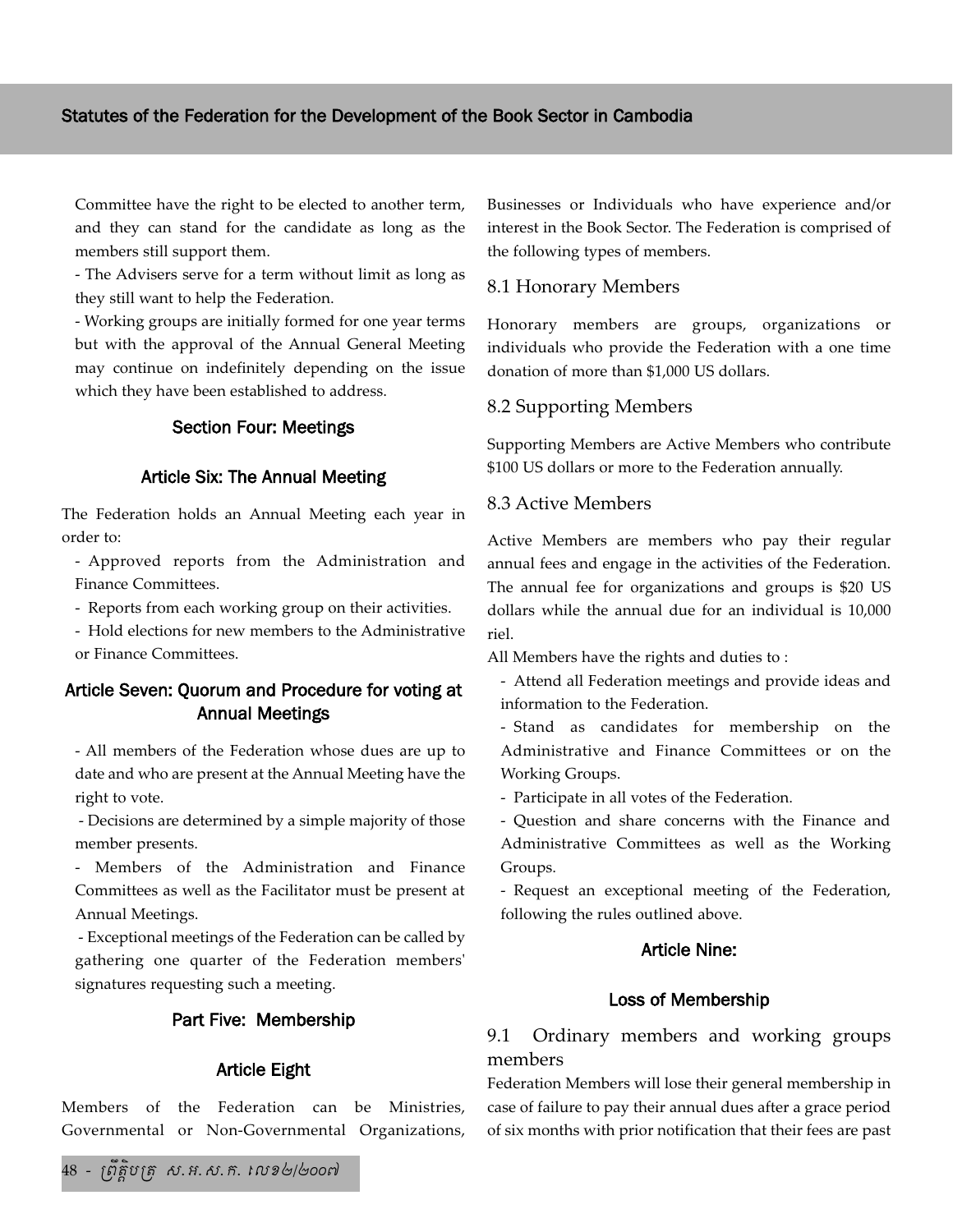### due.

#### 9.2 Administrative and Finance Committees

- members of the two committees will lose their membership in case of failure to pay their annual dues.

members of the Administrative and Finance Committees may resign at any time but must give the Federation one month notification in advance.

- members of the Administrative and Finance Committees automatically lose their positions and will be replaced if they must go on missions abroad for periods longer than four months.

- members of the Administrative and Finance Committees automatically lose their positions if they are absent from more than three consecutive meetings without reason, or from more than five meetings even if they provide reasons for their absence.

### Part Six: Funding and Finances

#### Article Ten

The funds of the Federation come from:

- Membership Dues
- Grants and Gifts from Organizations and Individuals

#### Article Eleven

- All funds received and payments made in the name of the Federation must be properly accounted for with complete receipts and records.

- During the first year, Membership Dues will not be spent on Federation expenses but instead will be put in a separate account in order to build up a reserve fund.

#### Part Seven: Revision of the Statutes

## Article Twelve

- These Statutes govern the first year of the Federation's activities and then may be amended.

- A majority vote of the members of the Federation is required in order to revise these Statutes. If the Federation votes to revise the Statutes, then a special committee of members is elected by the Annual Meeting to do so.

#### Article Thirteen

If the Federation for the Book Sector is dissolved, all remaining debts and obligations of the Federation must first be paid off from the remaining funds and possessions of the Federation. This may include returning remaining funds to donors as well as refunding annual dues of members if the Federation dissolves in the middle of an operating year.

### Article Fourteen

Any regulations that contradict these statutes shall be invalid.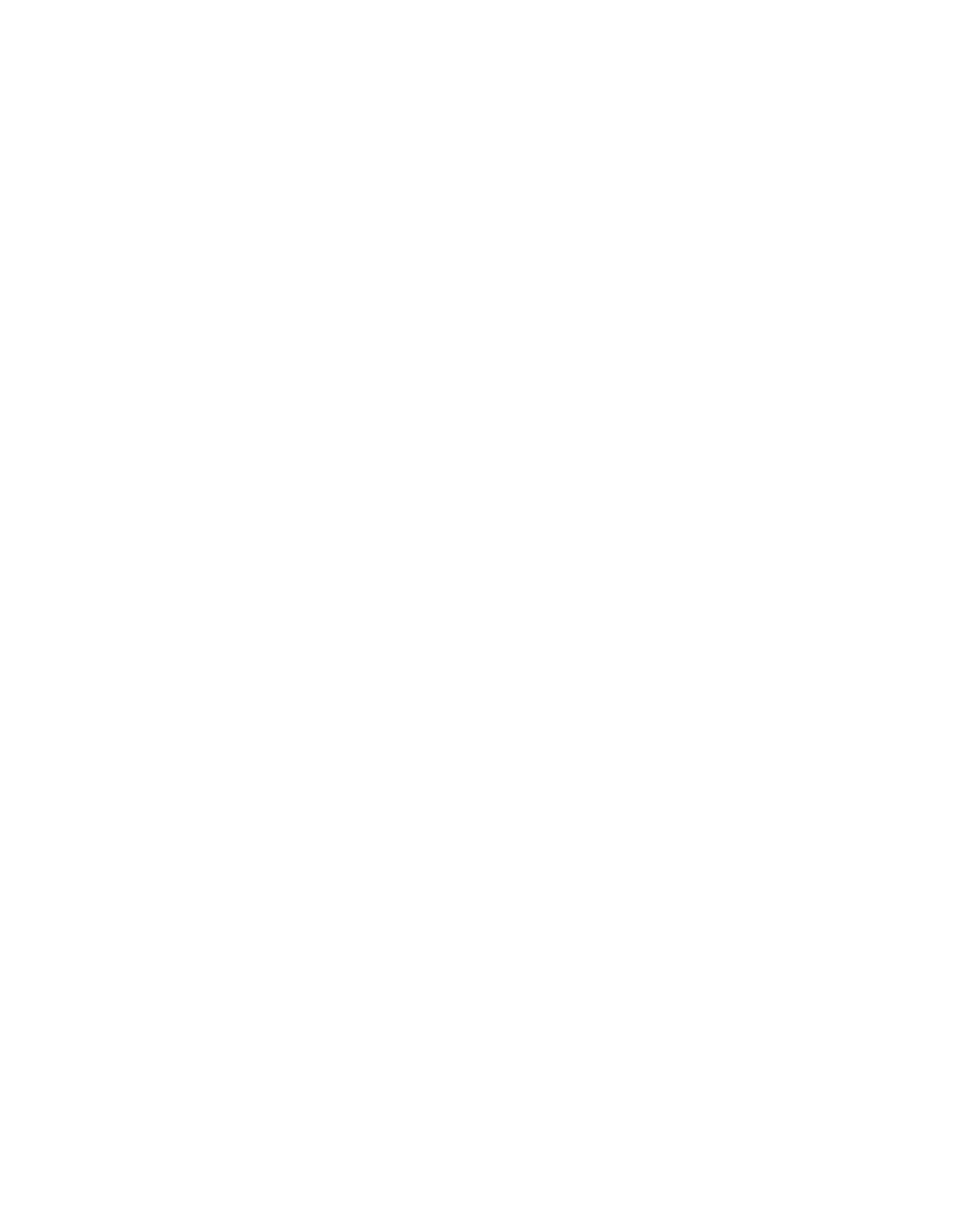# ကားငွန်းစီးရေး မေးအမွှေ့<br>CORMULAIKE DE DEMANDE MEMBERSHIP APPLICATION FORM

## &ยาตัฐหลิธฐ<sub>ูโ</sub>ฉ์ณ<sub>ี่</sub>ระสะเมิลหะอำ

Fédération pour le Développement du Secteur du Livre au Cambodge Federation for the Development of the Book Sector in Cambodia

|                                                                                                                                                                                                                                                                                                                                                                                                                                                                                     | $\label{eq:position} Position/Organisme. \dots. \dots. \dots. \dots. \dots. \cdot Occupation/Institution. \dots. \dots. \dots. \dots. \dots. \dots. \dots.$ |                                               |  |  |  |  |
|-------------------------------------------------------------------------------------------------------------------------------------------------------------------------------------------------------------------------------------------------------------------------------------------------------------------------------------------------------------------------------------------------------------------------------------------------------------------------------------|-------------------------------------------------------------------------------------------------------------------------------------------------------------|-----------------------------------------------|--|--|--|--|
|                                                                                                                                                                                                                                                                                                                                                                                                                                                                                     |                                                                                                                                                             |                                               |  |  |  |  |
|                                                                                                                                                                                                                                                                                                                                                                                                                                                                                     |                                                                                                                                                             |                                               |  |  |  |  |
|                                                                                                                                                                                                                                                                                                                                                                                                                                                                                     |                                                                                                                                                             |                                               |  |  |  |  |
|                                                                                                                                                                                                                                                                                                                                                                                                                                                                                     |                                                                                                                                                             |                                               |  |  |  |  |
|                                                                                                                                                                                                                                                                                                                                                                                                                                                                                     |                                                                                                                                                             |                                               |  |  |  |  |
|                                                                                                                                                                                                                                                                                                                                                                                                                                                                                     |                                                                                                                                                             |                                               |  |  |  |  |
| $\vec{\omega}$ -សុំចូលជាសមាជិកប្រភេទ : $\Box$ សមាជិកកិត្តិយស $\Box$ សមាជិកគាំទ្រ $\Box$ សមាជិកសកម្ម                                                                                                                                                                                                                                                                                                                                                                                 |                                                                                                                                                             |                                               |  |  |  |  |
|                                                                                                                                                                                                                                                                                                                                                                                                                                                                                     | Membre honoraire                                                                                                                                            | $\Box$ Membre de soutien $\Box$ Membre actif  |  |  |  |  |
| Type of member:                                                                                                                                                                                                                                                                                                                                                                                                                                                                     | Honorary Member                                                                                                                                             | $\Box$ Supporting Member $\Box$ Active Member |  |  |  |  |
| • ខ្ញុំបាទ/នាឆ៍ខ្ញុំ   សូមសន្យាថានឹងគោរពតាមលត្តនិកៈ និងបទបញ្ញាផ្ទៃក្នុងរបស់សហព័ន្ធ ។<br>I pledge to follow the Federation's statutes and regulation.<br>• ខ្ញុំបាទ/នាងខ្ញុំ សូមសន្យាថា នឹងមិនយកឈ្មោះសហព័ន្ធទៅបម្រើឲ្យដលប្រយោជន៍ផ្ទាល់ខ្លួនដែលដួយពីលក្ខន្តិកៈឡើយ។<br>I pledge not to use the Federation as my profit, which is expressly prohibited in the Federation's statutes.<br>• ខ្ញុំបាទ/នាឆទ្វំ  សូមសន្យាថានឹងបង់វិភាគខានដល់សហព័ន្ធជារៀងរាល់ឆ្នាំ  ទៅតាមការកំណត់របស់សហព័ន្ធ។ |                                                                                                                                                             |                                               |  |  |  |  |
| I pledge to pay Annual Fees to the Federation.                                                                                                                                                                                                                                                                                                                                                                                                                                      |                                                                                                                                                             |                                               |  |  |  |  |

ហត្ថលេខាសាម័ខ្ល Signature

\* សូមក្លាប់មកជាមួយនូវរូបថគ (3x4) ចំនួន១សន្ទឹក សម្រាប់ធ្វើប័ណ្ណសមាជិក។ Please attach with  $(3 \times 4)$  photo for your Member Card.